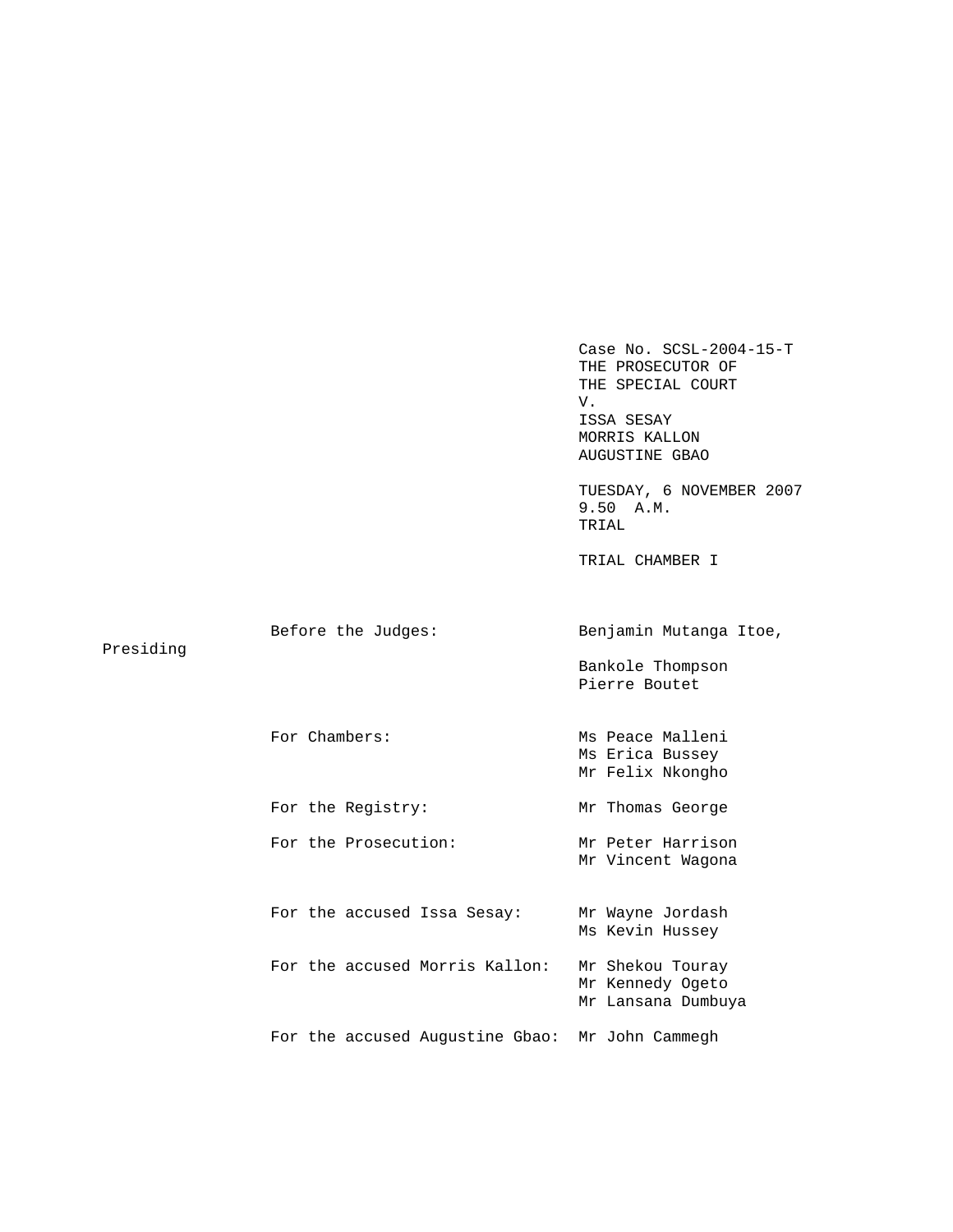|        | SESAY ET AL     |              |  |
|--------|-----------------|--------------|--|
| Page 2 |                 |              |  |
|        | 6 NOVEMBER 2007 | OPEN SESSION |  |

|               | 1  |          | $[RUF06NOV07A - JS]$                                           |
|---------------|----|----------|----------------------------------------------------------------|
|               | 2  |          | Tuesday, 6 November 2007                                       |
|               | 3  |          | [The accused present]                                          |
|               | 4  |          | [The witness entered court]                                    |
|               | 5  |          | [Open session]                                                 |
|               | 6  |          | [Upon commencing at 9.50 a.m.]                                 |
|               | 7  |          | PRESIDING JUDGE: Good morning, learned counsel.                |
|               | 8  |          | Mr Witness, good morning.                                      |
|               | 9  |          | THE WITNESS: Good morning, sir.                                |
| $09:54:37$ 10 |    |          | PRESIDING JUDGE: Right. I think we will resume our             |
|               | 11 |          | session and, Mr Cammegh, you may proceed, please.              |
|               | 12 |          | WITNESS: DIS-149 [Continued]                                   |
|               | 13 |          | CROSS-EXAMINED BY MR CAMMEGH: [Continued]                      |
|               | 14 | Q.       | Good morning, Mr Witness.                                      |
| $09:54:53$ 15 |    | Α.       | Good morning.                                                  |
|               | 16 | Q.       | Would you agree with me that all IDU reports made within       |
|               | 17 |          | Kailahun District were directed to the district IDU commander? |
|               | 18 | Α.       | Yes.                                                           |
|               | 19 | $Q$ .    | And that man was Francis Musa; correct?                        |
| $09:55:46$ 20 |    | Α.       | Yes.                                                           |
|               | 21 | Q.       | Who was also known as the area or brigade commander;           |
|               | 22 | correct? |                                                                |
|               | 23 | Α.       | Yes.                                                           |
| duty          | 24 | Q.       | Will you also agree with me, please, that it was the           |
|               |    |          |                                                                |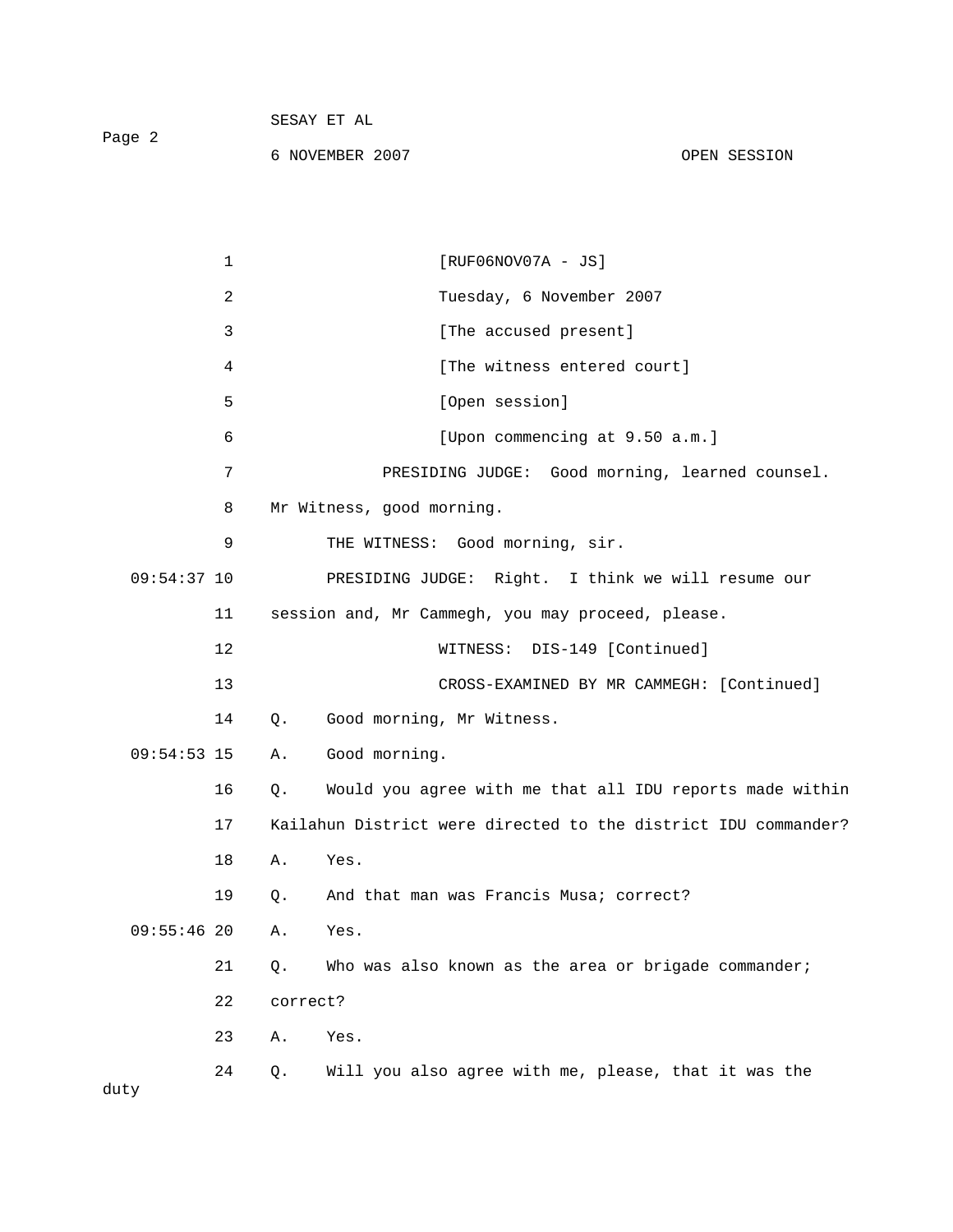09:56:08 25 of the district IDU commander in Kailahun to report to the area

> 26 or brigade commander, who was Denis Lansana; do you agree? 27 A. Yes.

 28 Q. And at his discretion, the district IDU commander would 29 copy those reports to the overall IDU commander; do you agree?

SCSL - TRIAL CHAMBER I

 SESAY ET AL Page 3 6 NOVEMBER 2007 OPEN SESSION

 1 A. Yes. 2 PRESIDING JUDGE: At the discretion of who? 3 MR CAMMEGH: At the discretion of Francis Musa, the 4 district IDU commander. What I've just suggested, and the 09:57:06 5 witness agreed, that he had a discretion when reporting to the 6 area or brigade commander, he had a discretion to copy those 7 reports to the overall IDU commander if he wanted to, or if he 8 felt it appropriate. 9 Q. And will you agree that this structure that I have just 09:57:28 10 described was put in place by the leader? 11 A. Yes. 12 Q. Thank you. 13 PRESIDING JUDGE: At times we would need some 14 specifications as to who the leader is, you know. We've move

09:57:52 15 from Sankoh to Bockarie and maybe --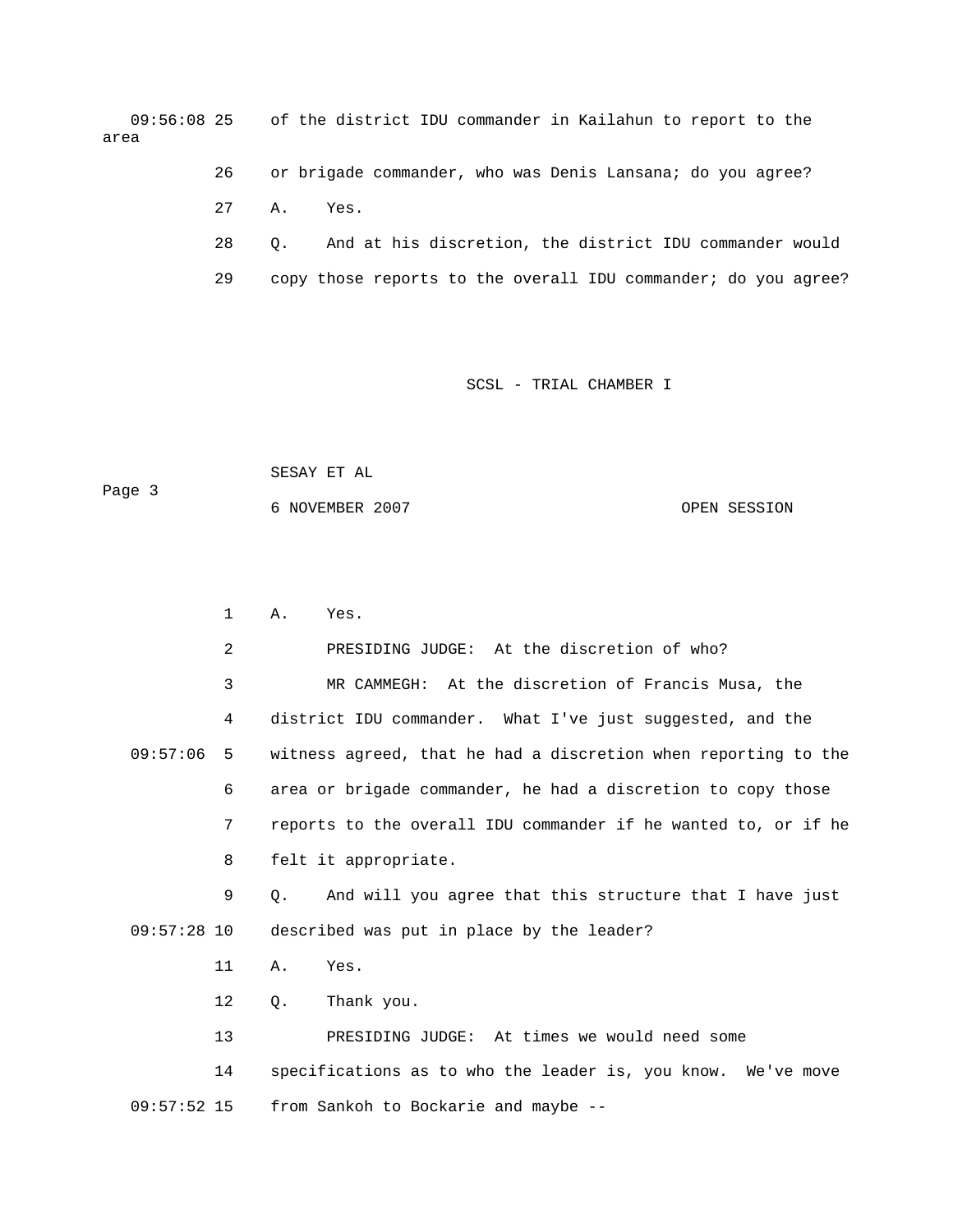|                       | 16 | MR CAMMEGH: Well, I will clarify that if I may.                   |
|-----------------------|----|-------------------------------------------------------------------|
|                       | 17 | PRESIDING JUDGE: Yes.                                             |
|                       | 18 | MR CAMMEGH:                                                       |
| This                  | 19 | $Q$ .<br>The leader, I suggest $-$ - I'll put it a different way. |
| 09:58:08 20<br>Zogoda |    | structure was put in place following a big meeting at Camp        |
|                       | 21 | in early 1996; do you agree?                                      |
| to                    | 22 | Well, I was not in the meeting, so I would not be able<br>Α.      |
|                       | 23 | tell the exact year.                                              |
| suggesting            | 24 | That's fine. Would you agree that -- well, I'm<br>Q.              |
| $09:58:38$ 25<br>in   |    | that the structure that I've just described was, in fact, put     |
|                       | 26 | place by Foday Sankoh; would you agree with that?                 |
|                       | 27 | Yes.<br>Α.                                                        |
| see                   | 28 | Okay. I'm going to make a suggestion to you; I want to<br>$Q$ .   |
| two                   | 29 | if you would agree with this: That there were, in fact, only      |

 SESAY ET AL Page 4 6 NOVEMBER 2007 OPEN SESSION

> 1 scenarios in which Augustine Gbao would receive reports. The 2 first one is this: As overall security commander he would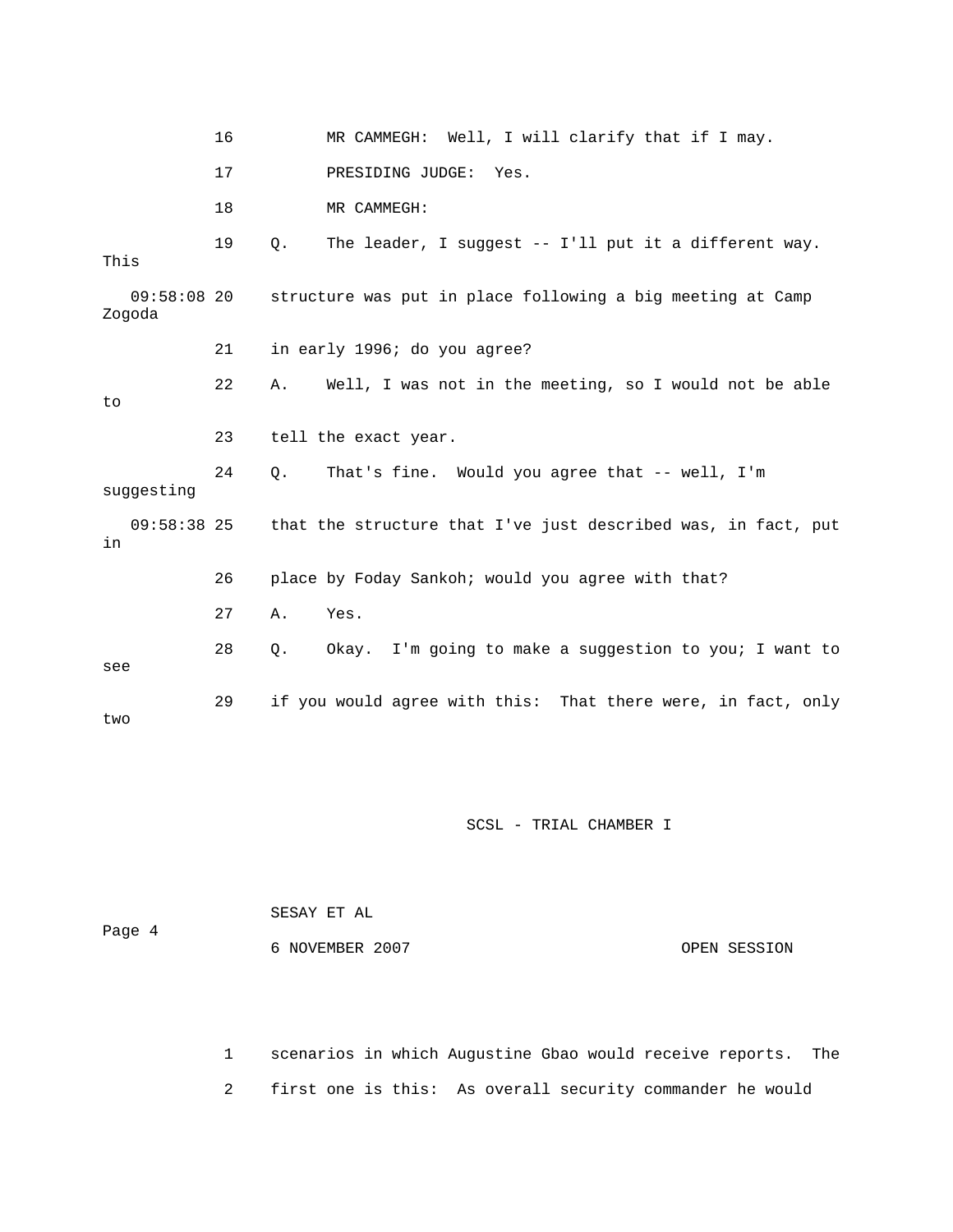3 receive reports when the area commander had failed to implement a 4 Joint Security Board recommendation; do you agree? 09:59:47 5 A. Yes. 6 Q. And the second and final scenario in which Augustine Gbao 7 would receive reports was in his role as IDU commander where he 8 was receiving reports or -- let me start that again. I'm sorry. 9 The second and final scenario was this: He would receive reports 10:00:26 10 as the overall IDU commander from the district IDU commander, as 11 I have just described; do you agree? 12 A. Yes. 13 Q. Just to clarify that: In other words, the second scenario 14 would be the copies of the reports which were being sent to the 10:00:58 15 area or brigade commander; you agree? 16 A. No. The security reports by then, from the district IDU 17 commander, they would take them to the overall security 18 commander, especially those that had to do with investigation so 19 that he himself would give his own advice, with the advice that 10:01:40 20 the area commander or the town commander would give. This was 21 the case that would come together, then we decided what to do. 22 That was how we operated. 23 Q. So you don't agree with me that there were only two 24 scenarios where Augustine Gbao would receive reports; is that 10:02:13 25 what you're saying? 26 A. I don't understand what you mean.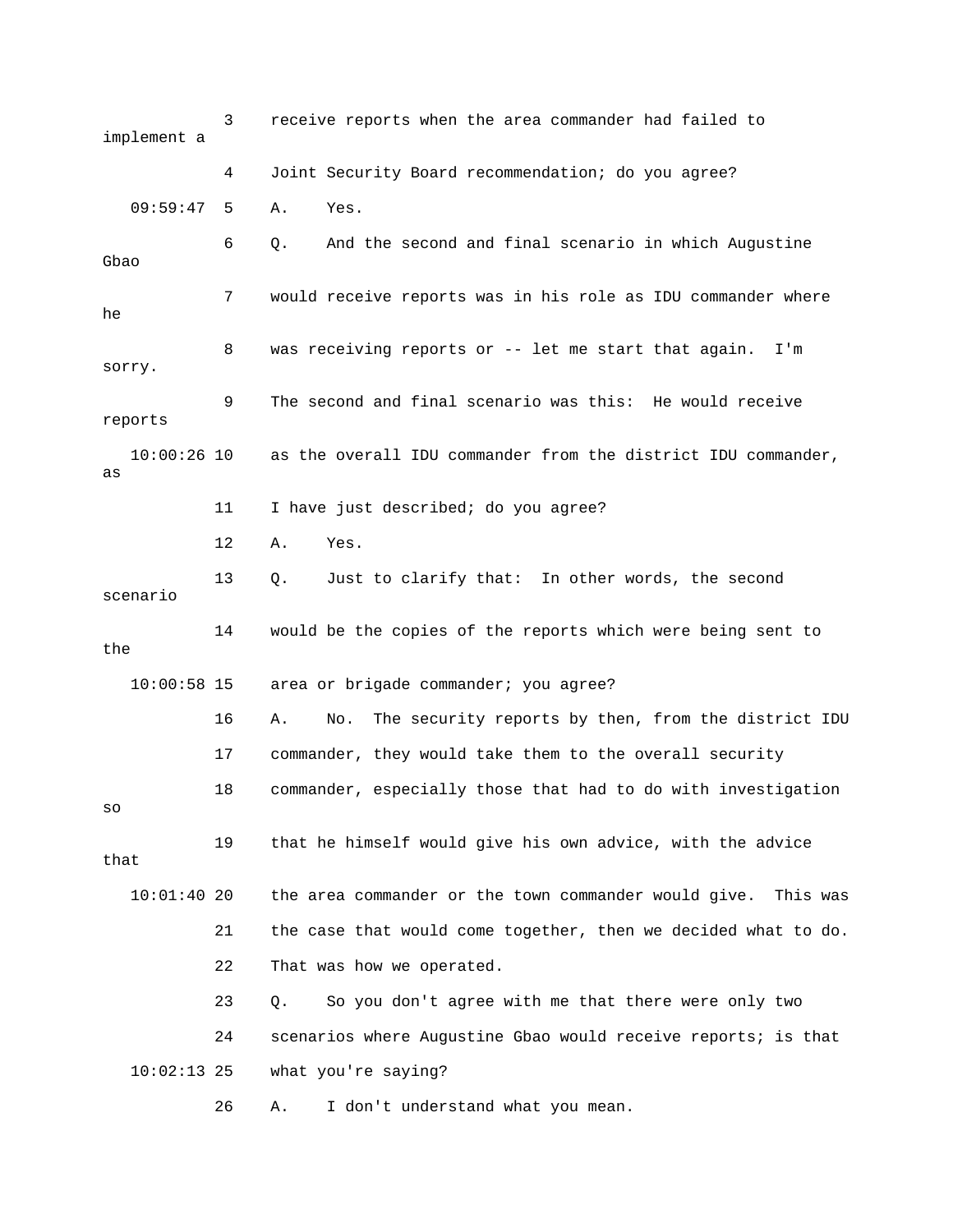27 Q. Well, I'm going to try it gain, Mr Witness, and I want you 28 please just to listen to the question very carefully because I 29 don't want us to talk at cross-purposes. Now, I suggested that

SCSL - TRIAL CHAMBER I

 SESAY ET AL Page 5 6 NOVEMBER 2007 OPEN SESSION

 1 there were two scenarios, and only two scenarios, whereby 2 Augustine Gbao would receive reports. The first one, as you 3 agreed, was in his role as overall security commander he would 4 receive reports in situations where the area commander had failed 10:03:12 5 to implement Joint Security Board recommendations? 6 JUDGE THOMPSON: He would, in that context, would be what? 7 Norm, the norm? 8 MR CAMMEGH: Sorry, Your Honour. I -- 9 JUDGE THOMPSON: He would in that context would mean what? 10:03:31 10 The norm, because once more we're back to the usual hobby horse. 11 The witness seems to be saying this was not how we operated. So 12 he would in that context, the subjunctive mode would be what, the 13 norm? Or actually?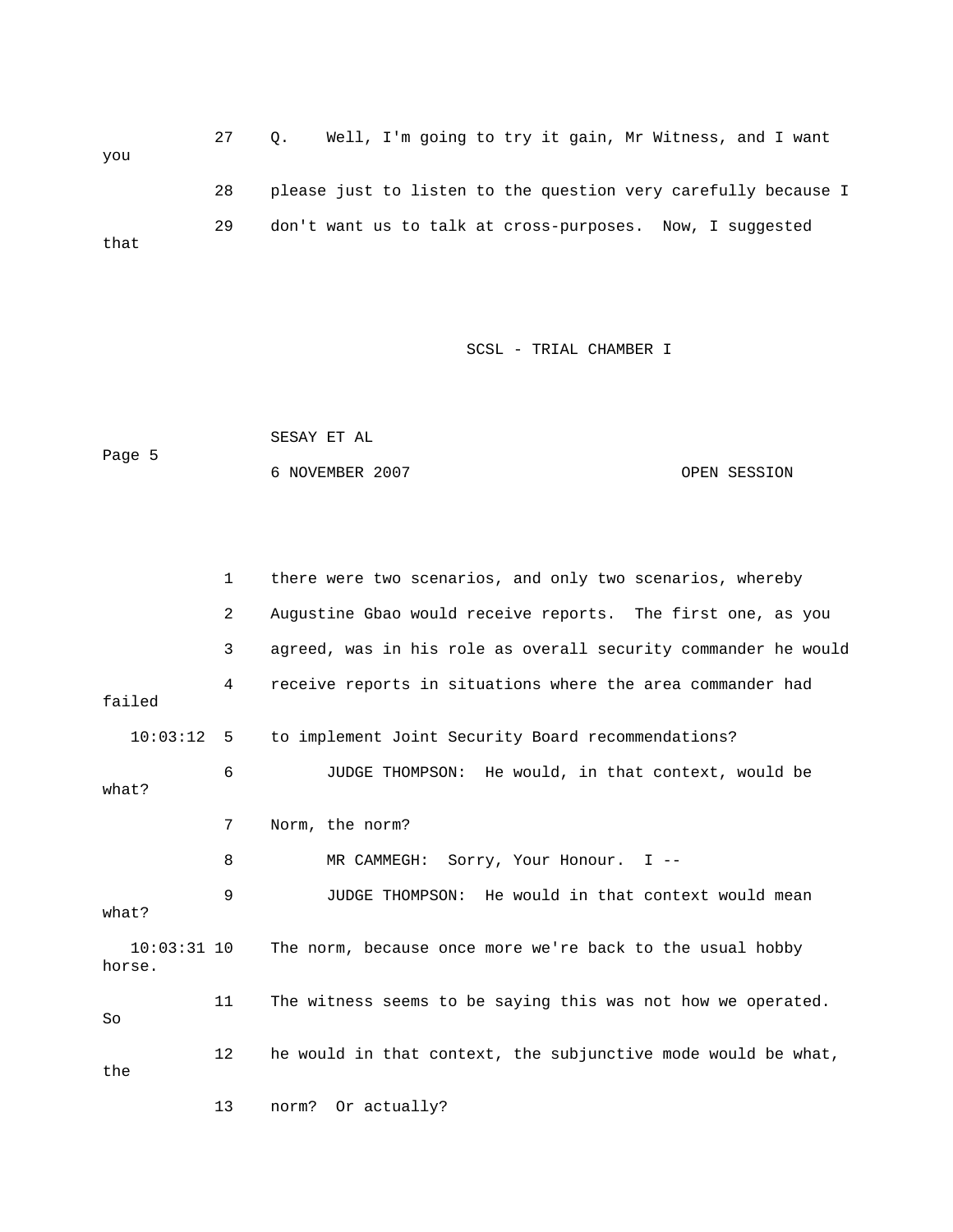14 MR CAMMEGH: The norm, sorry.

 10:03:54 15 JUDGE THOMPSON: That's what I'm trying to say. I didn't

16 want to be that explicit.

 17 MR CAMMEGH: Sorry, Your Honour. That's all right. 18 JUDGE THOMPSON: We are in that very delicate terrain with 19 these witnesses, you see. 10:04:03 20 MR CAMMEGH: Well, I'm trying to make it as clear as I can. 21 JUDGE THOMPSON: I can see the effort. In fact, I enjoin 22 you in doing that. But it seems as if there's a disconnect 23 between you and the witness because of this subtle difference. 24 MR CAMMEGH: I agree. Yes, I agree. Can I just clear this 10:04:22 25 with Your Honours: That I think you're all aware I'm putting a 26 thesis that in practice there were two scenarios where, in 27 practice, Mr Gbao would receive reports. 28 The first one, I hope we are all agreed, the witness

reports

SCSL - TRIAL CHAMBER I

29 appeared to accept that, in practice, Gbao would receive

 SESAY ET AL Page 6 6 NOVEMBER 2007 OPEN SESSION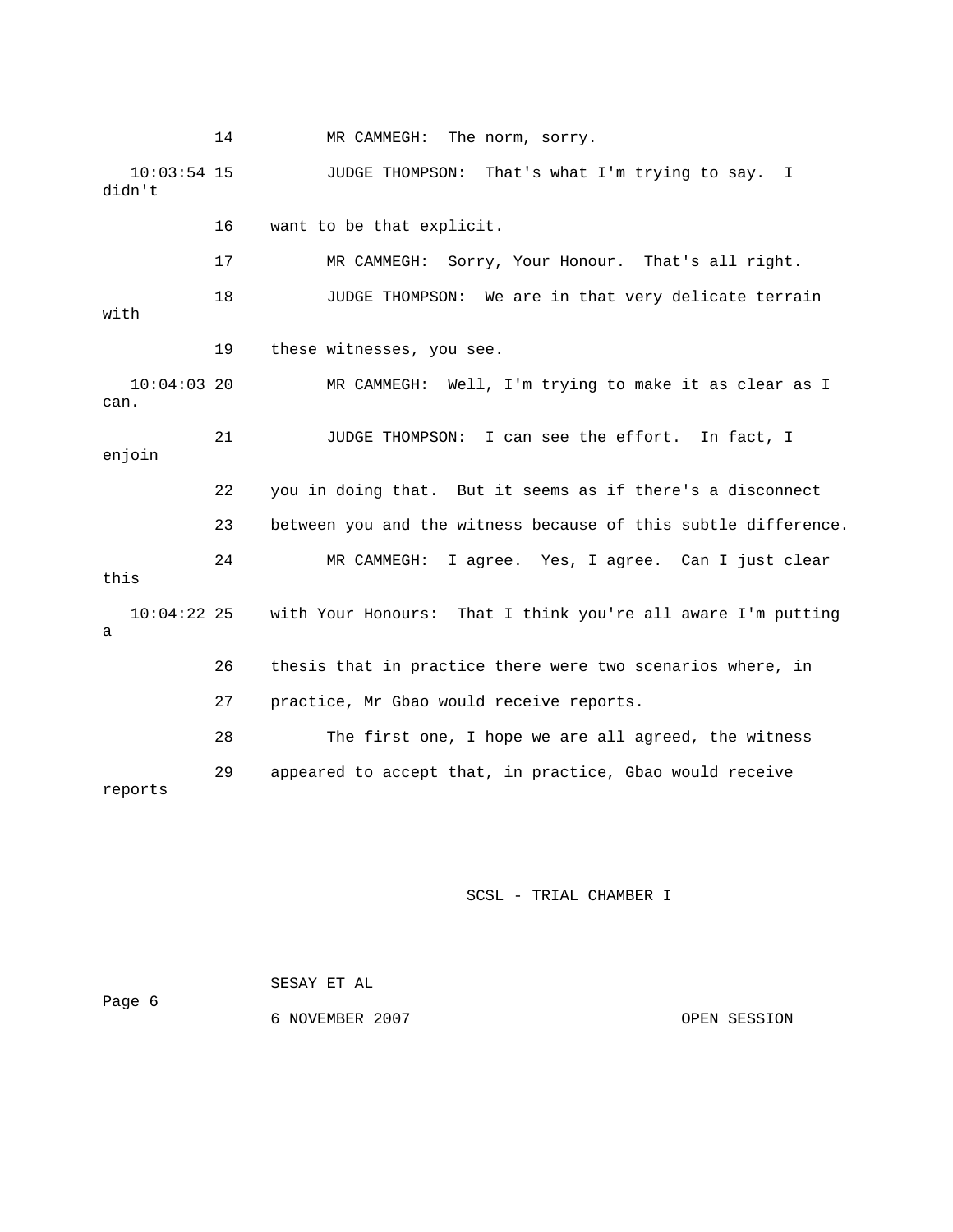1 as overall security commander, wherein the area commander had 2 failed to implement Joint Security Board reports. I think if 3 anybody wants me to retrace that, I will, but I hope that that is 4 fairly unequivocal. 10:04:57 5 JUDGE BOUTET: When you say that based on what? The 6 evidence of this witness? 7 MR CAMMEGH: On the answer of the witness earlier, and it 8 was the second scenario where -- 9 JUDGE THOMPSON: That we got into the difficulties. 10:05:06 10 MR CAMMEGH: Yes. Now, if any of Your Honours wants me to 11 retrace -- 12 PRESIDING JUDGE: And then in the third scenario we got 13 into further problems when he shifted grounds, and said that the 14 district commander could send reports directly to the overall 10:05:18 15 commander of the IDU, particularly where it concerns 16 investigations. So this goes, it cuts right across all what he's 17 been saying, and that is where you've made the remark, you know, 18 that it would appear then that you do not agree with me on the 19 two thesis that I have put across to you. 10:05:37 20 MR CAMMEGH: I'm not sure that the witness and I are at 21 odds on the second scenario, and that's why I want to retrace it 22 and understand exactly what he meant, because it may be that I'm 23 not putting it in a way that's being clearly understood, so 24 that's why I want to retrace scenario number two, because I'm not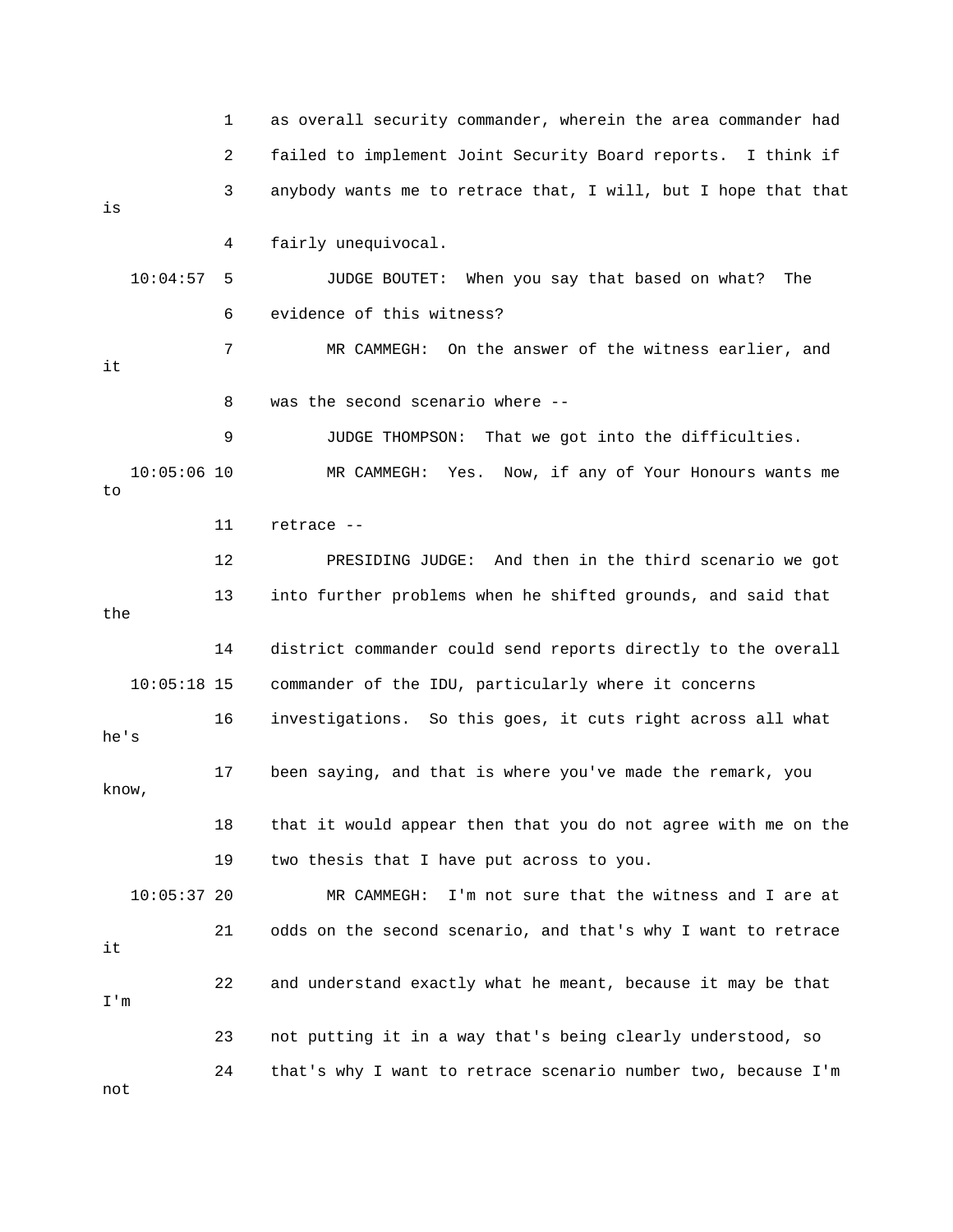| sure  | $10:05:54$ 25 |    | sure that we were at odds, with respect. And I want to be |
|-------|---------------|----|-----------------------------------------------------------|
|       |               | 26 | that we are unequivocal about it.                         |
| sure  |               | 27 | JUDGE THOMPSON: My intervention was because I wasn't      |
|       |               | 28 | what sort of evidence you were trying to elicit.          |
| again |               | 29 | MR CAMMEGH: Well, can I try with the second scenario      |

```
 SESAY ET AL 
Page 7 
           6 NOVEMBER 2007 CPEN SESSION
```

|               | $\mathbf{1}$   | and we will see how far we get.                                        |  |  |
|---------------|----------------|------------------------------------------------------------------------|--|--|
| that          | $\overline{2}$ | Mr Witness, as you've heard, there are two scenarios<br>$\circ$ .      |  |  |
|               | 3              | I'm suggesting, and only two scenarios where Augustine Gbao in         |  |  |
| this:         | 4              | practice, in reality, received reports. The second one is              |  |  |
| would         |                | 10:06:30 5 I suggest that in his role as overall IDU commander Mr Gbao |  |  |
|               | 6              | receive copies of the reports from the district IDU commander          |  |  |
|               | 7              | which were being sent to the area or brigade commander in              |  |  |
|               | 8              | relation to investigations -- to investigations. Do you agree          |  |  |
|               | 9              | with me?                                                               |  |  |
| $10:07:12$ 10 |                | Α.<br>Yes.                                                             |  |  |
| I'm           | 11             | MR CAMMEGH: Right. I hope I can move on from that.                     |  |  |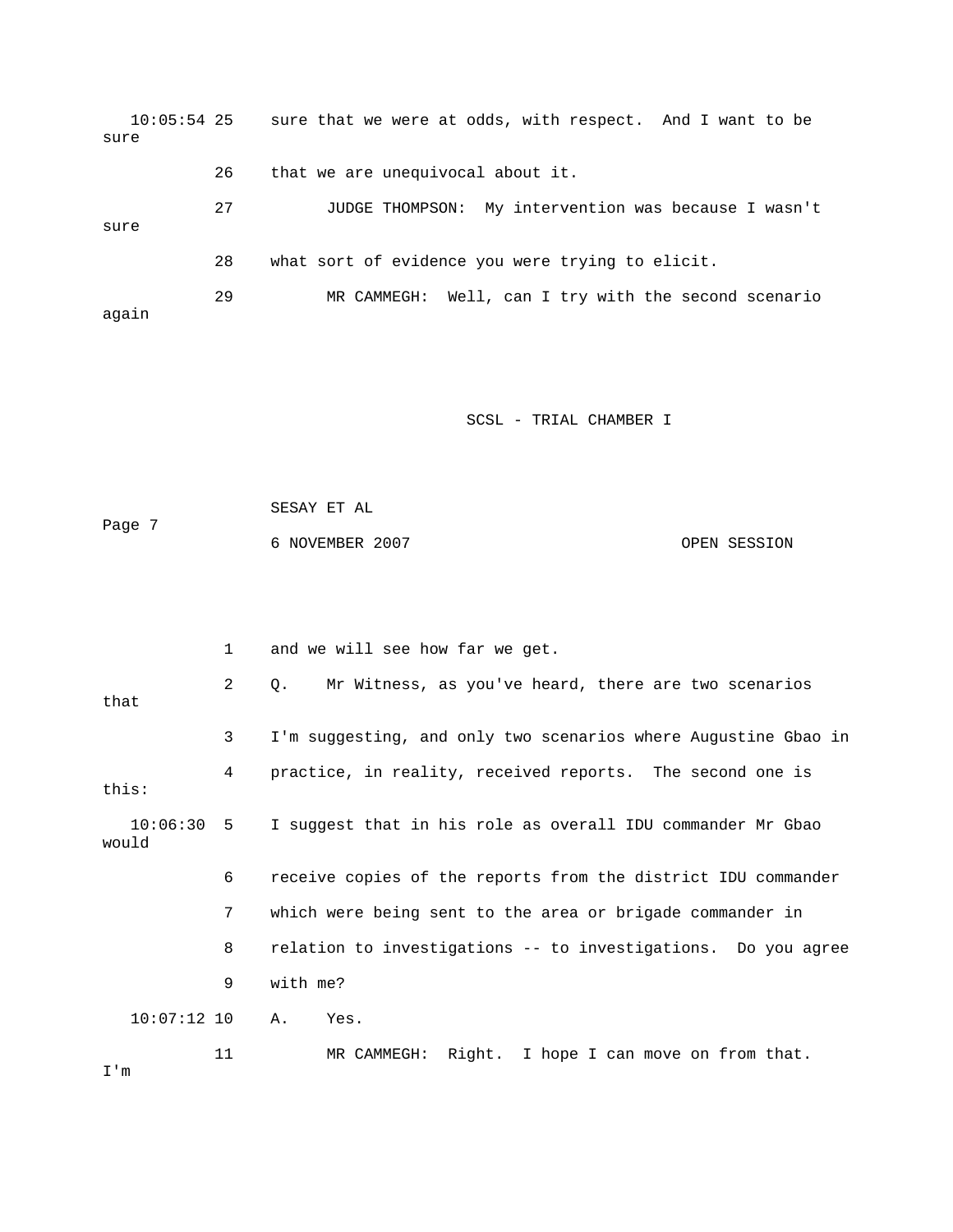| I'd                 | 12 | anxious to move on, but if Your Honours see any equivocality   |
|---------------------|----|----------------------------------------------------------------|
|                     | 13 | be happy to retrace it.                                        |
| here,               | 14 | Now, can you just confirm one or two matters for me<br>О.      |
| $10:07:33$ 15<br>or |    | please. The IDU, or the role of the IDU essentially was for    |
|                     | 16 | to investigate disputes between civilians and soldiers; do you |
|                     | 17 | agree?                                                         |
|                     | 18 | Yes.<br>Α.                                                     |
| right               | 19 | Okay. Where the dispute lay between civilians, am I<br>Q.      |
| $10:08:01$ 20<br>as |    | it was the role of the G5 to attempt to settle such disputes   |
|                     | 21 | amicably as possible?                                          |
|                     | 22 | Α.<br>Yes.                                                     |
| power               | 23 | I think you've already told us the IDU had no<br>Right.<br>Q.  |
|                     | 24 | of arrest; is that right?                                      |
| $10:08:28$ 25       |    | Α.<br>Yes.                                                     |
|                     | 26 | You mentioned yesterday that between 1998 and 2000 the<br>Q.   |
| suggest             | 27 | district IDU was, in fact, a man called Sylvester. Can I       |
|                     | 28 | that you are mistaken about that? I'm not suggesting that you  |
| IDU                 | 29 | are lying, of course, but can I suggest that the name of that  |

Page 8

SESAY ET AL

6 NOVEMBER 2007 CPEN SESSION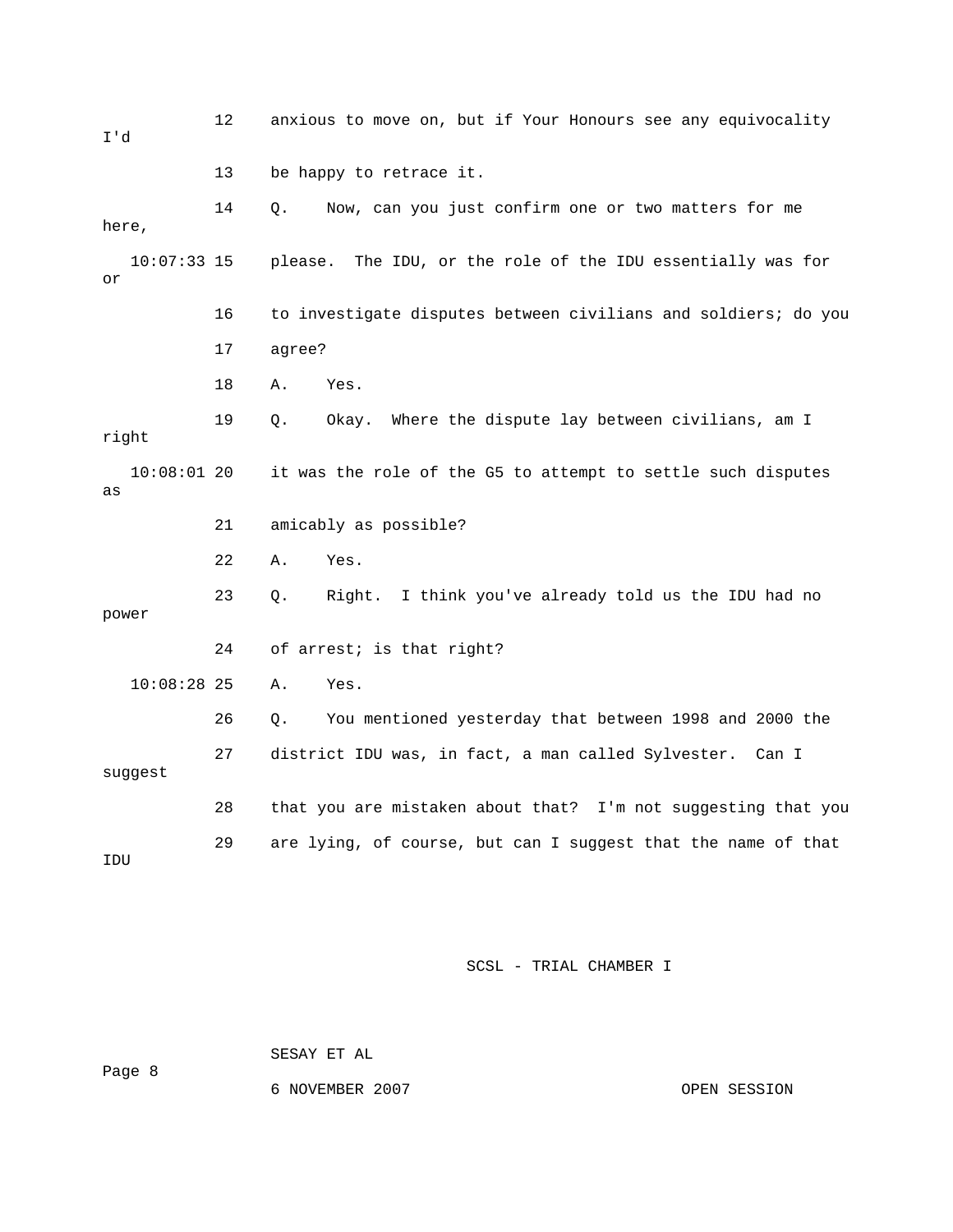1 district commander was Francis Musa; am I right? 2 A. Well, I wouldn't say you are correct or you are lying 3 because when we went to Kailahun and they called us he is stood, 4 and he said that he was the one that had been appointed by 10:09:17 5 Francis Musa to be a district commander, Sylvester. So I did not 6 know whether it was a legal assignment that was given to him so, 7 all of us, we had that in mind that he was the district -- and at 8 that time I was at Pendembu -- but all along it was Francis Musa. 9 Q. All right. Well, I'm happy to accept that answer, 10:09:43 10 Mr Witness. Thank you. Can I suggest that in relation to the 11 general working and efficiency of the Joint Security Board there 12 were perhaps two main problems which affected its working. First 13 of all, is it true that on occasions the Joint Security Board or, 14 sorry, it was difficult to set up a Joint Security Board when the 10:10:21 15 war disrupted its structure? 16 A. Yes. 17 Q. For example, it was sometimes difficult to locate Joint 18 Security Board representatives from the various units and collect 19 them together because of the pressure from the war front; would 10:10:56 20 you agree? 21 A. Exactly so.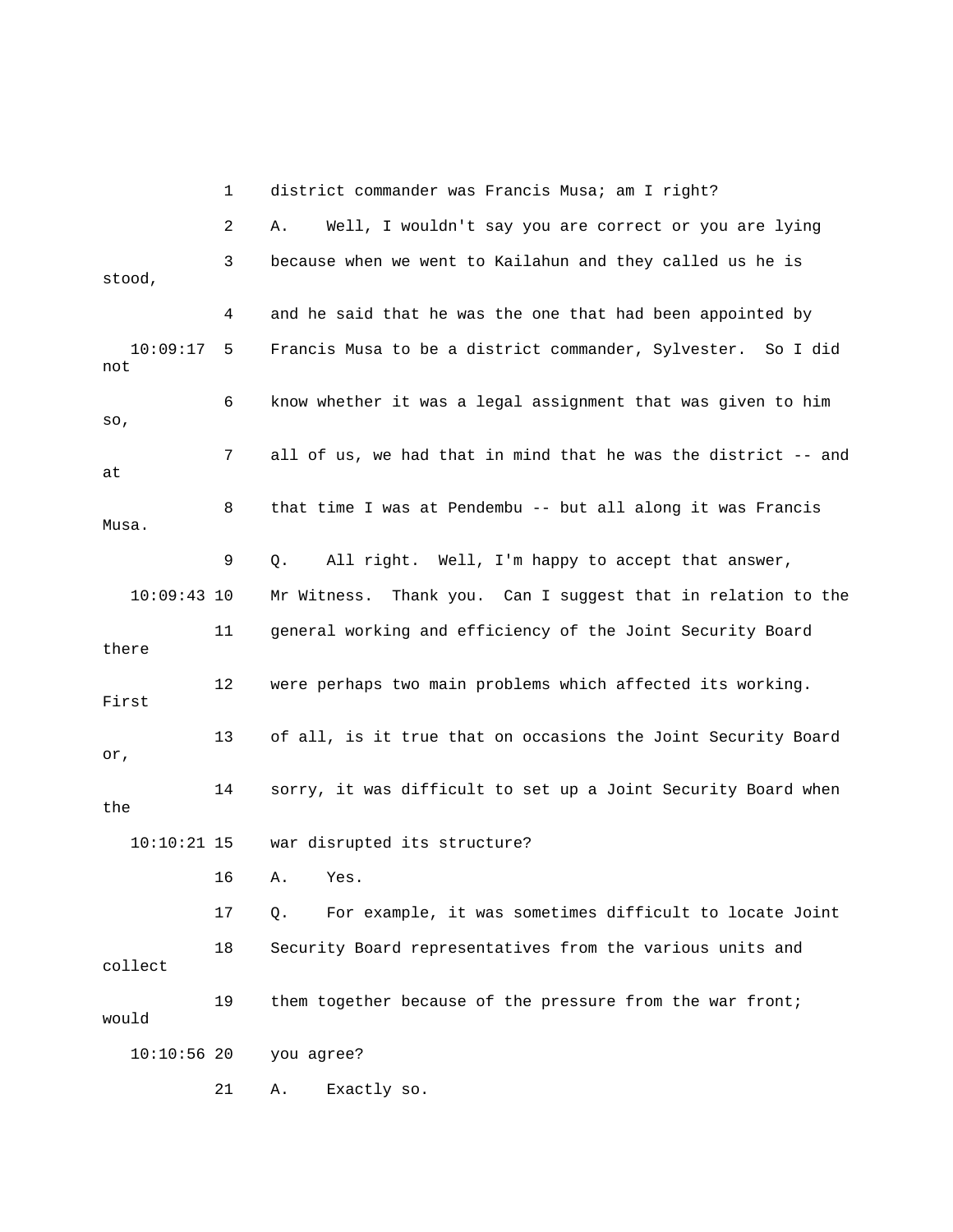|      |               | 22 | $\circ$ . | Okay. And was there a second prevailing problem, in           |
|------|---------------|----|-----------|---------------------------------------------------------------|
|      |               | 23 |           | particular in relation to incidents which had allegedly taken |
| were |               | 24 |           | place at the front lines whereby, when some -- when soldiers  |
|      | $10:11:20$ 25 |    |           | informed that they were due to attend a Joint Security Board, |
|      |               | 26 |           | they would sometimes go AWOL and run away; is that true?      |
|      |               | 27 | Α.        | Yes.                                                          |
|      | final?        | 28 | Q.        | After the, I'm not sure, is it top or tap 20, 40 and          |
|      |               | 29 | Tap.      | Is it tap? In the months following tap final, were you        |

 SESAY ET AL Page 9 6 NOVEMBER 2007 CPEN SESSION

| out      | $\mathbf{1}$ | familiar with a directive within the newly-shaped RUF to wipe |  |  |
|----------|--------------|---------------------------------------------------------------|--|--|
| wipe     | 2            | armed child soldiers after the Gios had left? I should say    |  |  |
| that     | 3            | out the use of armed child soldiers, not kill them all; is    |  |  |
|          | 4            | something you remember?                                       |  |  |
| 10:12:38 | -5           | Yes. The instruction came.<br>Α.                              |  |  |
|          | 6            | And who did that instruction come from?<br>Q.                 |  |  |
| and      | 7            | Well, at that time, it was CO Foday who came initially<br>Α.  |  |  |
| that     | 8            | gave the instruction. He said that it was Sankoh that gave    |  |  |
|          | 9            | instruction and --                                            |  |  |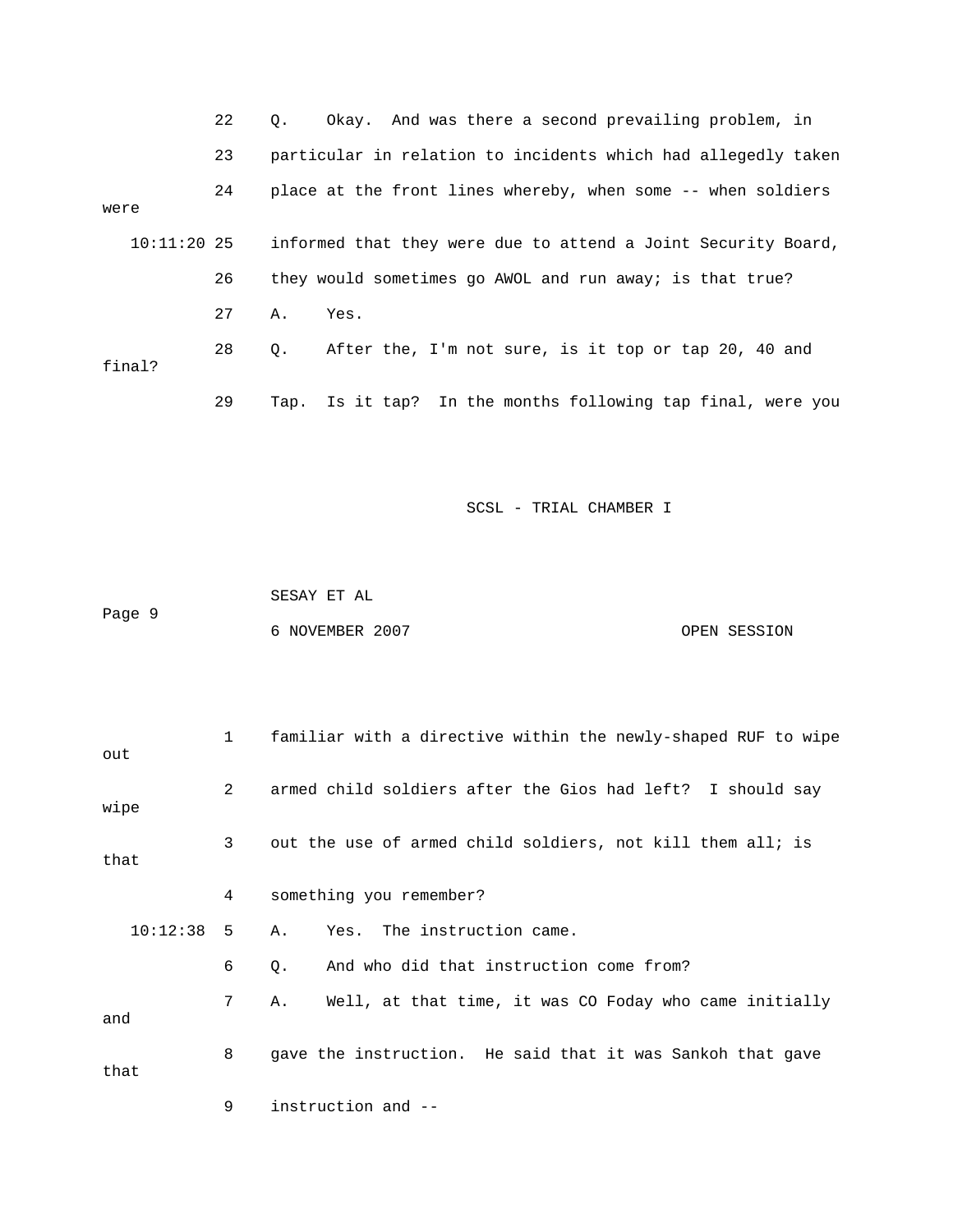| $10:13:01$ 10       |    | THE INTERPRETER: Your Honours, would the witness go a          |
|---------------------|----|----------------------------------------------------------------|
|                     | 11 | little bit slow?                                               |
|                     | 12 | MR CAMMEGH:                                                    |
|                     | 13 | Mr Witness, I'm sorry to interrupt you again.<br>О.<br>It's my |
|                     | 14 | fault because I should remind you more often, but please don't |
| $10:13:12$ 15       |    | rush along. Please let the interpreters have a chance to       |
|                     | 16 | interpret what you are saying. So could you start that answer  |
|                     | 17 | again, please, and take it slowly.                             |
| they                | 18 | I said at the time that we were at Mende Buima, when<br>Α.     |
| Buima,              | 19 | had driven the Gios, Foday, who was the commander at Mende     |
| $10:13:44$ 20       |    | He said, Sankoh said the little children who had been<br>came. |
| them                | 21 | going with the Gios, once the Gios had gone, he said, all of   |
|                     | 22 | should stop. Nobody should give them arms.                     |
|                     | 23 | Okay. Does that complete your answer?<br>О.                    |
| himself             | 24 | The time that we came to Giema, 1993, Peter Vandi<br>Α.        |
| $10:14:31$ 25<br>to |    | gave the same instructions. He said, no arms should be given   |
| hear                | 26 | children who had been moving with the Gios. See, I used to     |
|                     | 27 | that instruction.                                              |
|                     | 28 | Okay. At any time during the war did you see Augustine<br>Q.   |
|                     | 29 | Gbao accompanied by armed children?                            |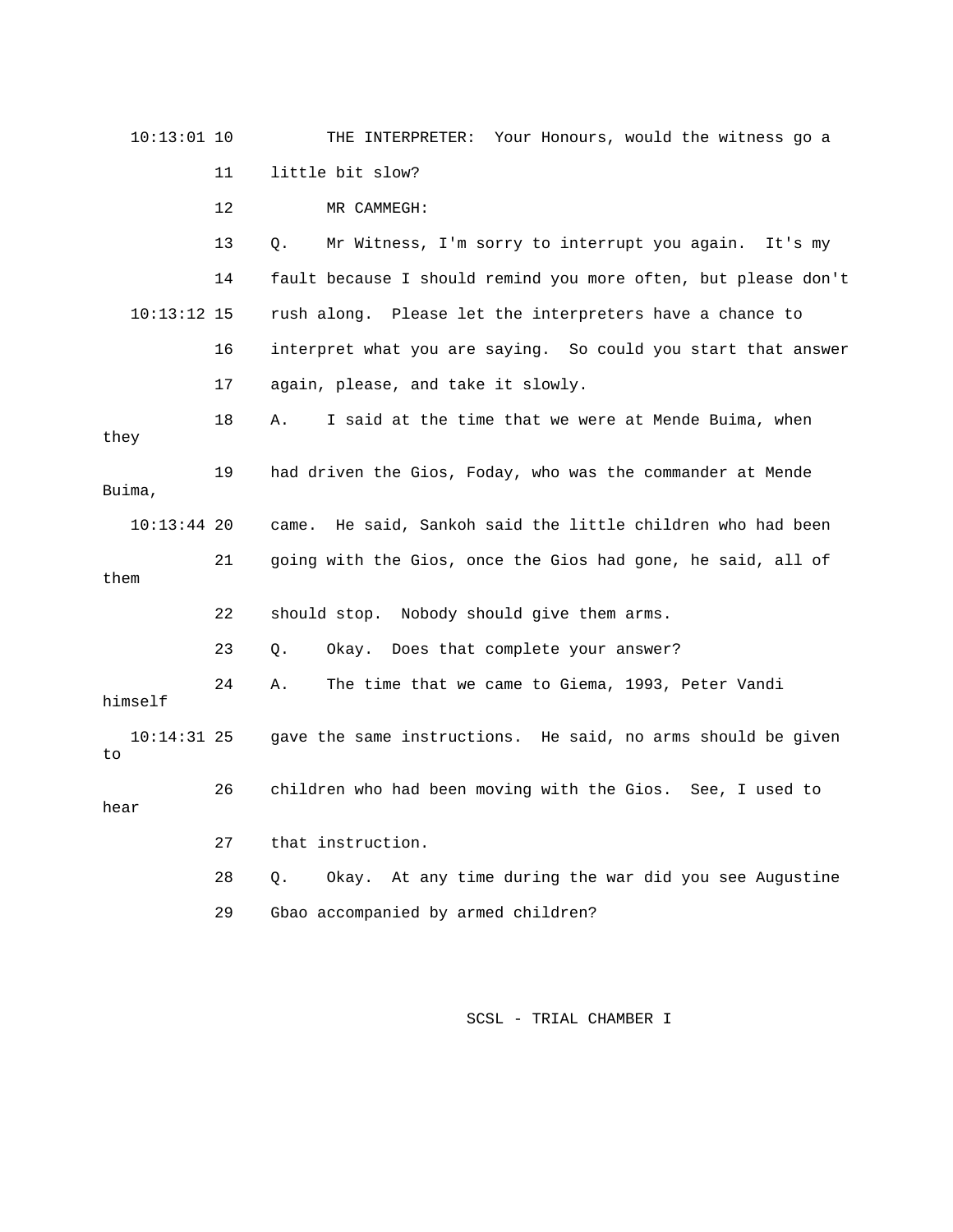|         | SESAY ET AL     |              |
|---------|-----------------|--------------|
| Page 10 |                 |              |
|         | 6 NOVEMBER 2007 | OPEN SESSION |

| were                  | 1  | Augustine Gbao, when we were at Giema, our houses<br>No.<br>Α. |
|-----------------------|----|----------------------------------------------------------------|
|                       | 2  | opposite each other, just about ten feet.                      |
|                       | 3  | Your house was ten feet from his house?<br>Q.                  |
|                       | 4  | Yes, when we were at Giema.<br>Α.                              |
| 10:15:33<br>questions | 5  | Q.<br>Right.<br>Thank you. Can I just ask you one or two       |
| I                     | 6  | about training after the Gios left, and I want to be sure that |
|                       | 7  | recorded your evidence correctly; the questions asked by       |
|                       | 8  | Mr Jordash here, and answers that you gave. Did you tell the   |
|                       | 9  | Court, and correct me, please, if I'm wrong, did you tell the  |
| $10:16:02$ 10         |    | Court $--$                                                     |
|                       | 11 | $Mm - hmm$ .<br>Α.                                             |
| and                   | 12 | -- in 1994 you heard of training -- I'm sorry, in 1994<br>Q.   |
| right?                | 13 | 1995 you heard of training in Baima and Bunumbu; is that       |
|                       | 14 | Yes.<br>Α.                                                     |
| $10:16:27$ 15         |    | And did you say that after the intervention you heard no<br>Q. |
|                       | 16 | more about a training base in Bunumbu?                         |
| where                 | 17 | I said that I heard about it, but I did not know<br>Α.<br>No.  |
|                       | 18 | the people went and how many there were.                       |
| this                  | 19 | All right. Did you, and I'm sorry if you've answered<br>Q.     |
| $10:17:08$ 20         |    | question already, but I just need to be sure of what you said. |
| training              | 21 | Did you receive any complaints from any of the Kailahun        |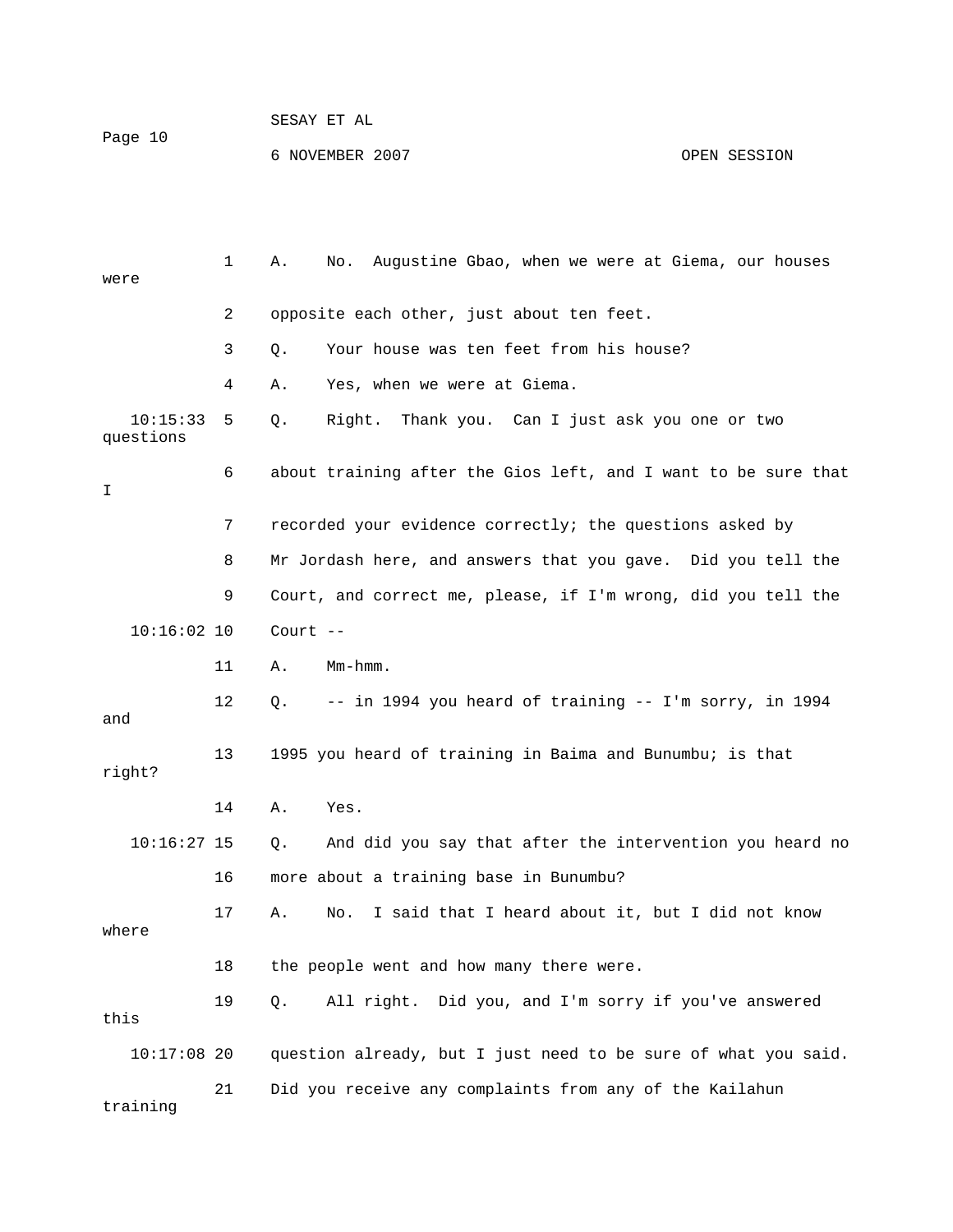22 bases at any time up until the end of the war?

 23 A. No. Except the time that the Gio people were there because 24 when we went there, you see, we only spent two months there. So 10:17:44 25 when I left the base that complaint came, that the Gios had been 26 beating people at the base. But, apart from that, I did not hear 27 any other complaint about that. 28 Q. Okay. Mr Witness, after the Gios left, did people join the 29 Kailahun District training bases voluntarily?

SCSL - TRIAL CHAMBER I

|         | SESAY ET AL     |              |
|---------|-----------------|--------------|
| Page 11 |                 |              |
|         | 6 NOVEMBER 2007 | OPEN SESSION |

|              | 1              | Α. | That, I would not be able to look into somebody's mind.       |
|--------------|----------------|----|---------------------------------------------------------------|
| did          | $\overline{2}$ | Q. | Well, let me put it another way: After the Gios left,         |
| at           | 3              |    | you at any stage become aware of anyone being forced to train |
|              | 4              |    | any of those Kailahun bases against their will?               |
| $10:18:58$ 5 |                | Α. | No.                                                           |
|              | 6              | 0. | Okay.                                                         |
| boasting     | 7              | Α. | Because I used to see even the G5s, they had been             |
|              | 8              |    | to go to the base, like Brima Jamiru, who was at Pendembu, he |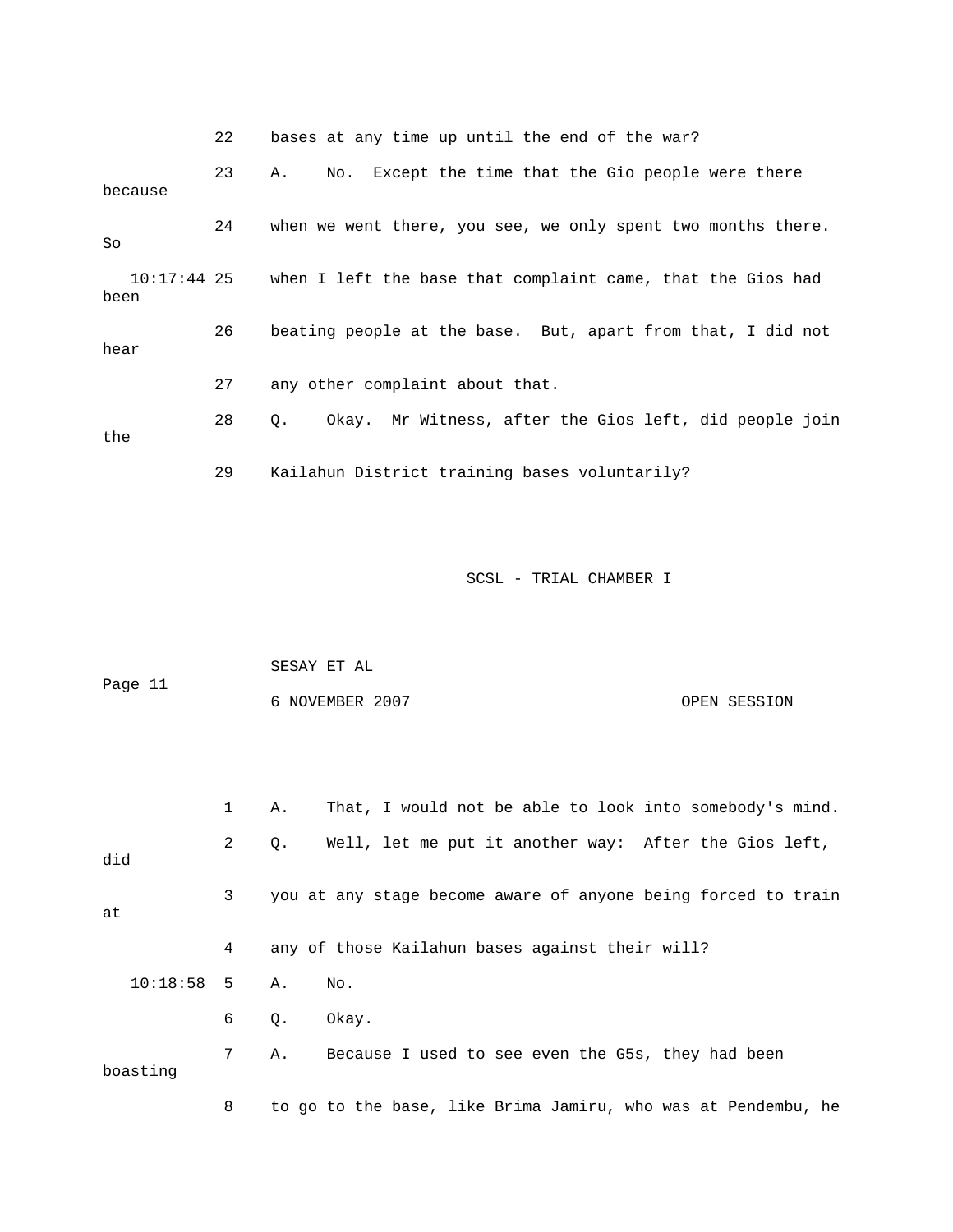|                       | 9  | himself spoke. He is the one that he said he was going to be   |
|-----------------------|----|----------------------------------------------------------------|
| $10:19:15$ 10<br>week |    | trained and he went. He did not spend a long time there, a     |
| other                 | 11 | or two; he came back. Apart from that, I did not have any      |
|                       | 12 | complaint.                                                     |
|                       | 13 | Can you spell that man's name, please, if you can?<br>Q.       |
|                       | 14 | Brima Jamiru.<br>$B-R-I-M-A$ .<br>Α.                           |
| $10:19:39$ 15         |    | Q.<br>Yes.                                                     |
|                       | 16 | Α.<br>$J - A - M - I - R - U$ .                                |
|                       | 17 | All right. From what you could see, and from what you<br>Q.    |
|                       | 18 | heard, was it your impression that people were going to these  |
|                       | 19 | training camps in a desire to support the RUF in Kailahun      |
| $10:20:19$ 20         |    | District?                                                      |
|                       | 21 | I don't quite understand.<br>Α.                                |
| impression,           | 22 | I will try it again, Mr Witness. Was it your<br>О.             |
|                       | 23 | because you were living in Kailahun District at the time --    |
|                       | 24 | Α.<br>$Hm-mm$ .                                                |
| $10:20:36$ 25         |    | Was it your impression that those people who went to the<br>О. |
|                       | 26 | training camps were doing so because they supported the RUF in |
|                       | 27 | Kailahun District?                                             |
|                       | 28 | I used to hear about that.<br>Α.<br>Oh, yes.                   |
|                       | 29 | Can I ask you to pause for a moment, Mr<br>MR CAMMEGH:         |

SESAY ET AL

Page 12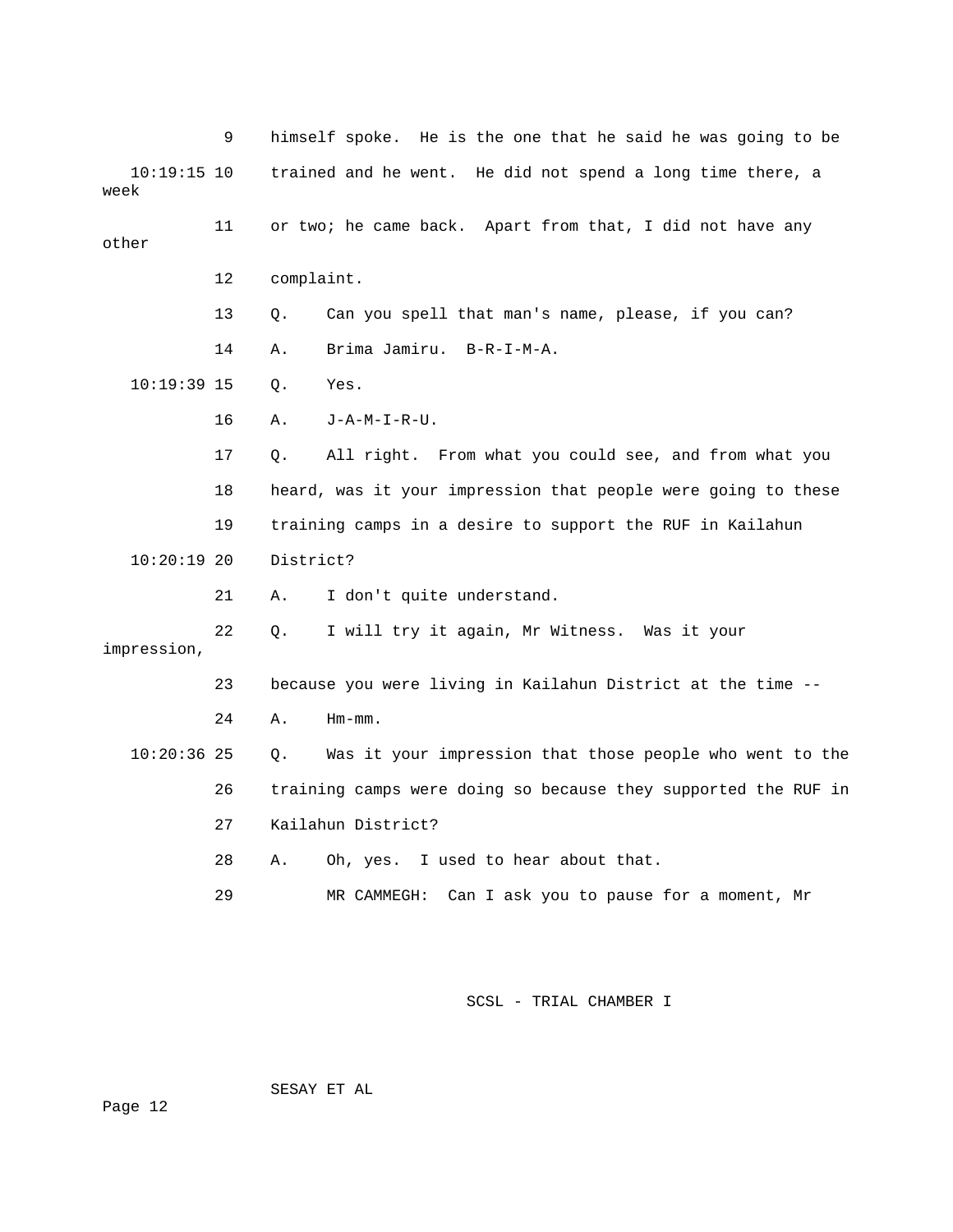1 Witness. Forgive me. 2 PRESIDING JUDGE: Yes, are you objecting to the question? 3 MR HARRISON: Yes. 4 PRESIDING JUDGE: It has been answered. 10:21:06 5 MR HARRISON: Yes. 6 PRESIDING JUDGE: It has been answered. 7 MR HARRISON: Yes. 8 PRESIDING JUDGE: Okay. You may proceed, please. 9 MR CAMMEGH: 10:21:22 10 Q. I want you to refer to what you personally saw and what you 11 heard, Mr Witness, when you answer this next question. Was it 12 your impression that many of those who went to those training 13 camps did so because they wanted to become soldiers and have an 14 occupation? 10:22:08 15 A. Well, the impression that I used to have was that they went 16 to train, according to what I have been hearing, so as to 17 liberate. They said that they were going to join so as to 18 liberate this country. That was what I used to hear. 19 Q. All right. Just a couple of questions about the overall MP 10:22:40 20 commander, whose name was O'Jalley? 21 PRESIDING JUDGE: Mr Witness, just to liberate this country

22 from what?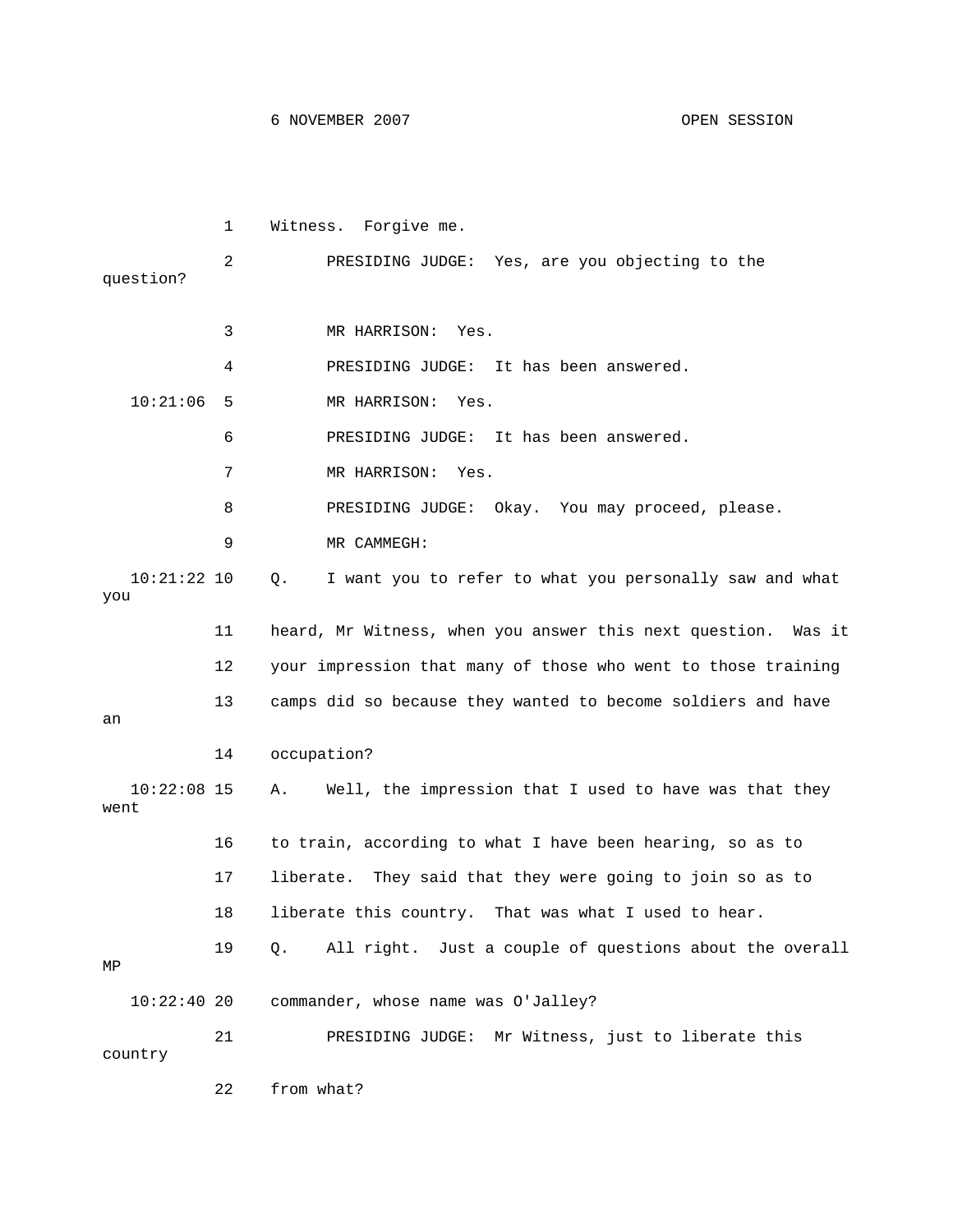| people        | 23 | THE WITNESS: That word was too rampant. A lot of              |
|---------------|----|---------------------------------------------------------------|
|               | 24 | had been using that word, that they said they were going to   |
| $10:23:06$ 25 |    | liberate this country. What they meant, I wouldn't be able to |
| civilians     | 26 | tell the meaning of the word liberation. But even the         |
|               | 27 | used to utter those words -- that word. They said they would  |
|               | 28 | liberate this country.                                        |
|               | 29 | MR CAMMEGH:                                                   |

| Page 13 | SESAY ET AL     |              |
|---------|-----------------|--------------|
|         | 6 NOVEMBER 2007 | OPEN SESSION |

 1 Q. Mr Witness -- 2 A. Yes, sir. 3 Q. -- referring to His Honour Judge Itoe's question, can I ask 4 you to go a little bit further. What was it exactly that the 10:23:42 5 civilians said that they wanted to be liberated from? Can you 6 help us? 7 A. Well, the civilians, the idea that they had, it was from 8 the ideology which they had. Sankoh had been showing everybody 9 that the war came to liberate this country from corrupt 10:24:29 10 practices. So that was why the civilians had been using that 11 word frequently.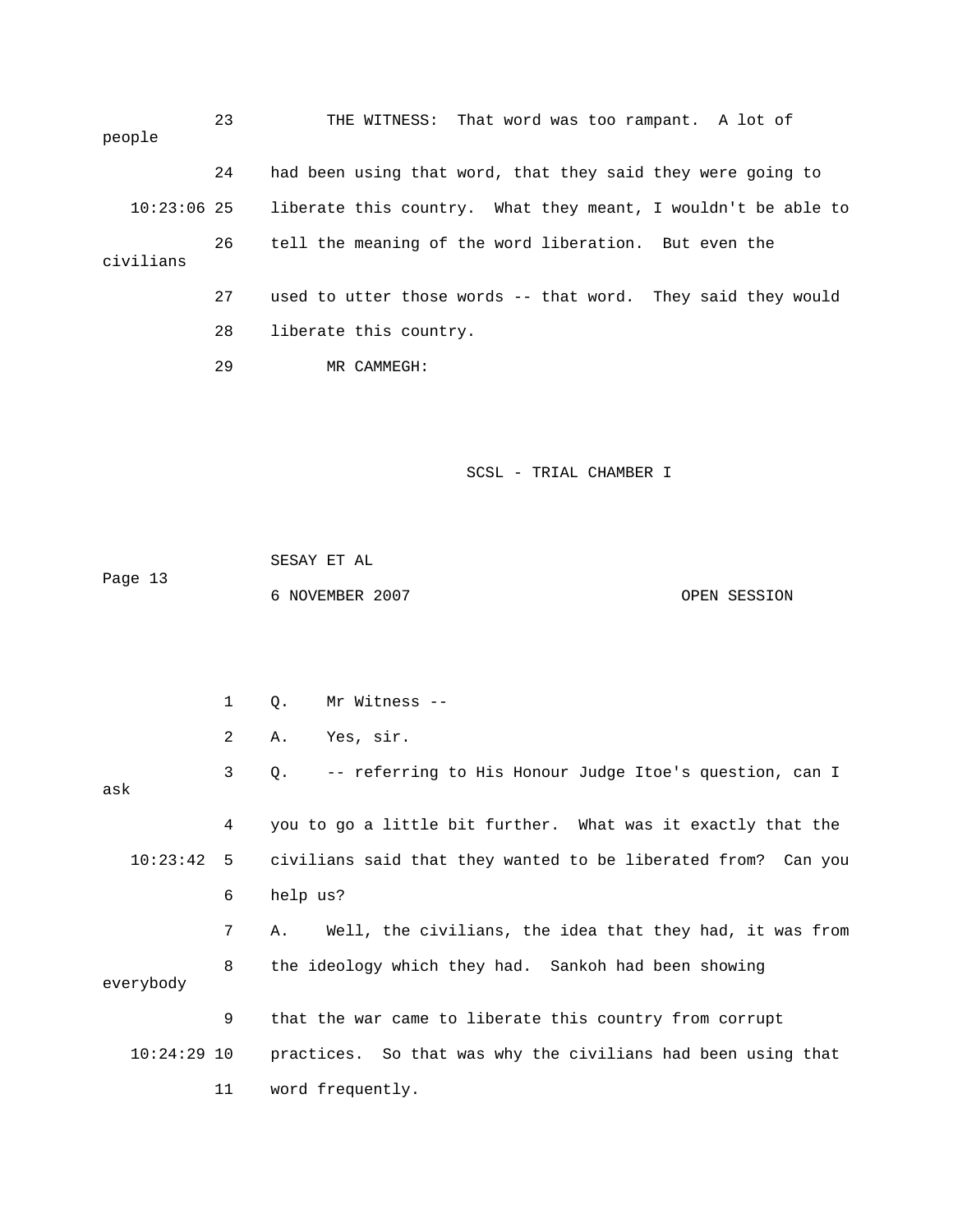| couple                | 12 | Okay. I was going to come on to the MP, but just a<br>Q.       |
|-----------------------|----|----------------------------------------------------------------|
|                       | 13 | more questions on training, if I may. Do you agree that there  |
| the                   | 14 | was virtually no training in 1997, following the arrival of    |
| $10:25:02$ 15         |    | junta in May of that year?                                     |
|                       | 16 | I did not hear about training because everybody was just<br>Α. |
| were                  | 17 | going wherever he wanted. So I did not know whether people     |
|                       | 18 | I did not know.<br>in the base.                                |
|                       | 19 | Okay. What effect did the advent of the junta, in May<br>Q.    |
| $10:25:35$ 20         |    | 1997, have upon the morale of the people of Kailahun District; |
|                       | 21 | can you help us?                                               |
|                       | 22 | Well, what I saw, even the AFRC soldiers who went, the<br>Α.   |
| gave                  | 23 | people of Kailahun District, they welcomed them because they   |
| they                  | 24 | them a place to lodge. They would come near them and then      |
| $10:26:26$ 25<br>went |    | would play with them.<br>That I used to see because the junta  |
| District              | 26 | with civilians. So that just proved that the Kailahun          |
| during                | 27 | really provided encouragement for the civilians that went      |
|                       | 28 | That was what I observed.<br>that 1997.                        |
| any                   | 29 | Okay. And from that time, May of 1997, did you observe<br>Q.   |

Page 14

SESAY ET AL

6 NOVEMBER 2007 CPEN SESSION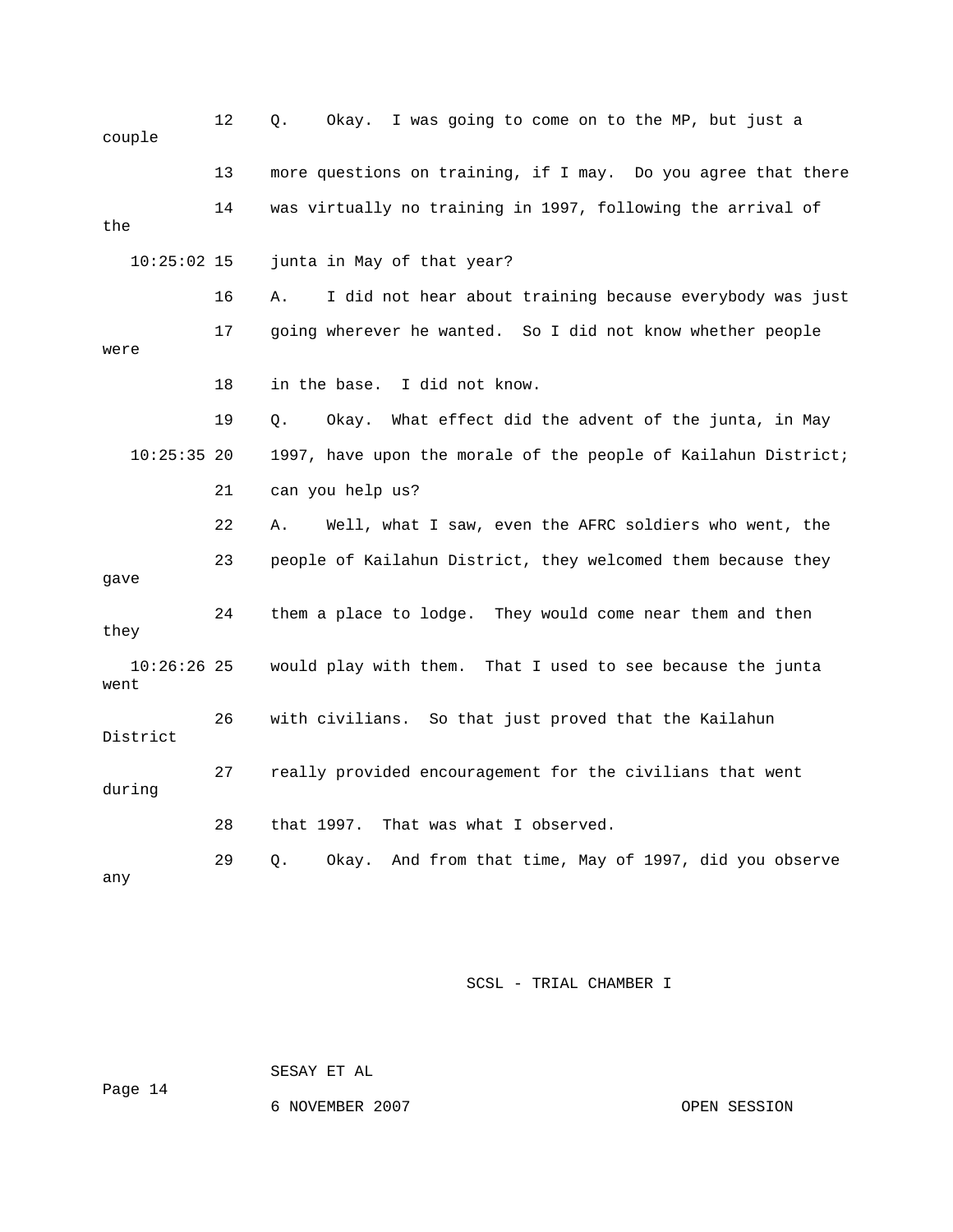|               | 1  | desire or willingness to wage war amongst the civilians and,    |
|---------------|----|-----------------------------------------------------------------|
|               | 2  | indeed, the soldiers within Kailahun District?                  |
| hearing,      | 3  | According to my own observation, what I had been<br>Α.          |
|               | 4  | civilians or soldiers, nobody was ready to fight during that    |
| 10:27:49      | 5  | Everybody had been feeling that the war had come to an<br>time. |
|               | 6  | end.                                                            |
| personally    | 7  | Okay. Now, again, referring purely to what you<br>Q.            |
|               | 8  | observed, or what you personally heard, did there come a time   |
|               | 9  | again when people would voluntarily go to join the training     |
| $10:28:17$ 10 |    | bases?                                                          |
|               | 11 | That, I cannot tell now.<br>Α.                                  |
| 1998,         | 12 | But what about after the intervention in February of<br>Q.      |
|               | 13 | Mr Witness?                                                     |
| 1998,         | 14 | I cannot tell, because I did not hear about a base.<br>Α.       |
| $10:29:00$ 15 |    | Kailahun, I only heard about societies, but I did not know      |
|               | 16 | whether there was a base.                                       |
| the           | 17 | Thank you. In the Pendembu area -- I think<br>All right.<br>Q.  |
|               | 18 | MP commander O'Jalley was based in the Pendembu -- sorry,       |
|               | 19 | Pendembu area for some time; do you agree?                      |
| 10:29:3920    |    | Yes.<br>Α.                                                      |
|               | 21 | Can you roughly give us the dates or the period during<br>Q.    |
|               | 22 | which O'Jalley was based there, to your knowledge?              |
|               | 23 | O'Jalley was there 1996.<br>1996.<br>Α.                         |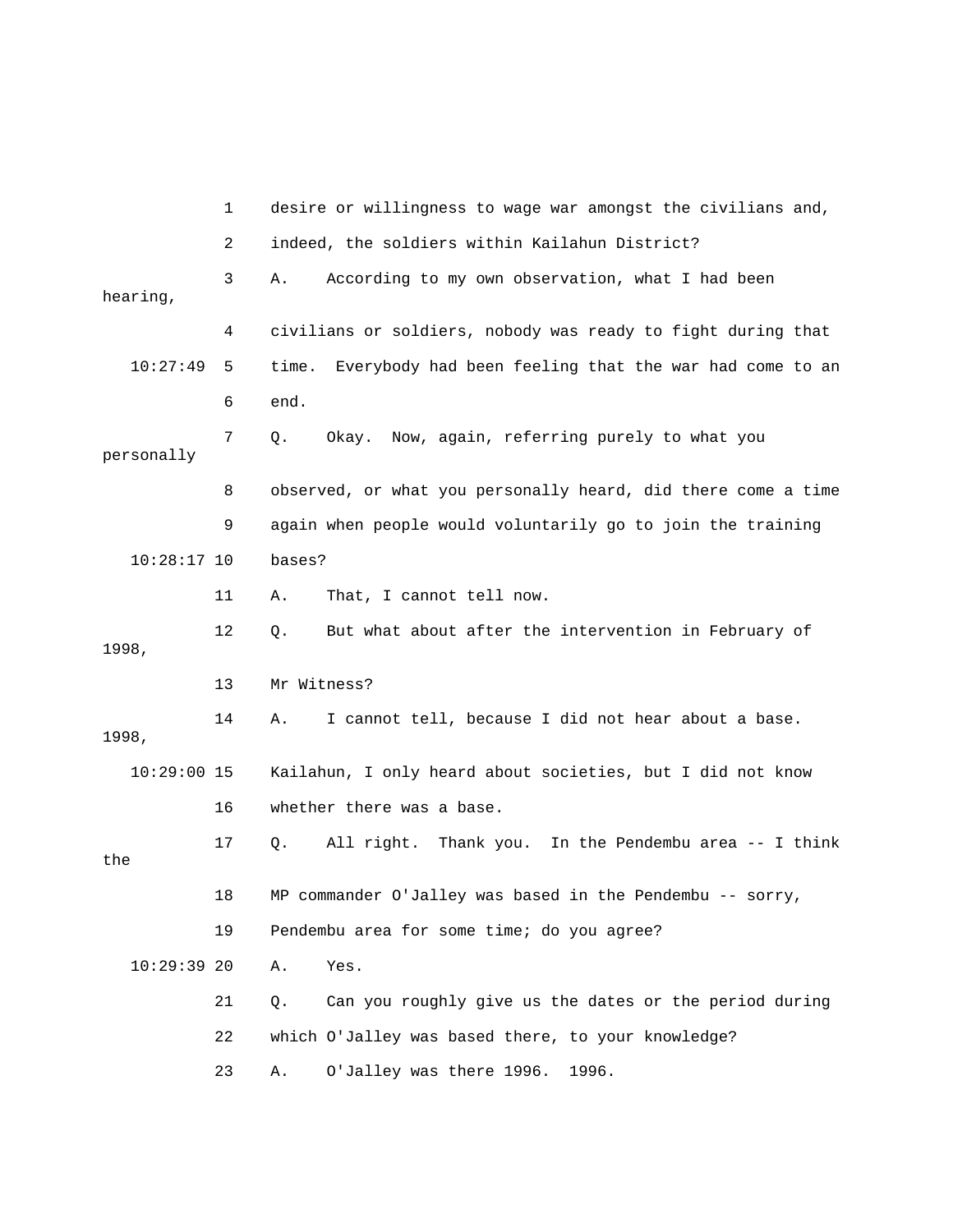| you |             | 24 |    | Q. Until when? If you can't be sure, please say so. If         |  |
|-----|-------------|----|----|----------------------------------------------------------------|--|
|     | 10:30:37 25 |    |    | can't be sure, it doesn't matter, Mr Witness. It's --          |  |
|     |             | 26 | А. | That, I can't tell exactly.                                    |  |
| it  |             | 27 | 0. | All right. That's fine. Can you help me with this: Is          |  |
| оf  |             | 28 |    | correct that within the Pendembu area the -- actually, in view |  |
|     |             | 29 |    | the previous witness's testimony, I don't think I need to ask  |  |

 SESAY ET AL Page 15 6 NOVEMBER 2007 OPEN SESSION

 1 that question, so I'm going to move on. Forgive me, Mr Witness, 2 for taking you down that path. I just want you to comment, 3 please, on something you told my learned friend Mr Lansana 4 yesterday. 10:31:32 5 MR CAMMEGH: Your Honours, I'm afraid I don't have a copy 6 of the final transcript or, indeed, a draft for yesterday 7 evening, but my legal assistant I hope took an accurate note. 8 I'm going to read back to you what you said, and I think this is 9 more or less correct. You said this: "It was not so easy to 10:31:58 10 share information if the fighters knew that you are an IDU." 11 A. Yes.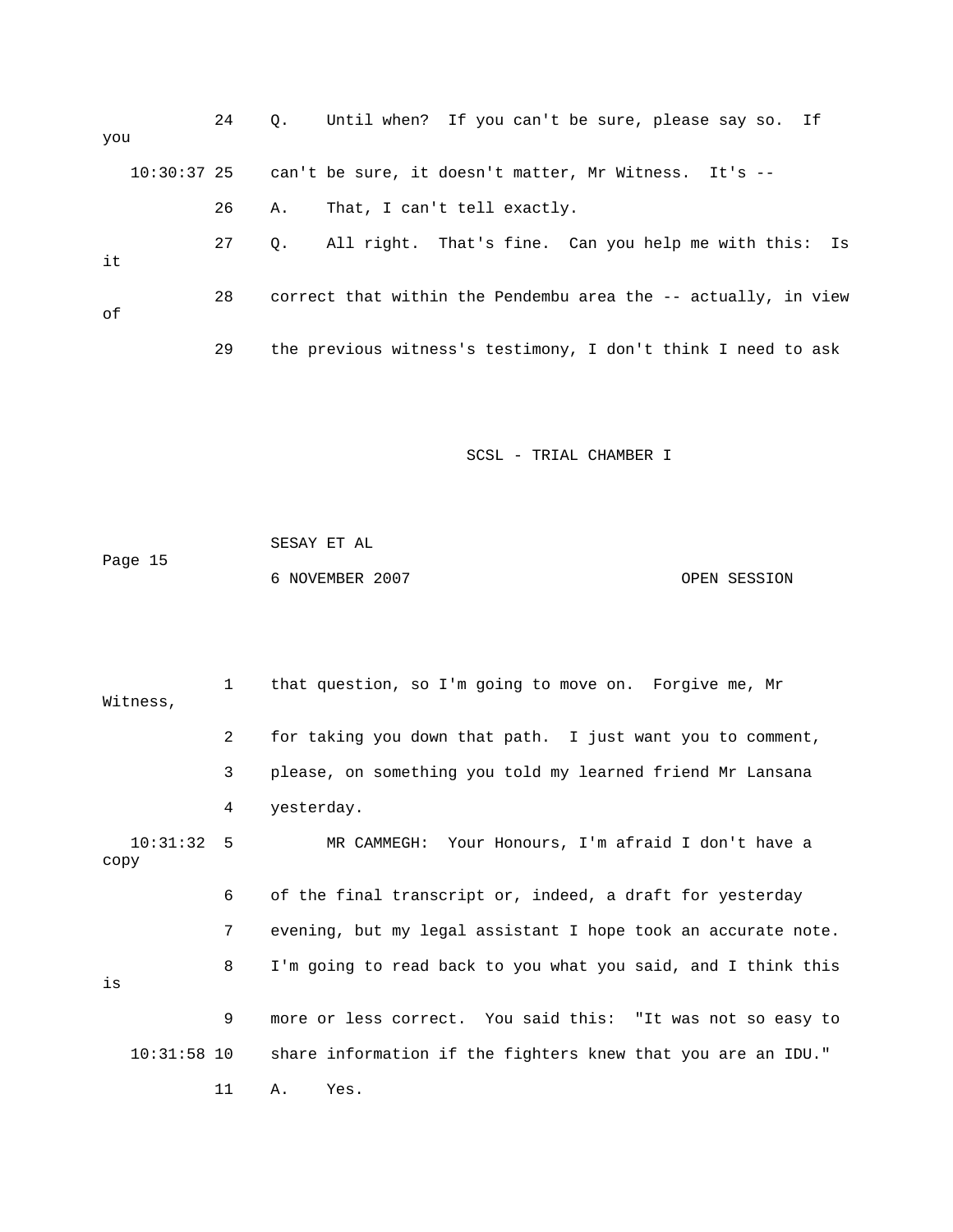|      |               | 12 | And then I will continue: "They would not allow you to<br>Q.     |
|------|---------------|----|------------------------------------------------------------------|
|      |               | 13 | take even a paper. They would say that the IDU were passing      |
|      |               | 14 | information to the commanders and they didn't like it."          |
|      | $10:32:26$ 15 |    | Α.<br>Yes.                                                       |
| very |               | 16 | Then you went on to say: "To transfer information was<br>Q.      |
|      |               | 17 | difficult. Sometimes we got information if the agent could       |
|      |               | 18 | escape and ran with the report, but usually" --                  |
|      |               | 19 | Yes.<br>Α.                                                       |
|      | $10:32:44$ 20 |    | "But usually didn't have the chance to move about.<br>This<br>Q. |
|      |               | 21 | happened so many times."                                         |
|      |               | 22 | Α.<br>Yes.                                                       |
|      |               | 23 | You agree with the truth of what you said there, do you?<br>Q.   |
|      |               | 24 | Α.<br>Yes.                                                       |
|      | $10:33:03$ 25 |    | Now, forgive me, but I would like you, please, to<br>Q.<br>Okay. |
| to   |               | 26 | explain in a little bit more detail what you were attempting     |
|      |               | 27 | convey to the Court yesterday. What exactly did you mean by      |
|      |               | 28 | that?                                                            |
|      |               | 29 | Which one?<br>Α.                                                 |
|      |               |    |                                                                  |
|      |               |    |                                                                  |

| Page 16 | SESAY ET AL     |  |              |  |
|---------|-----------------|--|--------------|--|
|         | 6 NOVEMBER 2007 |  | OPEN SESSION |  |
|         |                 |  |              |  |

 1 Q. Well, can you explain the reputation that the IDU had with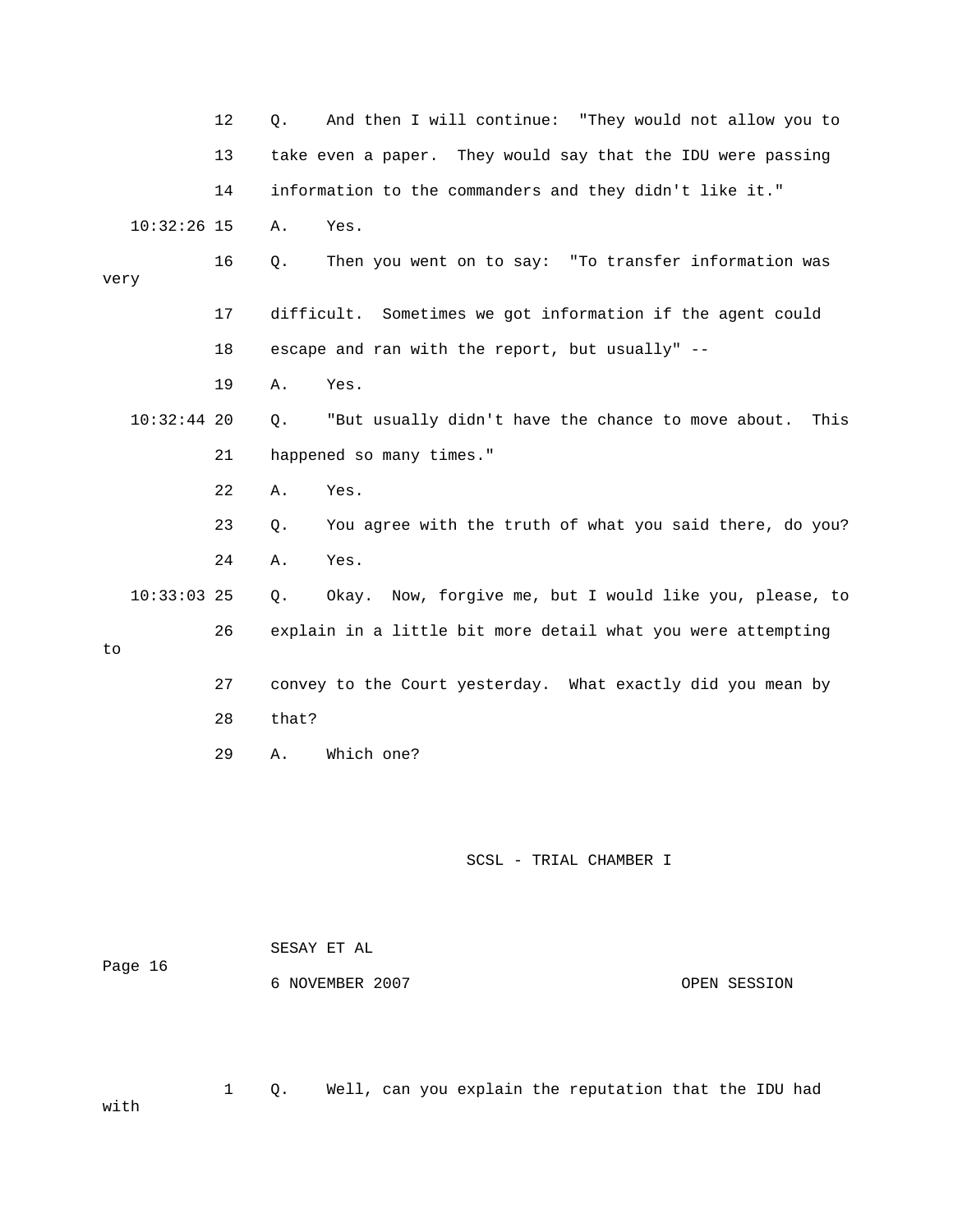2 the other fighters? 3 A. Yes. 4 Q. Can you explain a little about that? 10:33:43 5 A. Well, the IDUs, the fighters considered the IDUs as [speaks 6 Krio]. 7 Q. As what, sorry? 8 A. As inquisitive. [Speaks Krio] 9 PRESIDING JUDGE: It's not inquisitiveness, as such. 10:34:21 10 MR CAMMEGH: I wonder if His Honour Judge Thompson 11 could enlighten us? 12 JUDGE THOMPSON: I think it's gossip, or something. 13 PRESIDING JUDGE: Gossip. 14 MR CAMMEGH: 10:34:31 15 Q. Please carry on, Mr Witness, and give us as much detail on 16 this as you can, if you will? 17 A. Anyone who, if they came to know you an IDU, if you try to 18 go to the front line where there are arms, unless you said you 19 would stay near the commander who was on the ground every day, 10:35:14 20 but if -- 21 THE INTERPRETER: Your Honours, it's not clear from the 22 witness. 23 JUDGE BOUTET: We don't have -- we have absolutely no 24 translation what's going on now. 10:35:38 25 THE INTERPRETER: Your Honours, it's not clear from the 26 witness. Can he repeat the answer? 27 MR CAMMEGH: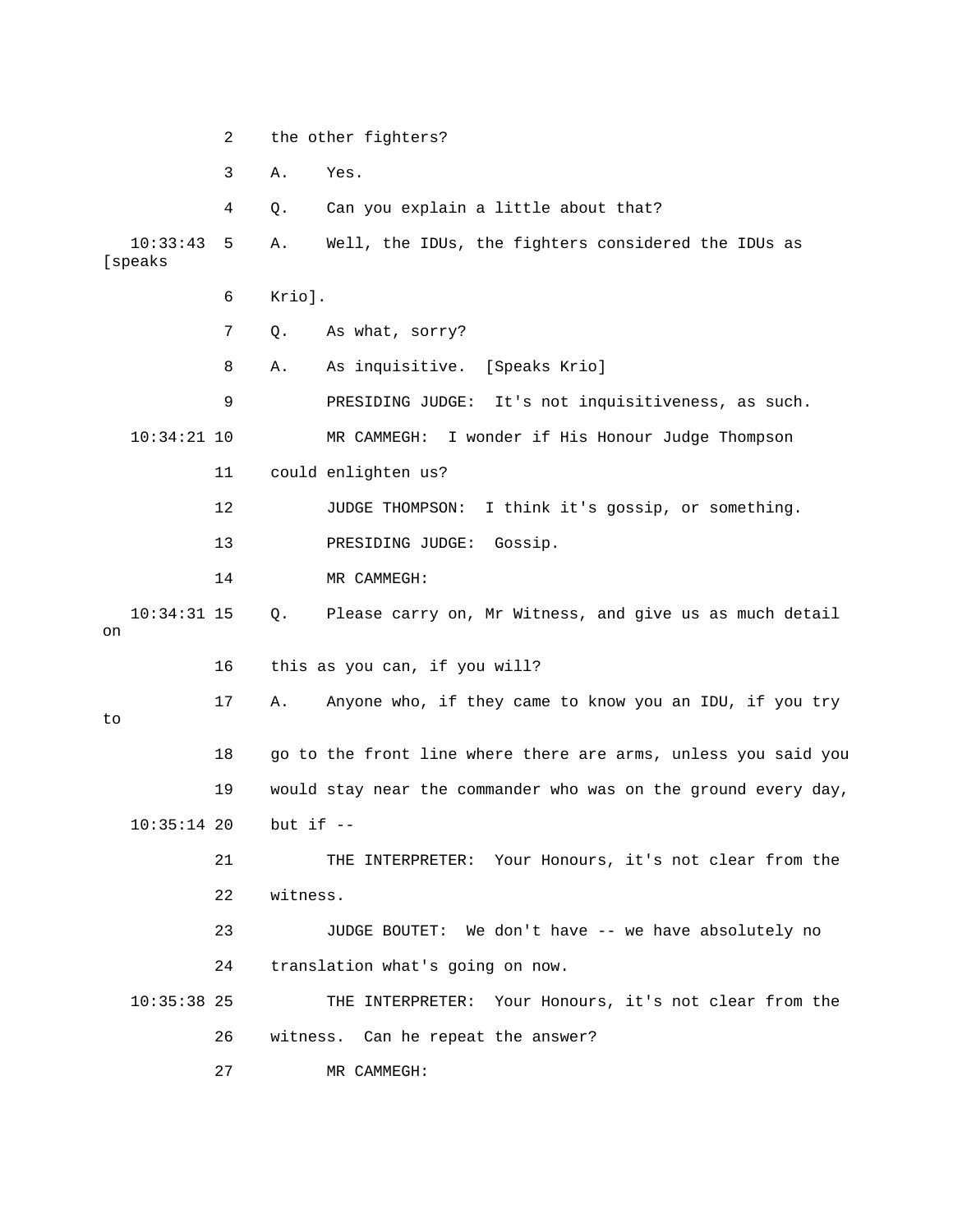28 Q. Mr Witness, I'm sorry, there seems to have been a problem 29 with the translation. Can I ask you to start that answer again?

SCSL - TRIAL CHAMBER I

|         | SESAY ET AL     |              |
|---------|-----------------|--------------|
| Page 17 |                 |              |
|         | 6 NOVEMBER 2007 | OPEN SESSION |

|                     | $\mathbf 1$ | I'm sorry.                                                     |
|---------------------|-------------|----------------------------------------------------------------|
| it                  | 2           | JUDGE BOUTET: Mr Witness, you were at the stage where          |
| an                  | 3           | was translated that if you tried to go to the front lines as   |
|                     | 4           | IDU, what happened. If you can take it from there, slowly      |
| 10:36:19            | -5          | please.                                                        |
| line,               | 6           | THE WITNESS: If any IDU agent was sent to the front            |
|                     | 7           | except he was with a commander, and he should stay close with  |
| with a              | 8           | him, and that would not even happen for an IDU man to stay     |
| they                | 9           | commander for the whole of the day. So when we sent them,      |
| $10:37:01$ 10<br>оf |             | were at the battalion headquarter town. So that was why some   |
|                     | 11          | the front line information we did not receive them, because    |
|                     | 12          | fighters would not do something, if it's something bad at the  |
| he                  | 13          | front, and he himself would -- he comes to report himself that |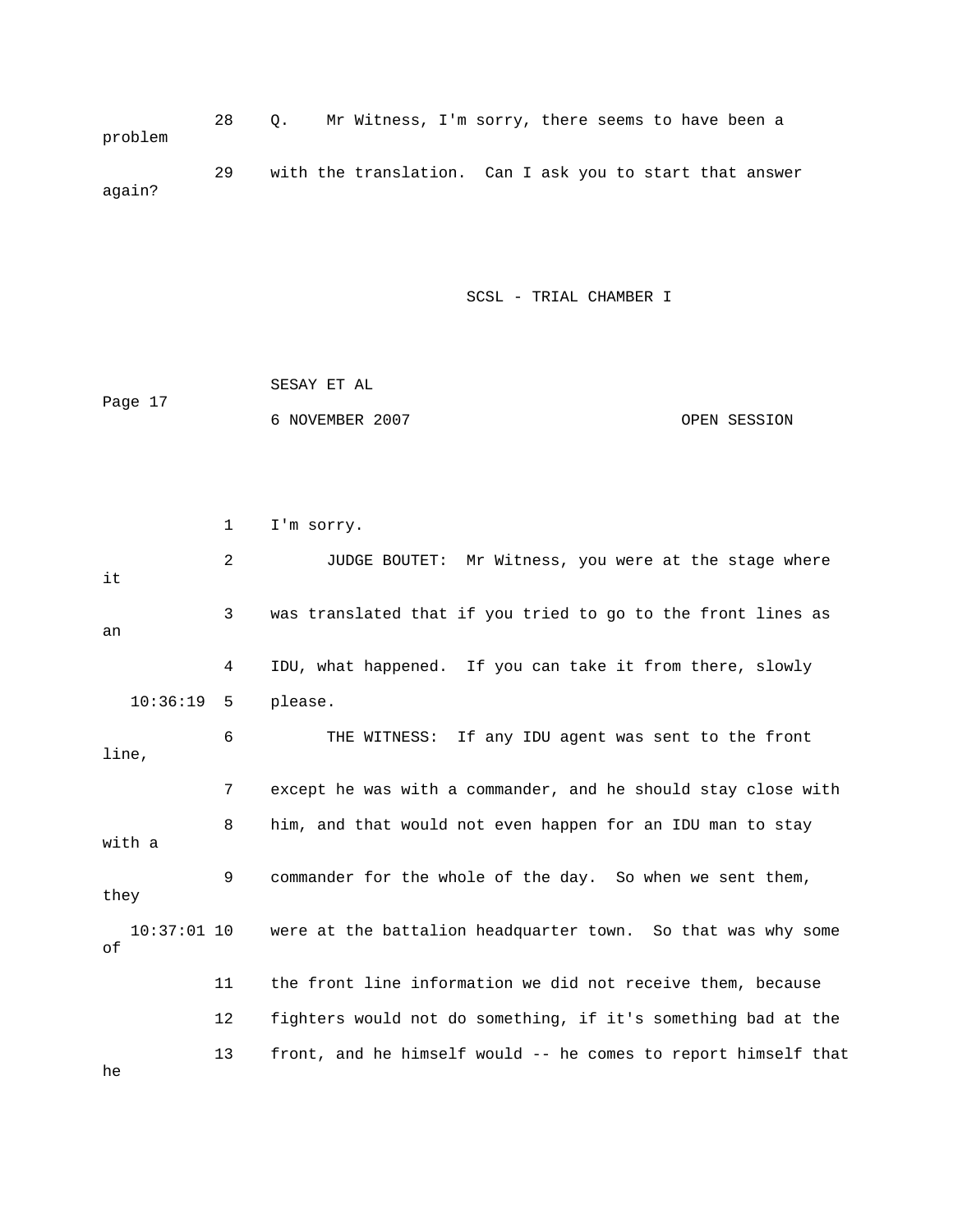| wind                 | 14 | did bad things that day, except, after a while, if you get     |
|----------------------|----|----------------------------------------------------------------|
| $10:37:49$ 15<br>you |    | of it, you would be in doubt whether to report him because if  |
|                      | 16 | made the report, they would ask you when that happened and who |
|                      | 17 | did it, and, if you show the person, he would deny, and there  |
| get                  | 18 | would be no proof. So that was the problem to -- for us to     |
|                      | 19 | accurate information from the front line.                      |
| $10:38:31$ 20        |    | MR CAMMEGH:                                                    |
|                      | 21 | So, to put it simply, was this the case: That it was in<br>Q.  |
|                      | 22 | fact frequently difficult for the IDU to receive reports of    |
|                      | 23 | crimes from the front lines because combatants would sometimes |
|                      | 24 | obstruct IDUs from doing their job properly; was that right?   |
| $10:38:59$ 25        |    | Α.<br>Yes.                                                     |
|                      | 26 | Even though the IDUs were doing their best?<br>Q.              |
|                      | 27 | Α.<br>Yes.                                                     |
| by                   | 28 | Your Honours, there were two transgressions<br>MR CAMMEGH:     |
|                      | 29 | me yesterday, questions that should have been put in closed    |
|                      |    |                                                                |
|                      |    | SCSL - TRIAL CHAMBER I                                         |
|                      |    |                                                                |

 SESAY ET AL Page 18 6 NOVEMBER 2007 OPEN SESSION

 1 session. I wonder if I could do that now? I'll be very brief.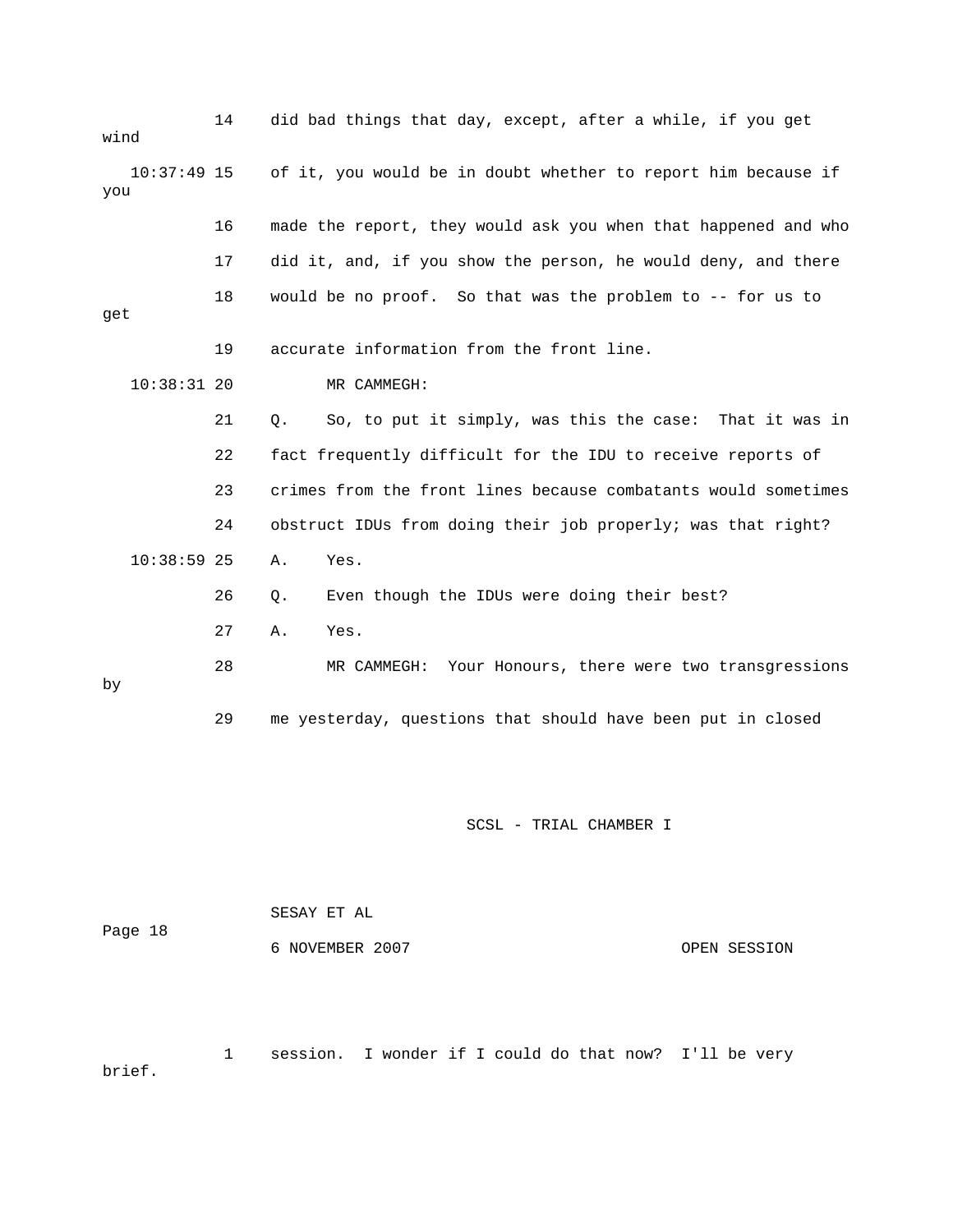2 JUDGE BOUTET: I'm trying to understand what you are trying 3 to get at, Mr Cammegh, but you asked a question of this witness 4 if the role of the IDU was to investigate disputes between 10:39:40 5 soldiers and civilians. Now we are at the front line. So I'm at 6 a bit of a loss to try to follow your line of questioning. 7 MR CAMMEGH: Okay. I'll clear that up. 8 JUDGE BOUTET: I'm very confused on this. I'm not sure of 9 that time if you had asked a question if it was civilians only or 10:39:56 10 was it G5, then you moved the IDU does this. 11 MR CAMMEGH: Your Honour makes a valid point and I'm 12 grateful because I've left an element out of the question which I 13 should put in now, if I may. 14 Q. When you talk of IDUs being obstructed sometimes from doing 10:40:15 15 their job at the front line, are you talking about crimes at the 16 front line in which the victims were civilians? 17 A. I don't understand. 18 Q. All right. You've just said that the IDUs were sometimes 19 prevented from doing their job at the front line by combatants? 10:41:01 20 A. Yes. 21 Q. Did it sometimes happen that crimes were committed by 22 soldiers against civilians on the front lines, but that the IDUs 23 were obstructed in investigating these crimes properly? Did that 24 sometimes happen?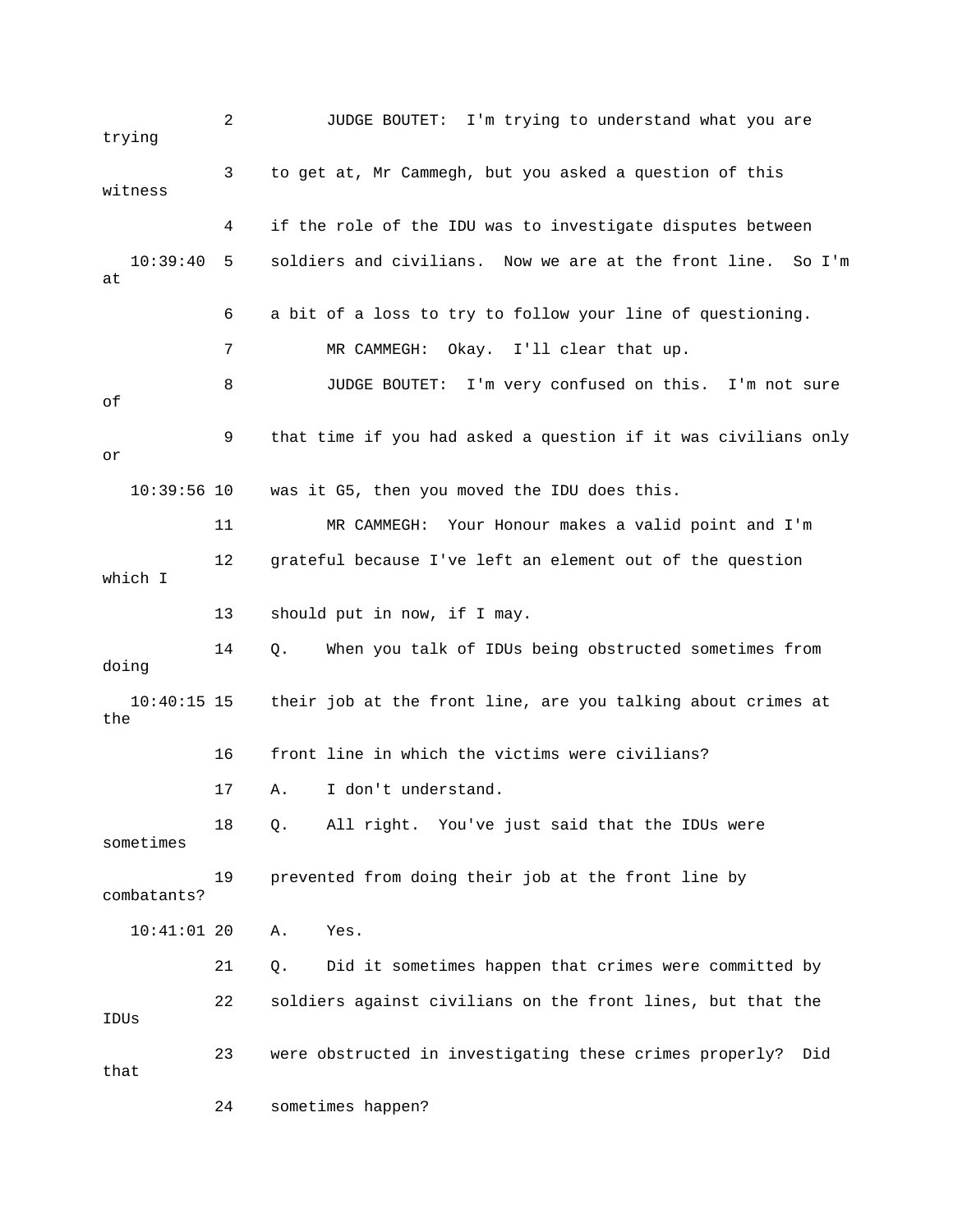|      |    | Yes.                                                         |
|------|----|--------------------------------------------------------------|
|      | 26 | Does that clear the issue up, Your Honour?<br>MR CAMMEGH:    |
|      | 27 | And when you say the IDU were being obstructed, are you      |
|      | 28 | fact saying that the IDU would occasionally be obstructed by |
| into | 29 | combatants because the combatants didn't want the IDU prying |
|      |    | $10:41:44$ 25 A.<br>0.                                       |

| Page 19 | SESAY ET AL     |              |
|---------|-----------------|--------------|
|         | 6 NOVEMBER 2007 | OPEN SESSION |

|                           | 1                 | their business; is that what you're saying?                 |
|---------------------------|-------------------|-------------------------------------------------------------|
|                           | $\overline{2}$    | Yes.<br>Α.                                                  |
|                           | 3                 | MR CAMMEGH: Your Honours, can I briefly wrap up this        |
| just                      | 4                 | cross-examination by going into closed session, please, for |
| $10:43:02$ 5              |                   | one or two questions?                                       |
|                           | 6                 | PRESIDING JUDGE: Yes, we may.                               |
|                           | 7                 | MR CAMMEGH: I'm grateful.                                   |
| there?                    | 8                 | PRESIDING JUDGE: Court Management, are we not yet           |
|                           | 9                 | MR GEORGE:<br>Not yet, Your Honour.                         |
| $10:45:38$ 10<br>Honours, |                   | MR CAMMEGH: May I take brief instructions, Your             |
|                           | 11                | please?                                                     |
|                           | $12 \overline{ }$ | PRESIDING JUDGE:<br>Yes, you may.                           |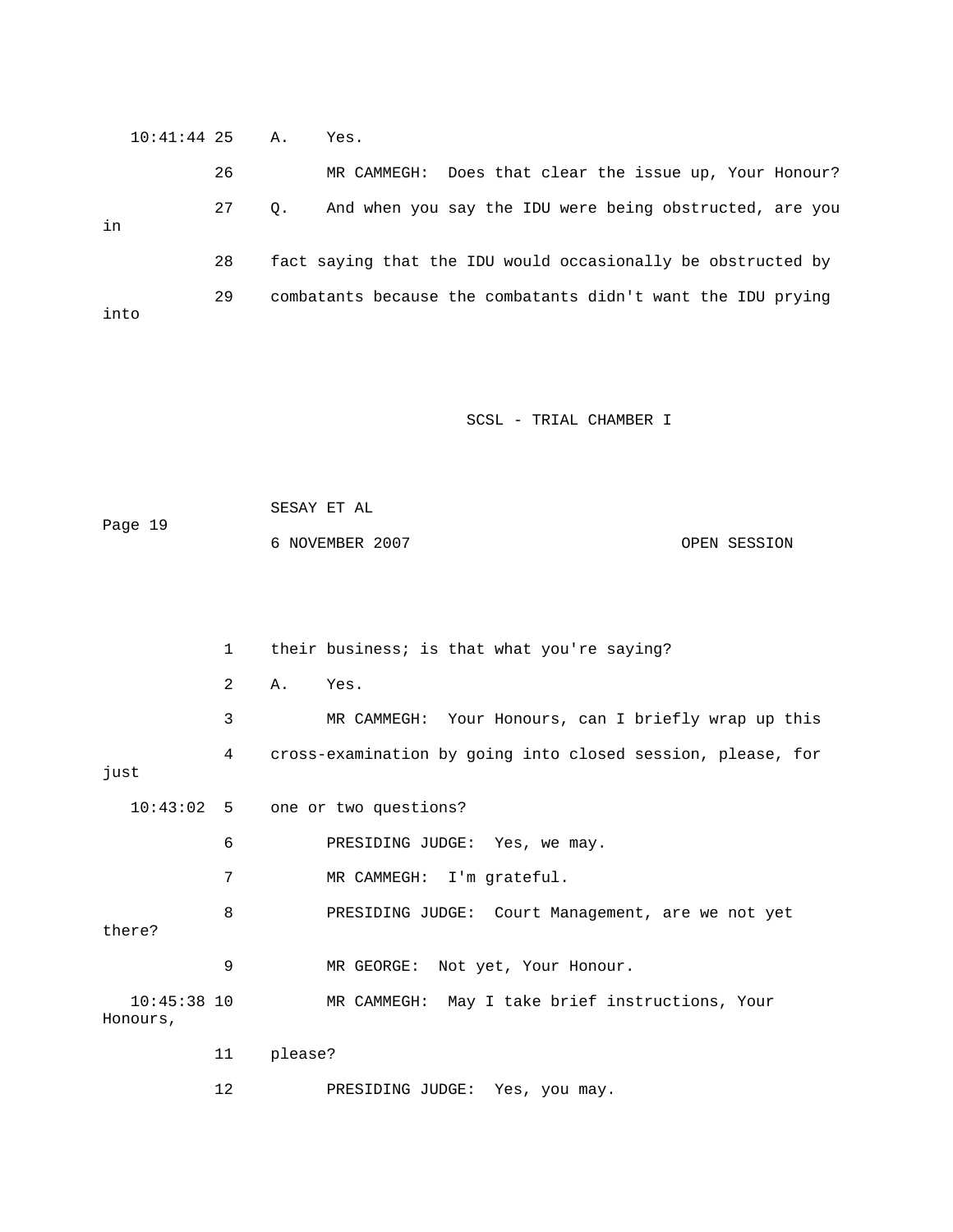| 13                        | [At this point in the proceedings, a portion of the        |
|---------------------------|------------------------------------------------------------|
| 14                        | transcript, pages 20 to 27, was extracted and sealed under |
| $10:45:42$ 15<br>session] | separate cover, as the proceeding was heard in a closed    |
| 16                        |                                                            |
| 17                        |                                                            |
| 18                        |                                                            |
| 19                        |                                                            |
| $20$                      |                                                            |
| 21                        |                                                            |
| 22                        |                                                            |
| 23                        |                                                            |
| 24                        |                                                            |
| 25                        |                                                            |
| 26                        |                                                            |
| 27                        |                                                            |
| $2\,8$                    |                                                            |
| 29                        |                                                            |

|         | SESAY ET AL     |              |
|---------|-----------------|--------------|
| Page 28 | 6 NOVEMBER 2007 | OPEN SESSION |

| [Open session]                                     |
|----------------------------------------------------|
| MR GEORGE: We are now in open session.             |
| PRESIDING JUDGE: Yes, thank you. Mr Wagona, just a |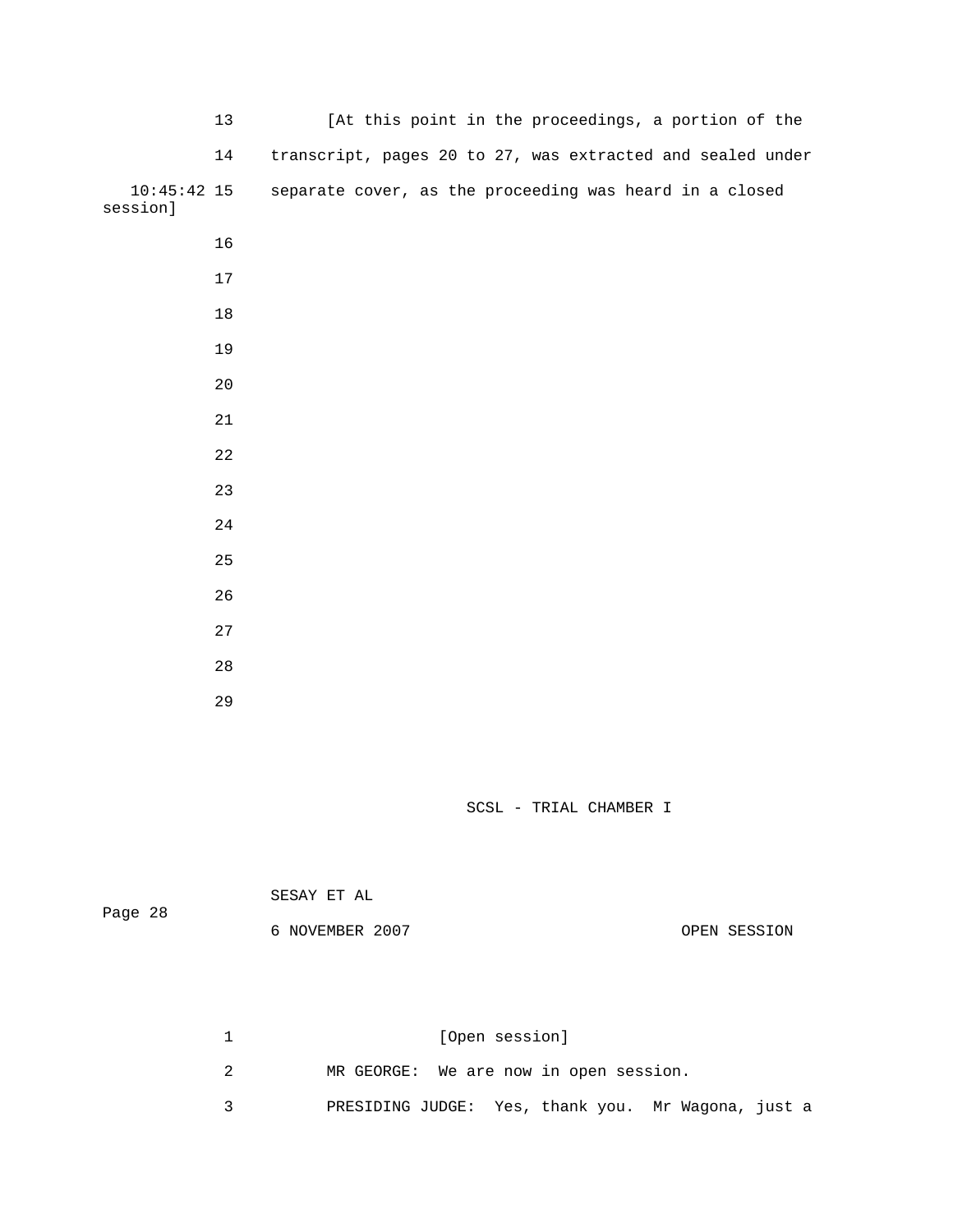4 minute.

| 11:08:58<br>This    | 5  | We are now resuming this trial in a public session.            |
|---------------------|----|----------------------------------------------------------------|
|                     | 6  | is the ruling of the Chamber in respect of the closed session  |
| first               | 7  | application made, first of all, by learned counsel for the     |
|                     | 8  | accused, and later on backed by learned counsel for the third  |
|                     | 9  | accused in his cross-examination of this witness. Consistent   |
| $11:09:35$ 10       |    | with the general requirement that criminal proceedings be      |
|                     | 11 | conducted in public, as enjoined by Rule 78 of the Rules of    |
|                     | 12 | Procedure and Evidence of this Court, and taking into          |
|                     | 13 | consideration Article 17(2) of the Statute of the Court, but   |
| Rules,              | 14 | exceptionally as authorised by Rule 79(A)(ii) of the said      |
| $11:10:00$ 15       |    | and the need to protect witnesses as provided for in Rule 75,  |
|                     | 16 | this Chamber, on the application of counsel for the first      |
| accused,            | 17 | accused, and subsequently learned counsel for the third        |
| 149                 | 18 | for a certain portion of the testimony of witness number DIS-  |
|                     | 19 | to be heard in closed session did, by way of an exceptional    |
| $11:10:34$ 20<br>in |    | procedure, grant the said application for the reasons advanced |
|                     | 21 | support thereof.                                               |
|                     | 22 | Let us now proceed, following this ruling, to conducting       |
|                     | 23 | these proceedings in an open session. And, Mr Wagona, having   |
| you                 | 24 | conducted part of your cross-examination in closed session,    |
| $11:10:58$ 25       |    | may now proceed in conducting the rest of it in open session.  |
|                     | 26 | Thank you.<br>MR WAGONA:                                       |
|                     | 27 | Witness, we are now in open session, so be careful when<br>Q.  |
|                     | 28 | answering the questions not to reveal your identity; okay?     |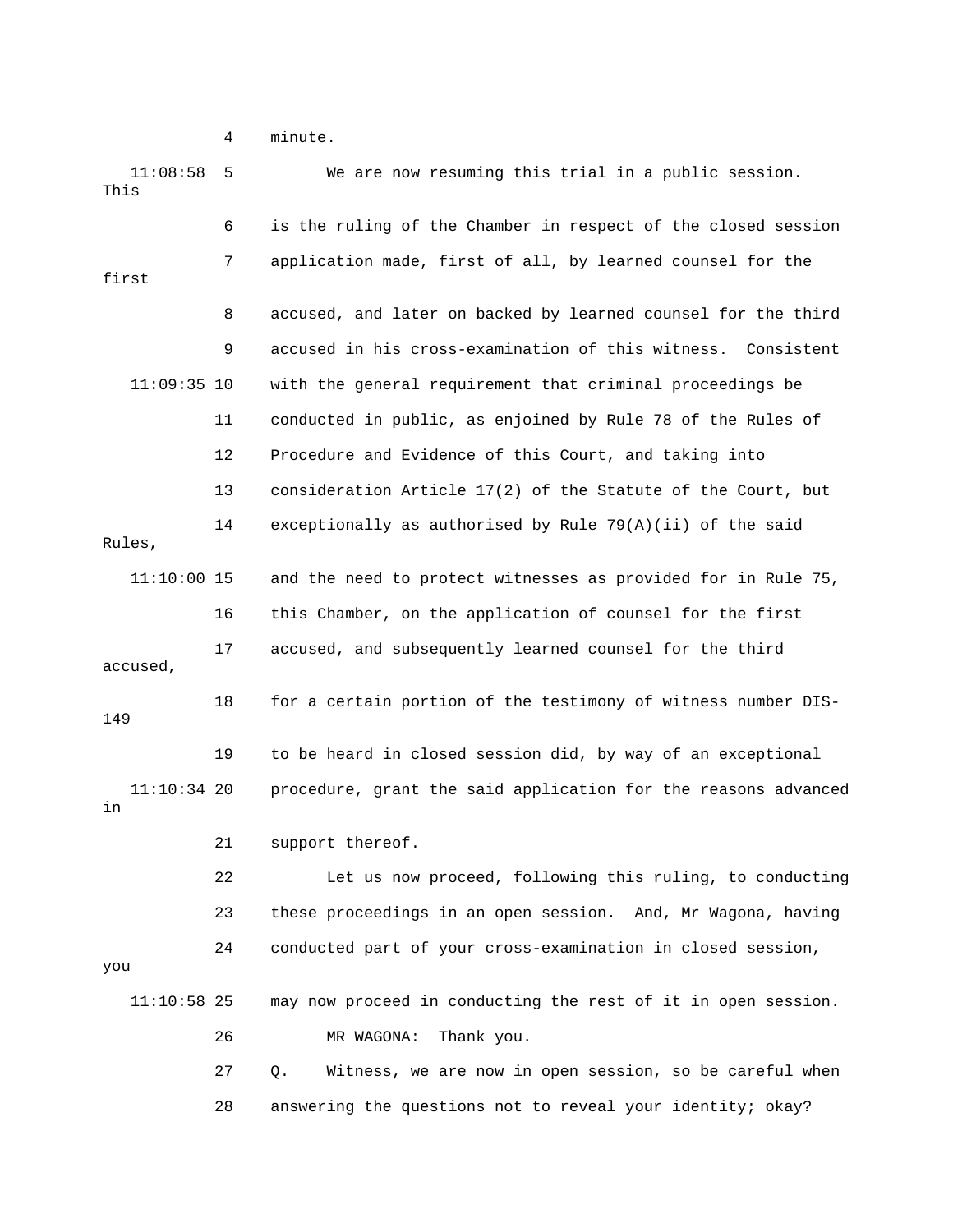29 A. Okay. All right.

# SCSL - TRIAL CHAMBER I

|         | SESAY ET AL     |              |
|---------|-----------------|--------------|
| Page 29 |                 |              |
|         | 6 NOVEMBER 2007 | OPEN SESSION |

| reports         | $\mathbf{1}$   | Now, witness, I suggest to you that when you sent<br>Q.        |
|-----------------|----------------|----------------------------------------------------------------|
| to              | $\overline{2}$ | to your overall unit commander, he would in turn send reports  |
|                 | 3              | the overall security commander; do you accept?                 |
|                 | 4              | Yes.<br>Α.                                                     |
| 11:11:52<br>not | 5              | And the overall security commander was Augustine Gbao,<br>0.   |
|                 | 6              | $SO$ ?                                                         |
|                 | 7              | Yes.<br>Α.                                                     |
| that            | 8              | And from what you have testified, it's correct to say<br>О.    |
| unit            | 9              | there were two sets of reports prepared; reports to overall    |
| $11:12:34$ 10   |                | commanders and the then combined reports to the brigade        |
|                 | 11             | commander; is that correct?                                    |
|                 | 12             | Yes.<br>Α.                                                     |
| receive         | 13             | And earlier on you had said that Augustine Gbao did<br>Q.      |
|                 | 14             | reports where area commanders did not implement Joint Security |
| $11:13:23$ 15   |                | Board recommendations; you remember?                           |
|                 | 16             | Α.<br>Yes.                                                     |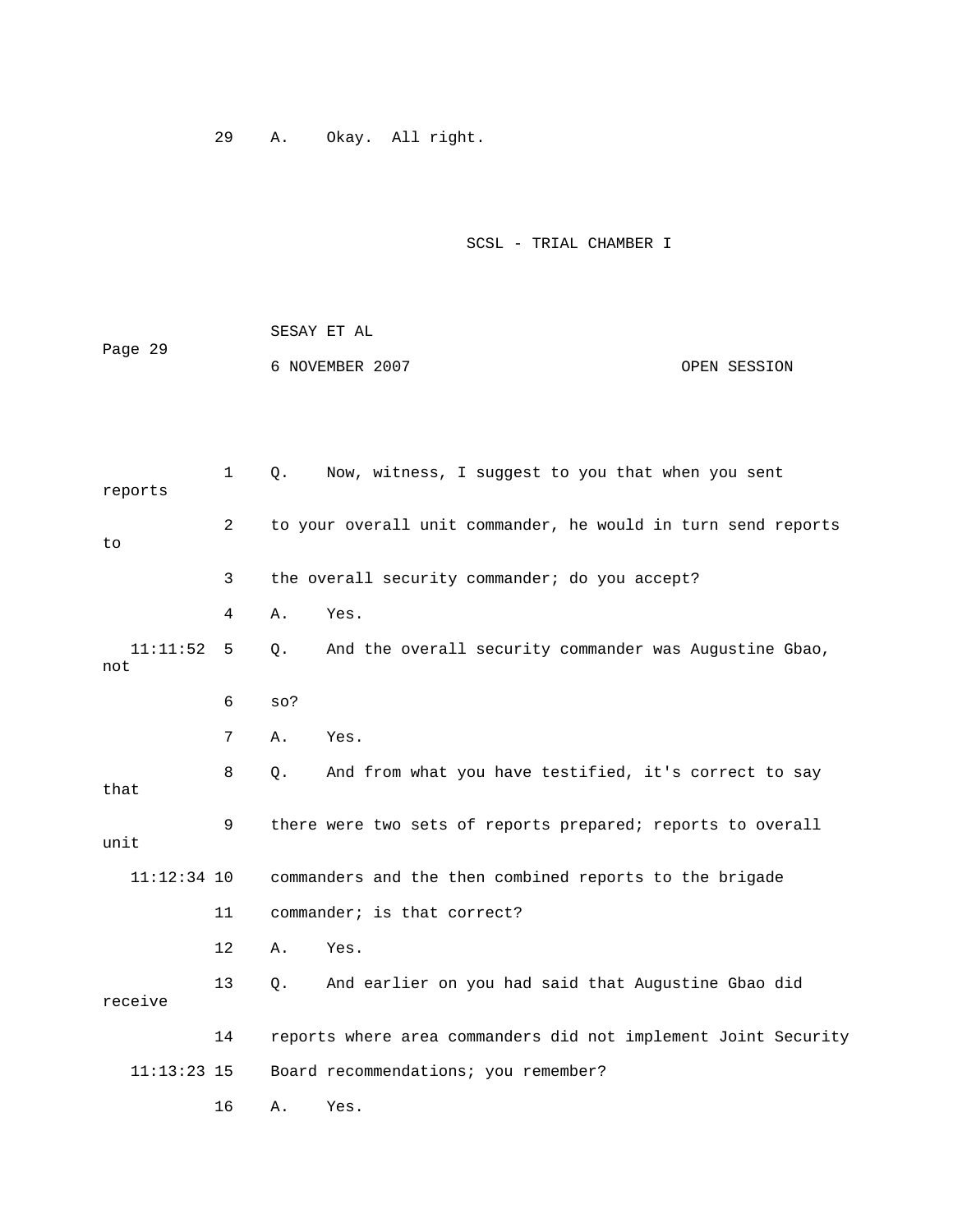17 Q. But it is also correct, Mr Witness, that security reports 18 were always sent to Augustine Gbao by district IDU commanders, 19 not so? 11:14:04 20 MR CAMMEGH: Can I just, forgive me, interrupt: The word I 21 used, advisedly, was copied to Augustine Gbao, not sent, in this 22 context. 23 MR WAGONA: My Lord, I'm aware that that's how counsel put 24 it. 11:14:20 25 PRESIDING JUDGE: And you are not bound to use the same 26 words. You're in cross-examination. You may proceed, please. 27 MR WAGONA: Thank you. 28 Q. Witness, did you hear the question? 29 PRESIDING JUDGE: Take it again, please, Mr Wagona.

SCSL - TRIAL CHAMBER I

 SESAY ET AL Page 30 6 NOVEMBER 2007 OPEN SESSION

 1 MR WAGONA: 2 Q. Witness, I'm saying that it is correct, isn't it, that 3 district IDU commanders always sent reports to the overall 4 security commander, Augustine Gbao, not so? 11:15:11 5 A. They usually sent copies.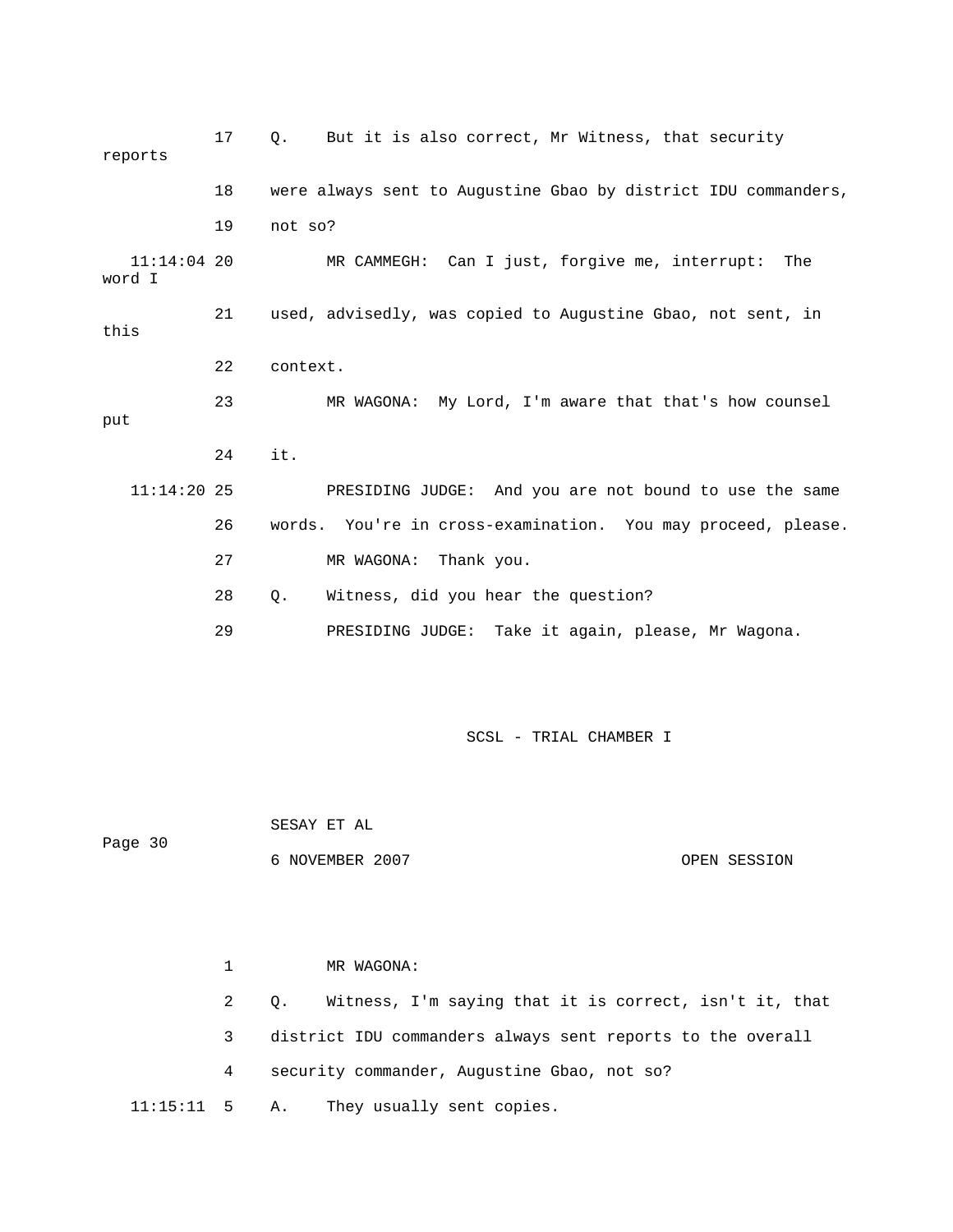6 Q. And you said that that was for him to give his own advice; 7 not so? 8 A. Yes. 9 Q. Now, witness, is it correct that the common complaints that 11:16:00 10 the IDU office would receive were complaints by civilians against 11 fellow civilians? 12 A. No. Complaints were, from civilian against civilians, were 13 referred to the G5. 14 Q. But I suggest to you that the civilians were afraid to 11:16:33 15 complain against RUF combatants; not so? 16 A. No. That was in 1991, 1992, when that was happening. 17 Before that, the civilians were bold to report any fighter. 18 THE INTERPRETER: Correction, interpreter. After that the 19 civilians were bold to report any fighter. 11:17:25 20 MR WAGONA: 21 Q. Now, witness, the incident concerning Kallon Nabieu was a 22 case of an RUF combatant taking over a civilian's wife; not so? 23 A. He did not take her. She [sic] wanted to take her, 24 according to the statement when I explained what transpired; that 11:17:56 25 was how it happened. 26 Q. And the IDU office had known about the incident before 27 Mr Lansana reported, not so? 28 A. No. The IDU office received the information. The very 29 hour that the IDU office wanted to send someone to find out, it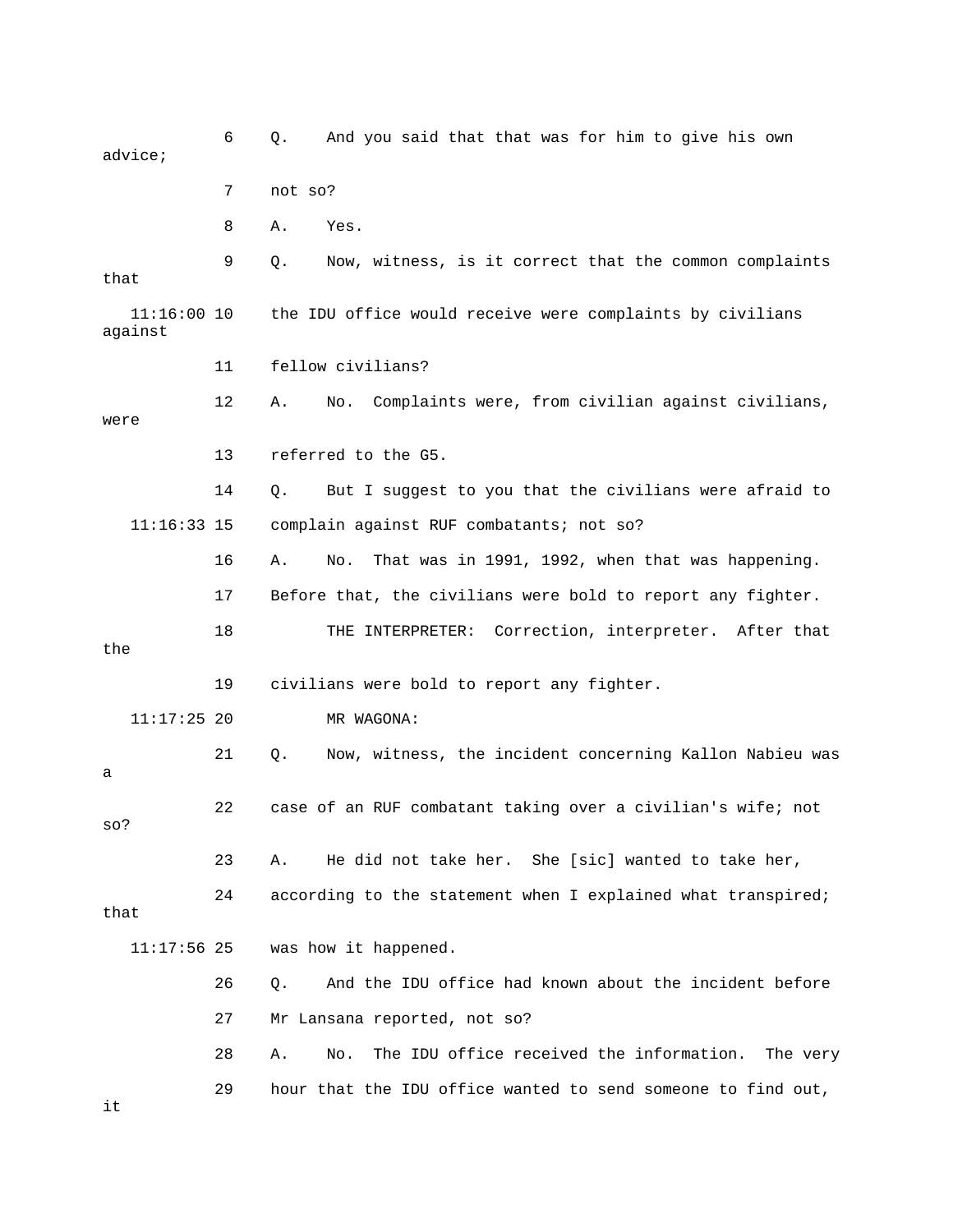SESAY ET AL

Page 31

6 NOVEMBER 2007 CPEN SESSION

|               | $\mathbf{1}$ | did not even take an hour when Pa Lansana himself came because |
|---------------|--------------|----------------------------------------------------------------|
|               | 2            | Gagor was a place far from the front line. It's more than 20   |
|               | 3            | miles off from the front line.                                 |
|               | 4            | And the way that case was dealt with was that Kallon was<br>О. |
| 11:18:54      | 5            | advised to leave the woman; not so?                            |
| husband.      | 6            | The lady, we persuaded the lady to go back to her<br>Α.        |
|               | 7            | For Kallon, he was disciplined. In fact, they changed his      |
|               | 8            | assignment. They fired him to Bunumbu, Yawei Chiefdom.         |
|               | 9            | Now, the incident involving Bockarie, in the incident<br>О.    |
| $11:19:36$ 10 |              | involving Bockarie, Bunduka, the woman was a civilian; not so? |
|               | 11           | She was not an RUF combatant; is that correct?                 |
|               | 12           | Yes.<br>Α.                                                     |
|               | 13           | And Bunduka gave her a serious beating, didn't he?<br>Q.       |
| we            | 14           | That was what the lady reported, that she was beaten up;<br>Α. |
| $11:20:06$ 15 |              | were not present.                                              |
| being         | 16           | And in that case, the case was concluded by the woman<br>Q.    |
|               | 17           | escorted to her people; not so?                                |

18 A. Yes, we decided on that, since she said she would not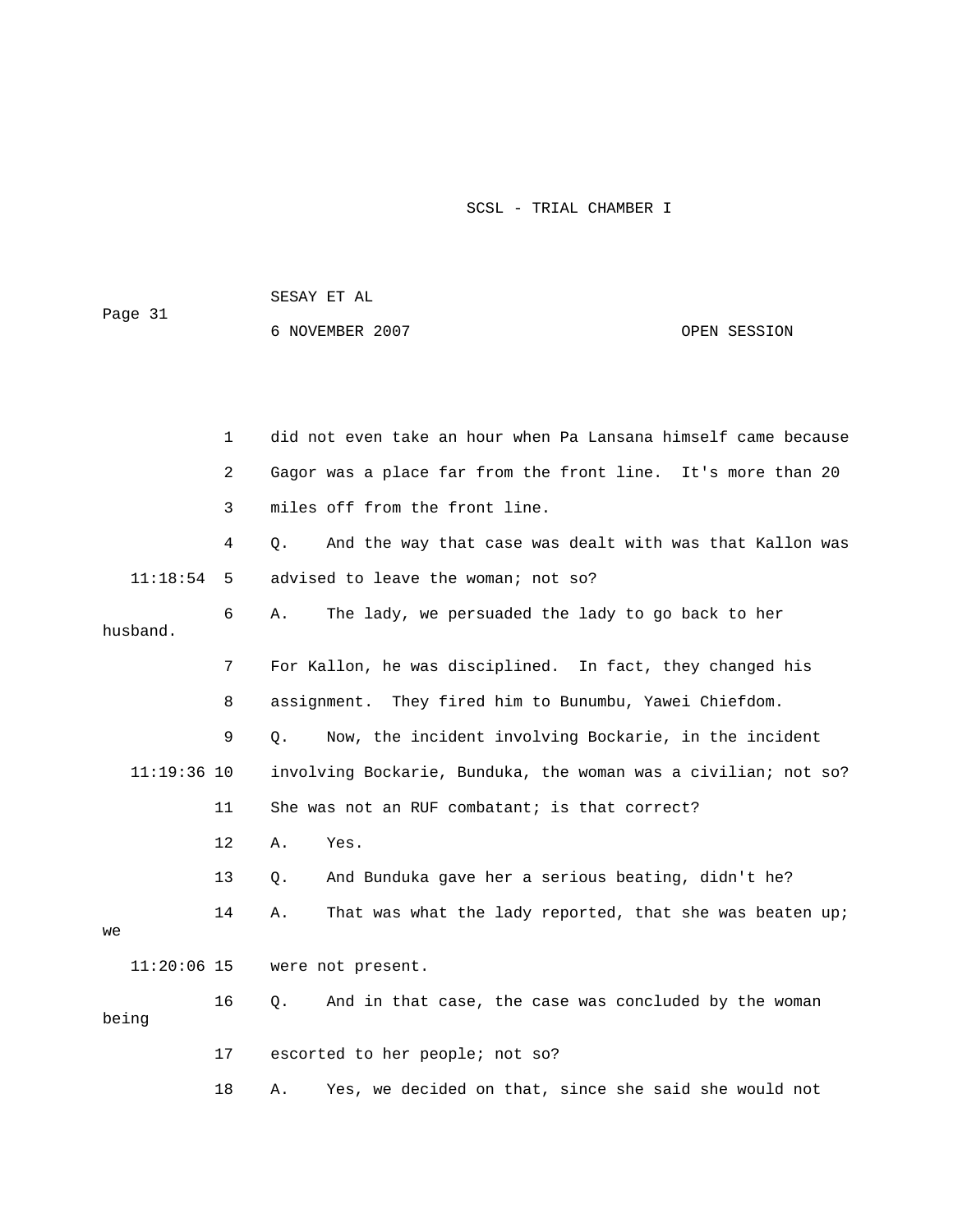19 breastfeed the child again and she was -- 11:20:57 20 THE INTERPRETER: Your Honours, can the witness take that 21 bit again? 22 MR WAGONA: 23 Q. Please repeat your answer, Mr Witness. 24 A. Bunduka, since he was annoyed, he said he would not feed 11:21:01 25 the child again because he was jealous, and he said he would beat 26 him -- beat her up -- since she had reported him and he said that 27 the lady should not go back to his house; in fact, he would not 28 feed her any more. So we decided that if you have made this 29 decision, this lady has relatives, and she's married. His

SCSL - TRIAL CHAMBER I

 SESAY ET AL Page 32 6 NOVEMBER 2007 OPEN SESSION

 1 mother's alive, his father's alive, so we would send her to them. 2 If you are ready, you would take her. So the G5 gave someone, 3 someone to escort her, to escort her to her relatives. 4 Q. Okay. Thank you. Now, you spoke about people displaced 11:22:05 5 from the war front and being brought to Giema; do you remember?

6 A. Yes.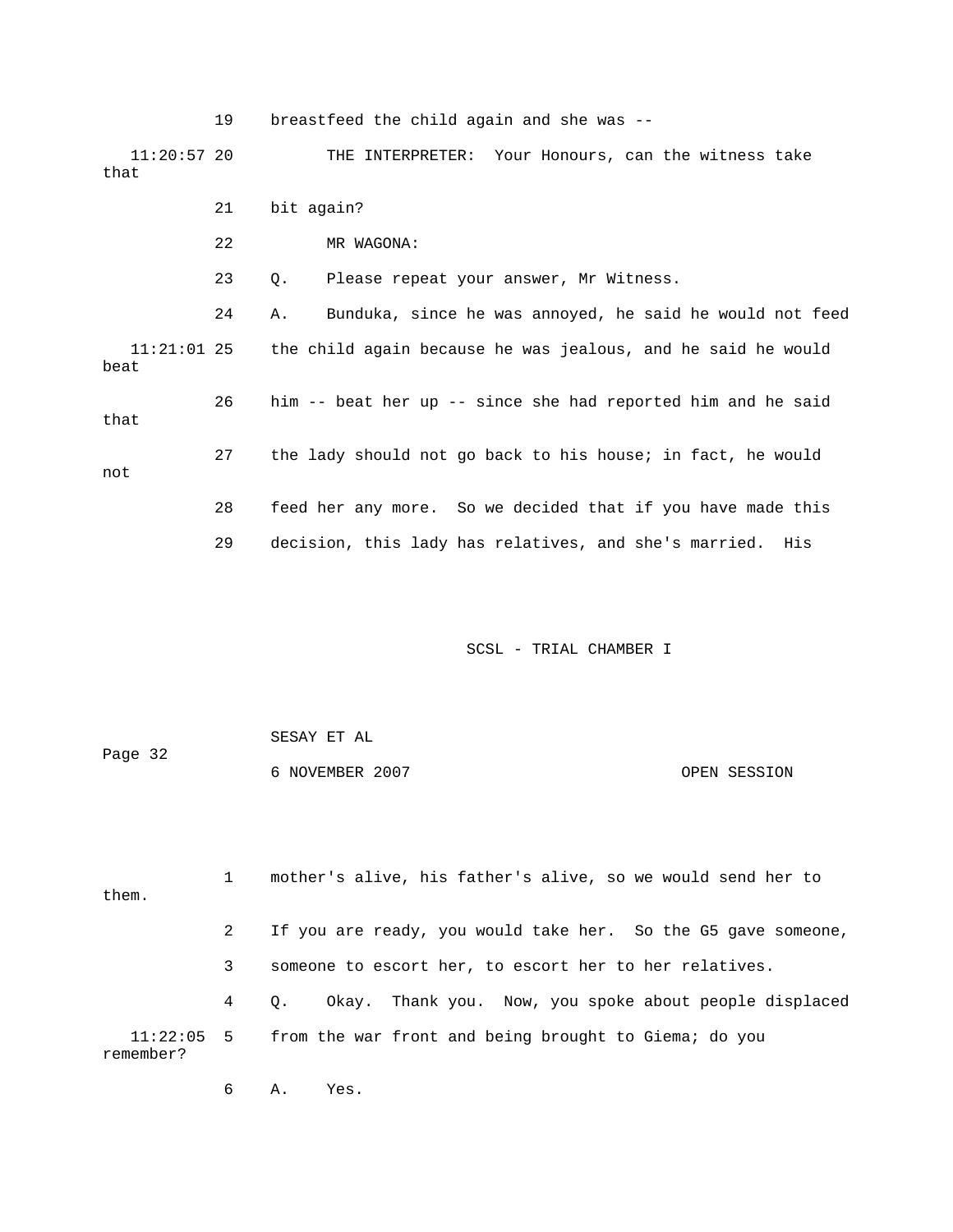|                            | 7  | And you said those who were newly brought would be given<br>Q. |
|----------------------------|----|----------------------------------------------------------------|
| do                         | 8  | food like bananas and so on, brought by the other civilians;   |
|                            | 9  | you remember?                                                  |
| $11:22:29$ 10              |    | It was not only civilians. That was a concerted effort.<br>Α.  |
| banana                     | 11 | Soldiers -- the fighters were going with civilians to find     |
|                            | 12 | and they would bring it back. It was not only civilians.       |
| food                       | 13 | Civilians were not only -- they were not going alone to find   |
|                            | 14 | in the bush at that time.                                      |
| $11:22:51$ 15<br>question? |    | PRESIDING JUDGE: Okay. Can you now answer the                  |
|                            | 16 | Should I repeat?<br>THE WITNESS:                               |
|                            | 17 | PRESIDING JUDGE: Counsel asked you a question that when        |
|                            | 18 | people were brought from the war front, they were given food   |
|                            | 19 | which had been brought by other people before, which had been  |
| $11:23:15$ 20              |    | brought by others. You did not answer the question. You went   |
| by                         | 21 | and said that food was not only for civilians, it was brought  |
|                            | 22 | soldiers, by everybody --                                      |
|                            | 23 | THE WITNESS: Yes, yes.                                         |
|                            | 24 | PRESIDING JUDGE: -- and so on.                                 |
| $11:23:31$ 25              |    | MR WAGONA:                                                     |
|                            | 26 | So the answer is "yes"?<br>Q.                                  |
|                            | 27 | Yes.<br>Α.                                                     |
| it                         | 28 | Thank you. Okay. My next question, then, is this:<br>Q.<br>Is  |
|                            | 29 | correct that the civilians who would have come earlier before  |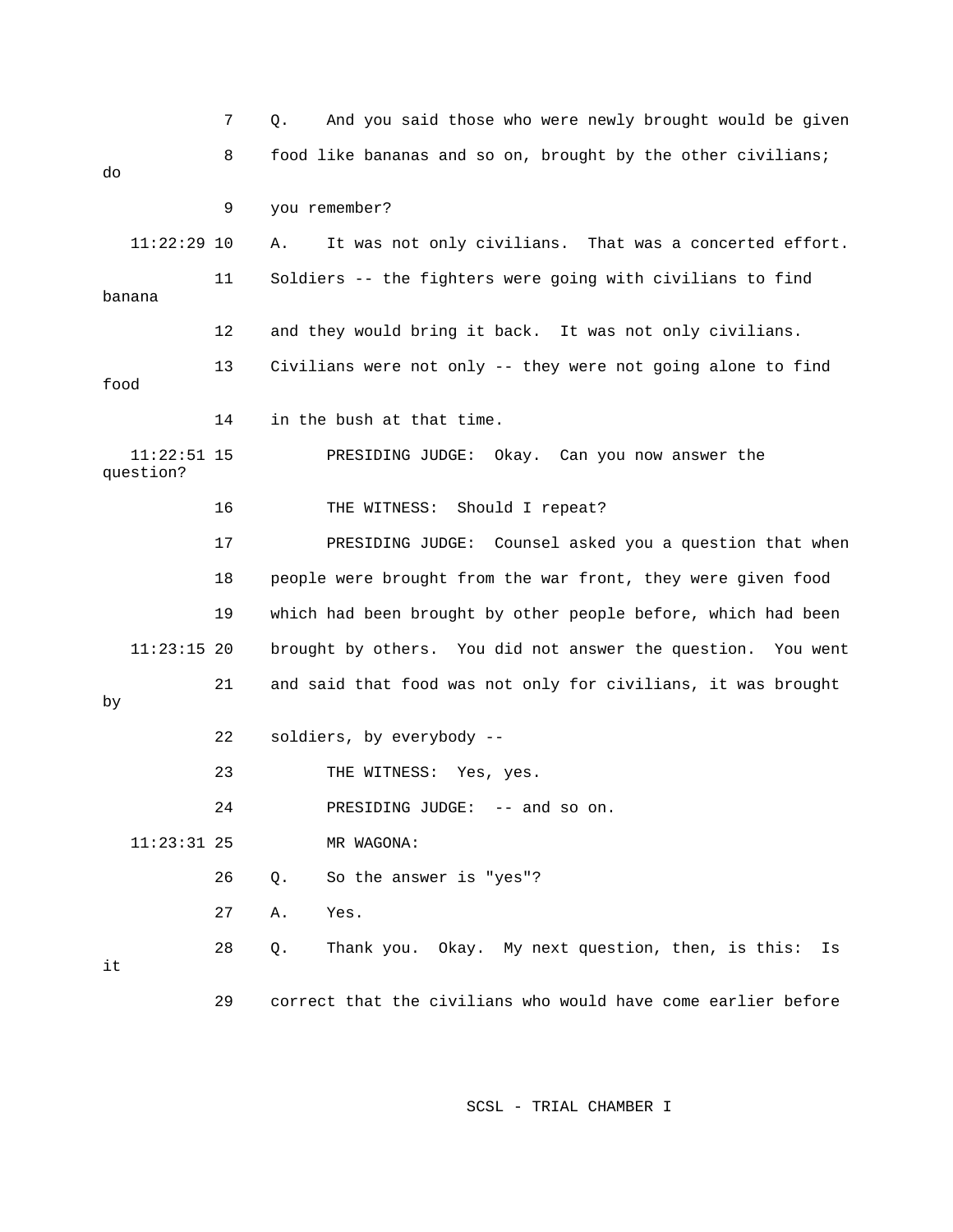# SESAY ET AL

Page 33

6 NOVEMBER 2007 OPEN SESSION

 1 would participate in going to find this food, together with the 2 other civilians? 3 A. Yes. Because the fighters, they were in the lead. They 4 would go with them and they would find the food and they would 11:24:08 5 carry it, the G5, the civilians, and they would bring it back. 6 Q. Is it also correct that the displaced civilians who came 7 earlier would participate in farming on the community farms? 8 A. Yes. 9 PRESIDING JUDGE: Mr Witness, what you're saying is that 11:24:45 10 the civilians would go food-finding and soldiers too would go 11 food-finding with them; it was a combined effort. Soldiers were 12 food-finding, civilians were also food-finding and they would 13 bring the food? 14 THE WITNESS: Yes. 11:25:06 15 PRESIDING JUDGE: Is that what you're saying? 16 THE WITNESS: Yes, sir. Yes, sir. 17 MR WAGONA: 18 Q. Witness, you were asked by Mr Cammegh, the lawyer who asked 19 you questions before now, about the children. Is it correct that 11:25:57 20 when the Gios left, they left behind these children; they did not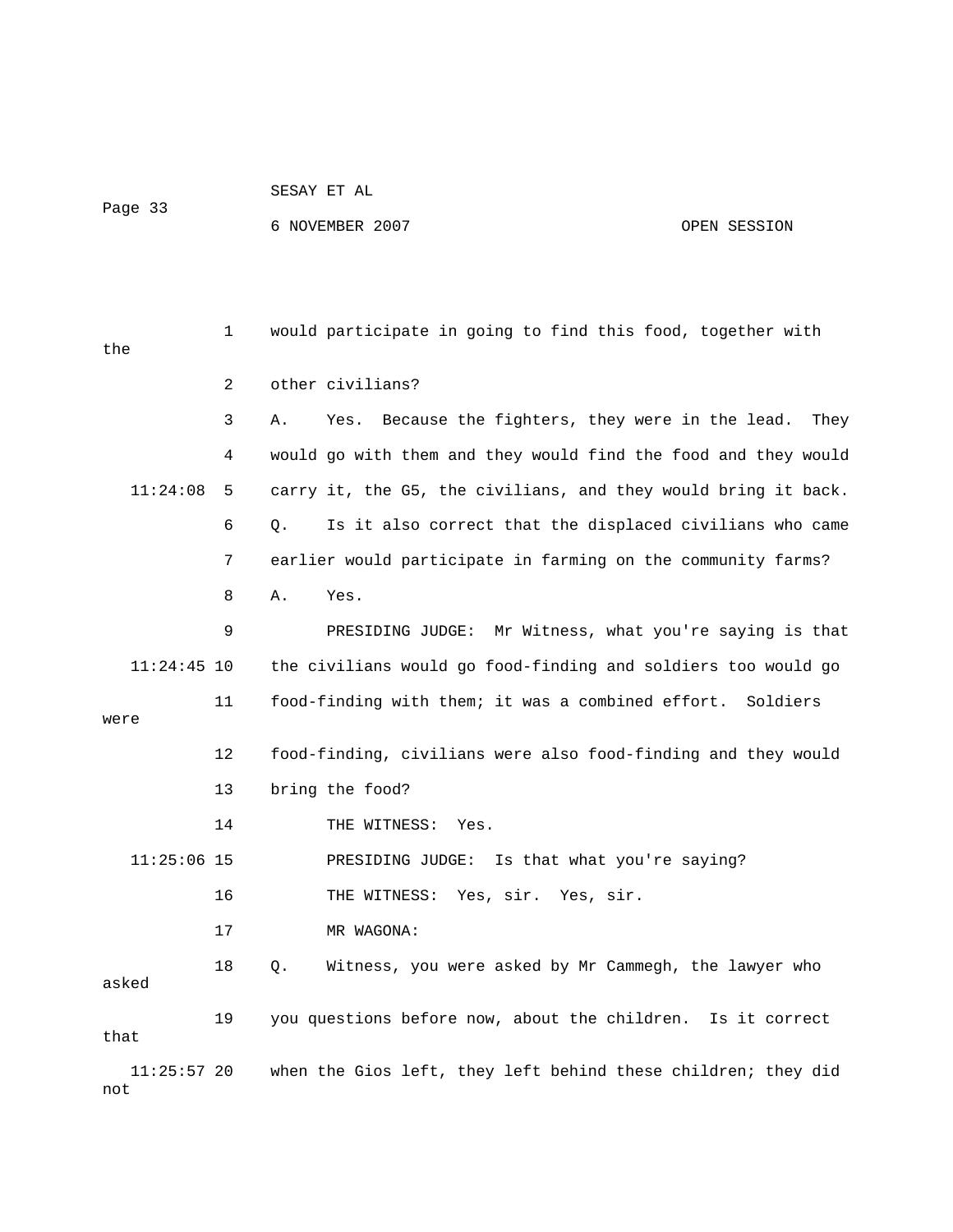|                       | 21 | go with them, not so?                                        |
|-----------------------|----|--------------------------------------------------------------|
| except                | 22 | The Gio people's children, they took them back,<br>No.<br>Α. |
| the                   | 23 | the Sierra Leone children, who were moving around with them, |
| were                  | 24 | Sierra Leone children who were moving around with them, they |
| $11:26:24$ 25<br>left |    | the ones who remained. But the children of the Gios, they    |
|                       | 26 | with them. They all went.                                    |
| Leonean               | 27 | And when the Gios were still around, these Sierra<br>Q.      |
| them,                 | 28 | children who later remained behind had been fighting with    |
|                       | 29 | not so?                                                      |
|                       |    |                                                              |
|                       |    | SCSL - TRIAL CHAMBER I                                       |
|                       |    |                                                              |
|                       |    |                                                              |
|                       |    | SESAY ET AL                                                  |
| Page 34               |    | 6 NOVEMBER 2007<br>OPEN SESSION                              |
|                       |    |                                                              |
| around.               | 1  | No, they did not give them guns when the Gios were<br>Α.     |
|                       | 2  | They used to use guns even --                                |
| that                  | 3  | THE INTERPRETER: Your Honours, can the witness take          |
|                       | 4  | bit again?                                                   |
| 11:27:23              | 5  | MR WAGONA:                                                   |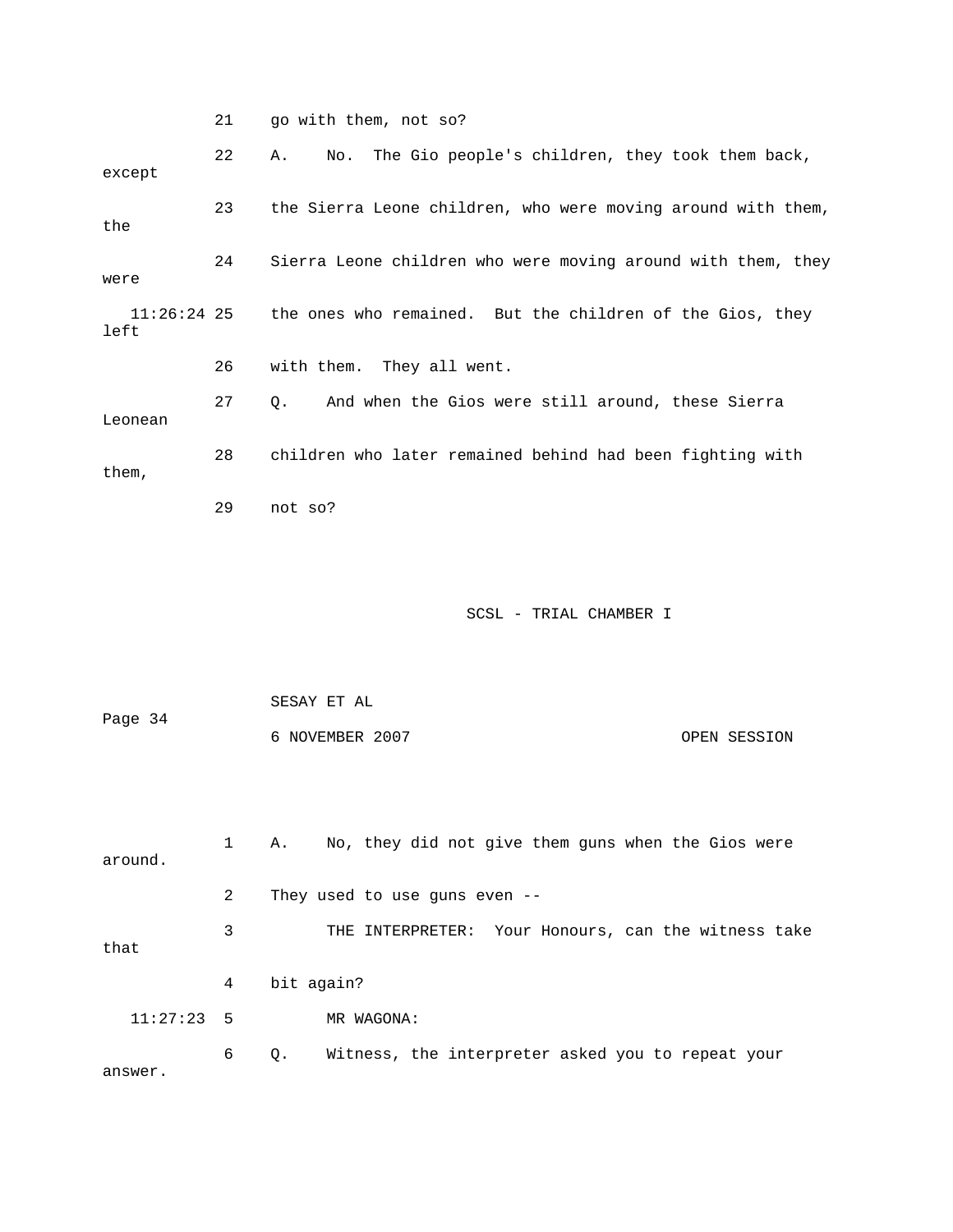| using                     | 7  | When the children of the Gios were around, they were<br>Α.      |
|---------------------------|----|-----------------------------------------------------------------|
| since                     | 8  | guns at that time. But wherever these Gio children went,        |
|                           | 9  | they were armed, the Sierra Leonean children were moving along  |
| $11:27:47$ 10<br>them,    |    | with them because of that, so they would move around with       |
|                           | 11 | but they did not give the Sierra Leonean children guns because  |
| they                      | 12 | they said the guns were their mothers and their fathers, so     |
|                           | 13 | did not give it to anyone.                                      |
|                           | 14 | Witness, I suggest to you that you are not telling the<br>Q.    |
| $11:28:26$ 15<br>children |    | truth; that you know that even after the Gios left the          |
|                           | 16 | continued using guns; what do you have to say?                  |
| they                      | 17 | I am not lying. When the Gio children were present,<br>Α.       |
|                           | 18 | were not giving guns to any Sierra Leonean child.               |
|                           | 19 | Witness, ever since you joined the RUF in 1992, you<br>Q.       |
| $11:29:31$ 20             |    | remained a loyal RUF officer; not so?                           |
|                           | 21 | Yes.<br>Α.                                                      |
|                           | 22 | And that's because you strongly believed in the RUF<br>Q.       |
|                           | 23 | ideology; not so?                                               |
|                           | 24 | Yes.<br>Α.                                                      |
| $11:29:59$ 25             |    | And until now you believe in the RUF ideology; not so?<br>Q.    |
|                           | 26 | Yes.<br>Α.                                                      |
|                           | 27 | And you also remained loyal to the commanders under whom<br>Q.  |
|                           | 28 | you worked in the RUF; not so?                                  |
| I.                        | 29 | Even though the war was over, wherever I see them<br>Α.<br>Yes. |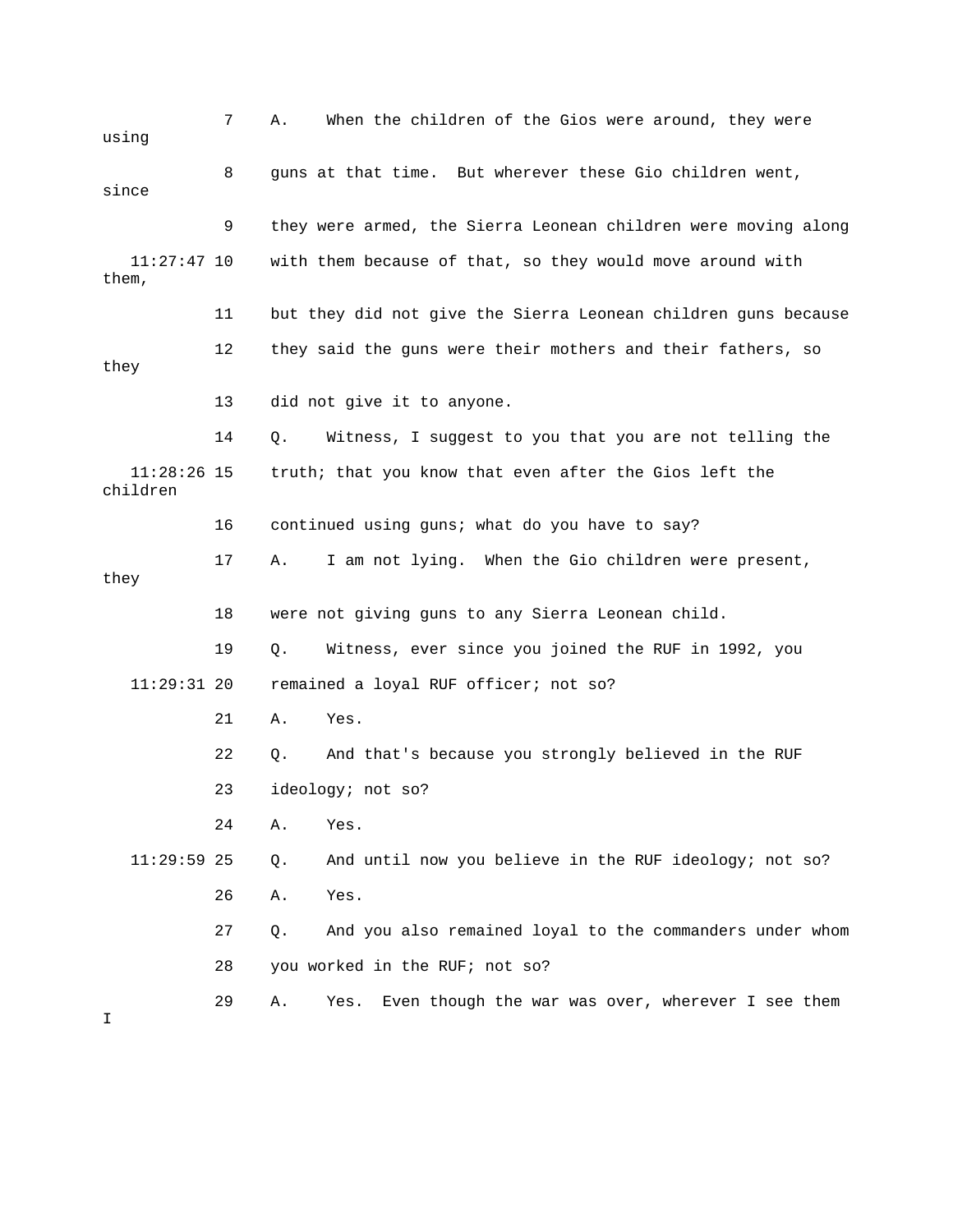SESAY ET AL Page 35

6 NOVEMBER 2007 OPEN SESSION

 1 would respect them. 2 Q. And one of those commanders is Mr Issa Sesay, on whose 3 behalf you have come to testify; not so? 4 A. I did not purposely come to testify for him. I came to 11:31:19 5 clear the doubt the Court had -- 6 PRESIDING JUDGE: Mr Witness, answer the question first. 7 Are you loyal -- you said you were loyal to your commanders. 8 THE WITNESS: Yes. 9 PRESIDING JUDGE: Are you loyal to Issa Sesay or not? 11:31:37 10 THE WITNESS: Yes. Yes. Yes. 11 MR JORDASH: May I ask that the witness be allowed to 12 answer the question? The witness was about to say something. 13 PRESIDING JUDGE: Let him answer the question. I wanted 14 him, you know, before he runs around to answer the question 11:31:58 15 first; he can come back to his explanation. 16 MR JORDASH: With the greatest respect, he was answering 17 the question, and he was making it quite clear the distinction 18 between -- 19 PRESIDING JUDGE: I wanted him to answer the question 11:32:09 20 first. It was on loyalty and then he can now explain himself. 21 MR JORDASH: With respect, in my submission, he was. 22 PRESIDING JUDGE: He wasn't. Mr Witness, you may now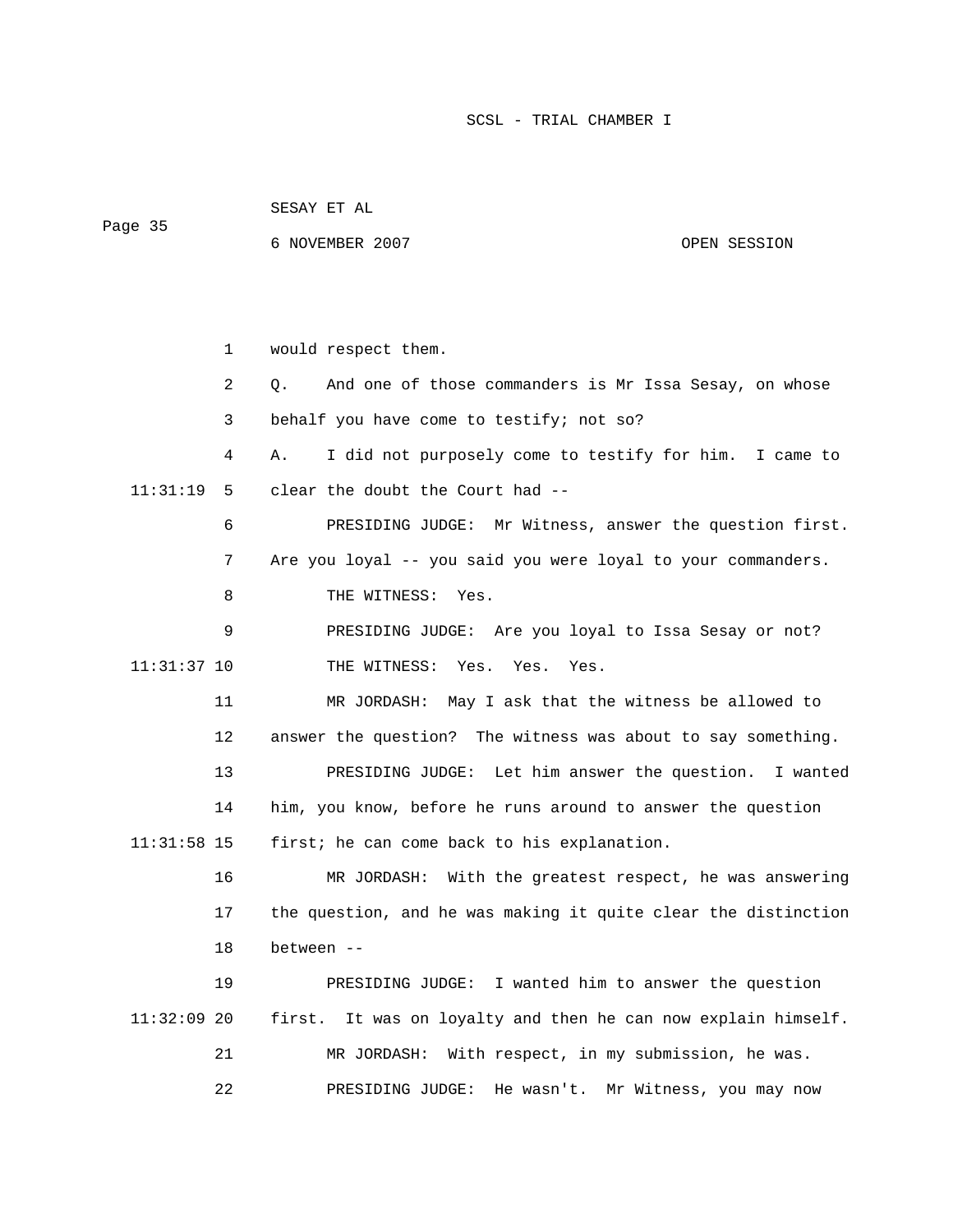23 explain.

 24 THE WITNESS: My Lord, the answer is "yes." 11:32:31 25 PRESIDING JUDGE: No, you were explaining why you have come 26 to testify. You said "yes" to your loyalty to Sesay and your 27 commanders, your RUF commanders, and you were going to explain 28 why you are here to testify. 29 THE WITNESS: Yes, to testify. One, firstly it is not only

SCSL - TRIAL CHAMBER I

 SESAY ET AL Page 36 6 NOVEMBER 2007 OPEN SESSION

 1 for Issa Sesay, but to give an idea of how the security network 2 was running within the RUF, because I thought that would be one 3 of the problems the Court had. That's why I decided to say yes, 4 to say that I would go and testify about that. 11:33:34 5 JUDGE BOUTET: Can you explain what you mean by this, that 6 you were to give an idea as to how the situation that what was 7 running in the RUF and you thought that -- 8 THE WITNESS: Yes. 9 JUDGE BOUTET: Why are you saying so? Is it in the 11:33:54 10 security network that would be in the RUF, as it existed, would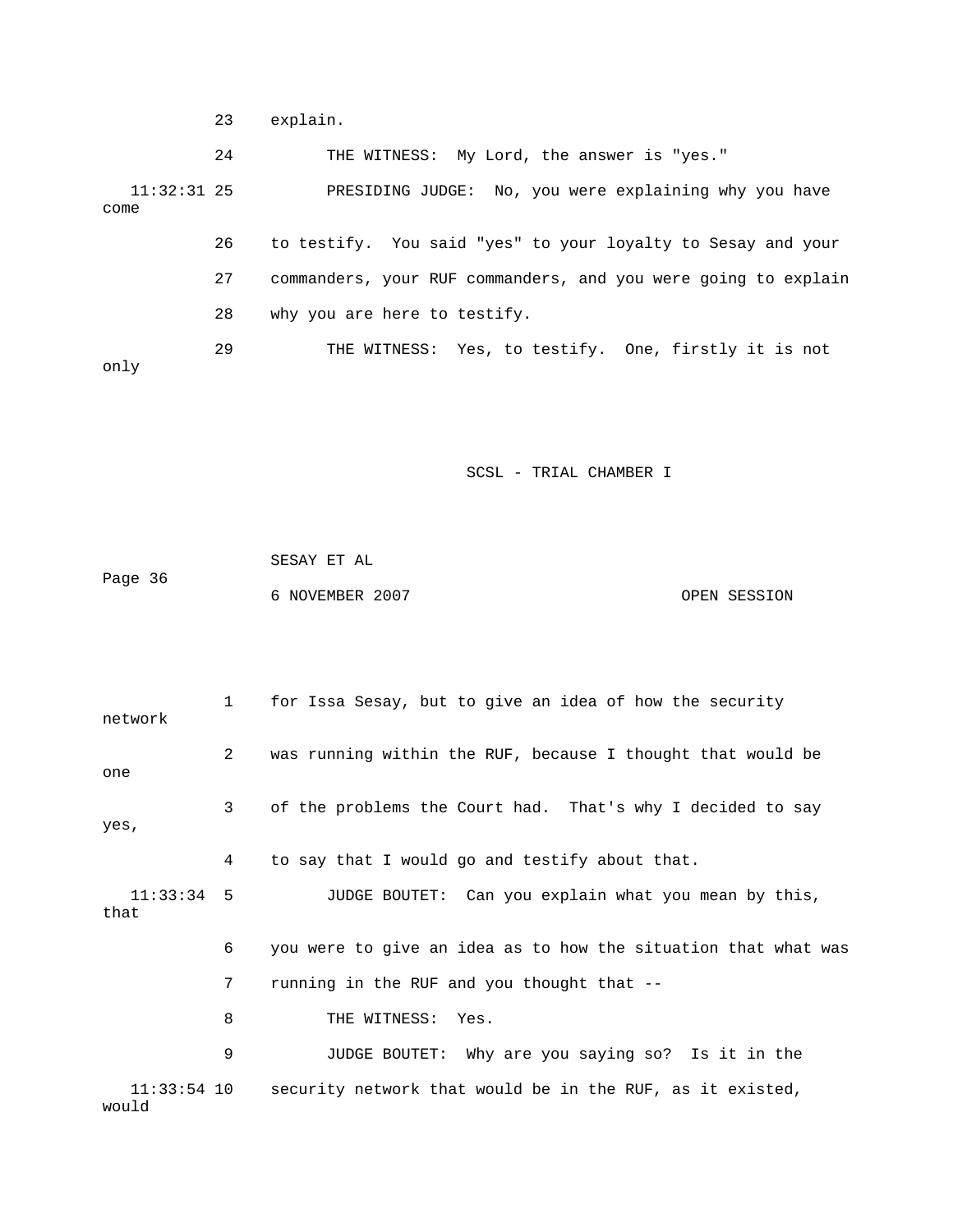11 be of, in your view, of assistance to the Court? 12 THE WITNESS: Well, how we were working with the civilians 13 and how we were working between the civilians and the soldiers, 14 the fighters, how we were protecting them; that was what I meant. 11:34:31 15 JUDGE BOUTET: Mr Witness, did you have a rank as an IDU 16 commander? 17 THE WITNESS: I don't understand. 18 JUDGE BOUTET: Did you have a rank? 19 THE WITNESS: No, I had no rank. I was not given any rank 11:34:56 20 to say that I was a corporal or a captain because that was the 21 instructions we received, that they would not give ranks because 22 if they give you a rank you will hide from the fighters. How 23 much more if they give you a rank? Me, in particular, I did not 24 have a rank. 11:35:22 25 JUDGE BOUTET: But the IDU agents that would go to the 26 front line, they had no rank either? 27 THE WITNESS: I did not take notice of that to say that 28 this particular agent had this rank. 29 JUDGE BOUTET: So when you were trained to become an IDU

SCSL - TRIAL CHAMBER I

SESAY ET AL

Page 37

6 NOVEMBER 2007 OPEN SESSION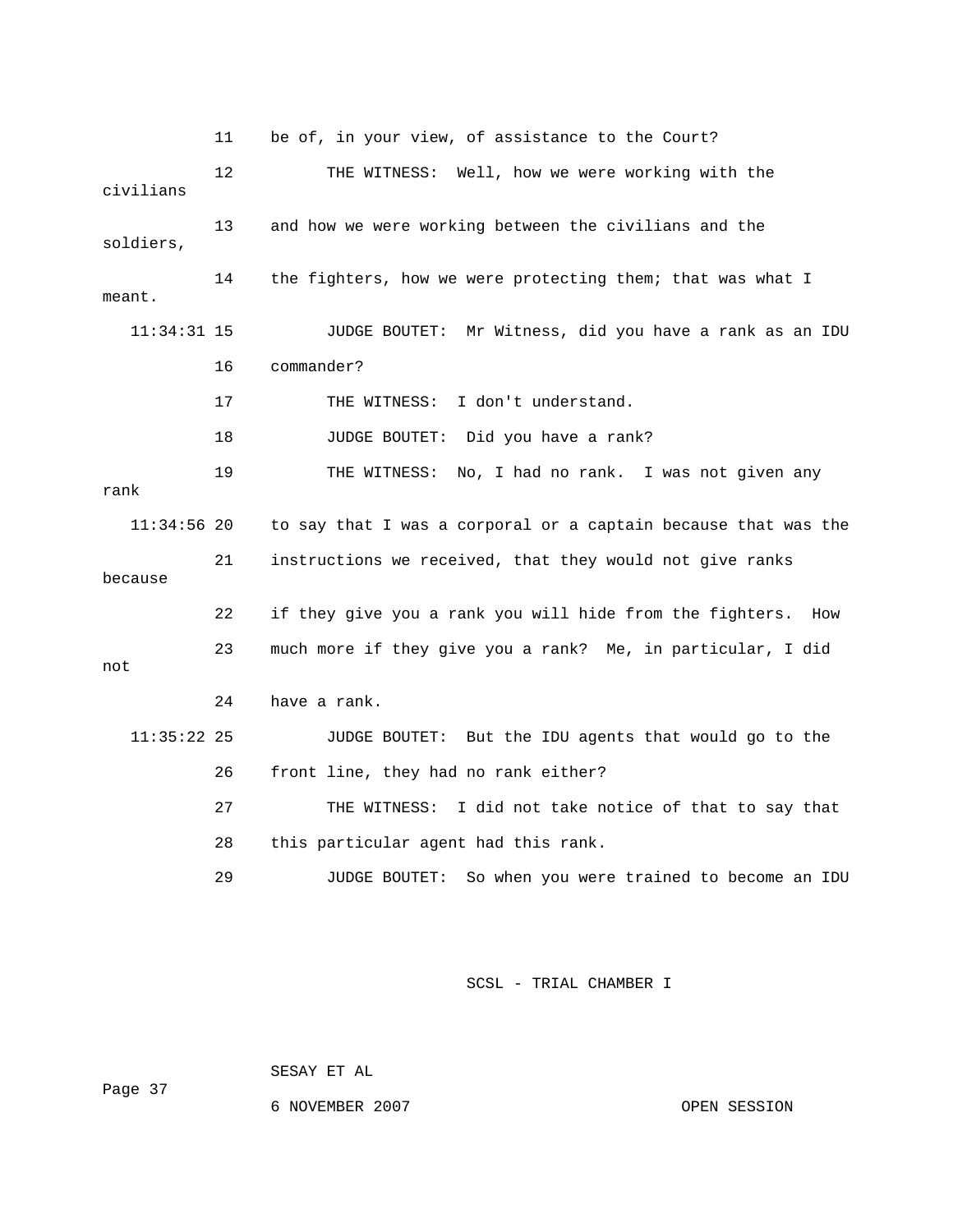1 agent, or IDU officer, whatever you called them, you were not 2 given any rank at any time? 3 THE WITNESS: No. 4 JUDGE BOUTET: An agent was reporting to you, for example, 11:36:16 5 because you were, by assignment, his superior? 6 THE WITNESS: That was why they were reporting to me. 7 JUDGE BOUTET: Because of the function you were occupying? 8 THE WITNESS: Yes. 9 JUDGE BOUTET: Okay. Thank you very much. 11:36:40 10 PRESIDING JUDGE: Mr Wagona, it is 11.30. It is past 11 11.30. We would recess and we will continue your 12 cross-examination after we recess. The Chamber will rise, 13 please. 14 [Break taken at 11.32 a.m.] 12:13:59 15 [RUF06NOV07B - JS] 16 [Upon resuming at 12.10 p.m.] 17 PRESIDING JUDGE: We are resuming the session. Mr Wagona, 18 you may continue. 19 MR WAGONA: 12:14:41 20 Q. Witness, may I remind you to be careful when answering the 21 questions because we are in open session; yes? 22 A. Okay. 23 Q. Now, you spoke about a time when there was brushing in 24 Pendembu; do you remember?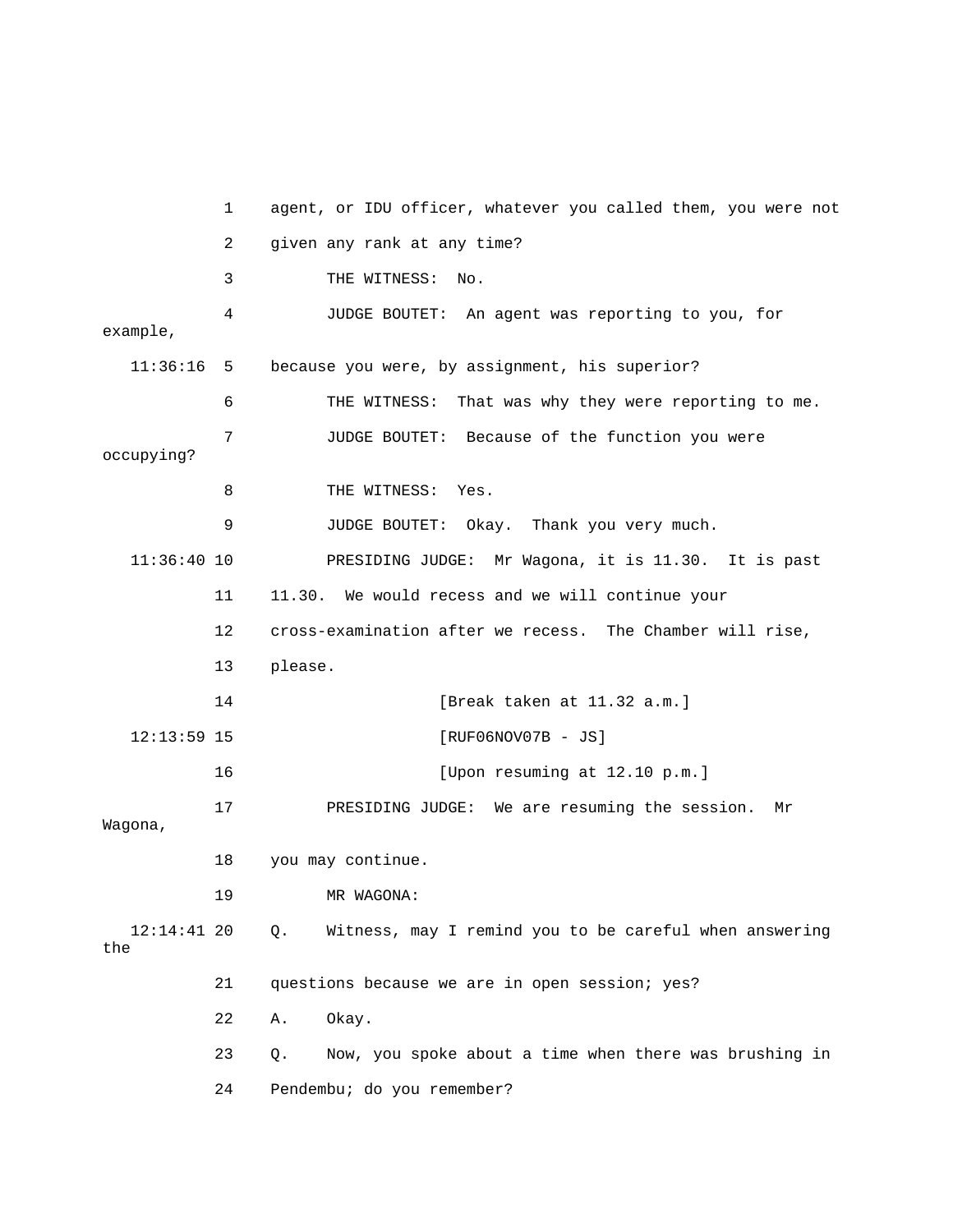12:15:06 25 A. Yes.

26 Q. And you said it was done by civilians; do you remember?

27 A. I have not said only civilians. I said civilians and

28 fighters who -- that the MP commanders gave.

29 Q. Okay. Did any civilian refuse to participate in that

SCSL - TRIAL CHAMBER I

```
 SESAY ET AL 
Page 38 
             6 NOVEMBER 2007 OPEN SESSION
```
 1 exercise? 2 A. No. 3 PRESIDING JUDGE: What was the question? Did any civilian 4 refuse to participate? 12:15:58 5 MR WAGONA: Yes, My Lord. 6 PRESIDING JUDGE: What was the question again? Was it 7 could any civilian refuse or did any civilian refuse? 8 MR WAGONA: My question was: Did any civilian refuse? Did 9 any civilian refuse to participate in that exercise? 12:16:24 10 PRESIDING JUDGE: Thank you. 11 THE WITNESS: No. 12 MR WAGONA: 13 Q. And I suggest that civilians could not have refused to 14 participate; not so?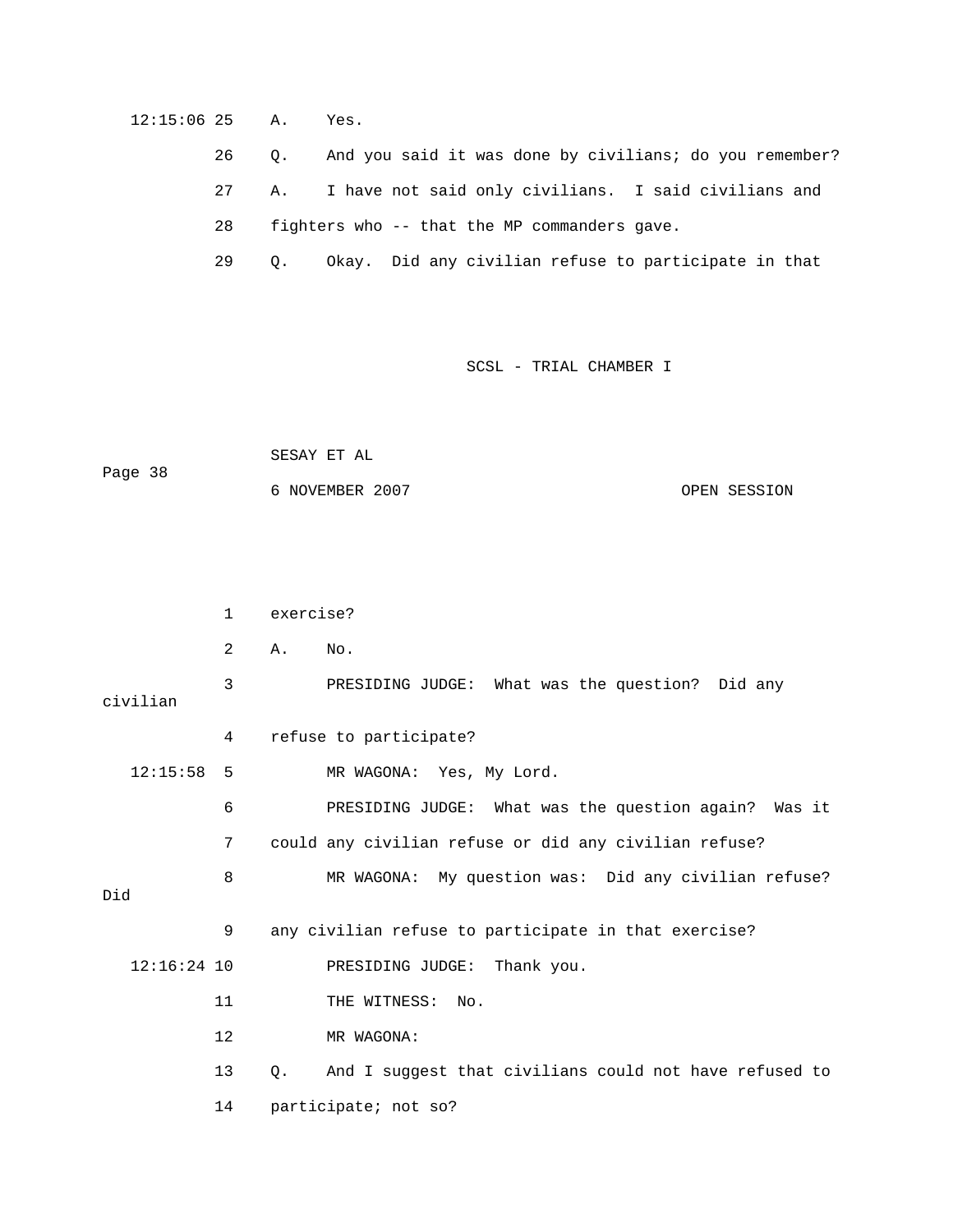| $12:16:51$ 15 |    | Α.     | Not at all because it was they themselves that made the        |
|---------------|----|--------|----------------------------------------------------------------|
|               | 16 |        | suggestion. They were willing to work.                         |
| evidence      | 17 | Q.     | Now, concerning training of civilians, is it your              |
| to            | 18 |        | that you do not know that there were civilians who were forced |
|               | 19 | train? |                                                                |
| $12:17:27$ 20 |    |        | PRESIDING JUDGE: Repeat the question, please.                  |
|               | 21 |        | THE WITNESS: Repeat the question, please.                      |
|               | 22 |        | MR WAGONA:                                                     |
|               | 23 | Q.     | I said concerning training by civilians, is it your            |
| were          | 24 |        | evidence that you do not know that there were civilians who    |
| $12:17:42$ 25 |    |        | forced to train?                                               |
|               | 26 | Α.     | Generally.                                                     |
| up            | 27 |        | PRESIDING JUDGE: Generally what, Mr Witness? Don't end         |
|               | 28 |        | with generally, because -- give us a response, please.         |
| all           | 29 |        | THE WITNESS: I said I wouldn't be able to tell whether         |

| Page 39 | SESAY ET AL     |              |
|---------|-----------------|--------------|
|         | 6 NOVEMBER 2007 | OPEN SESSION |

 1 the civilians who were asked to go for training were not willing.

2 MR WAGONA: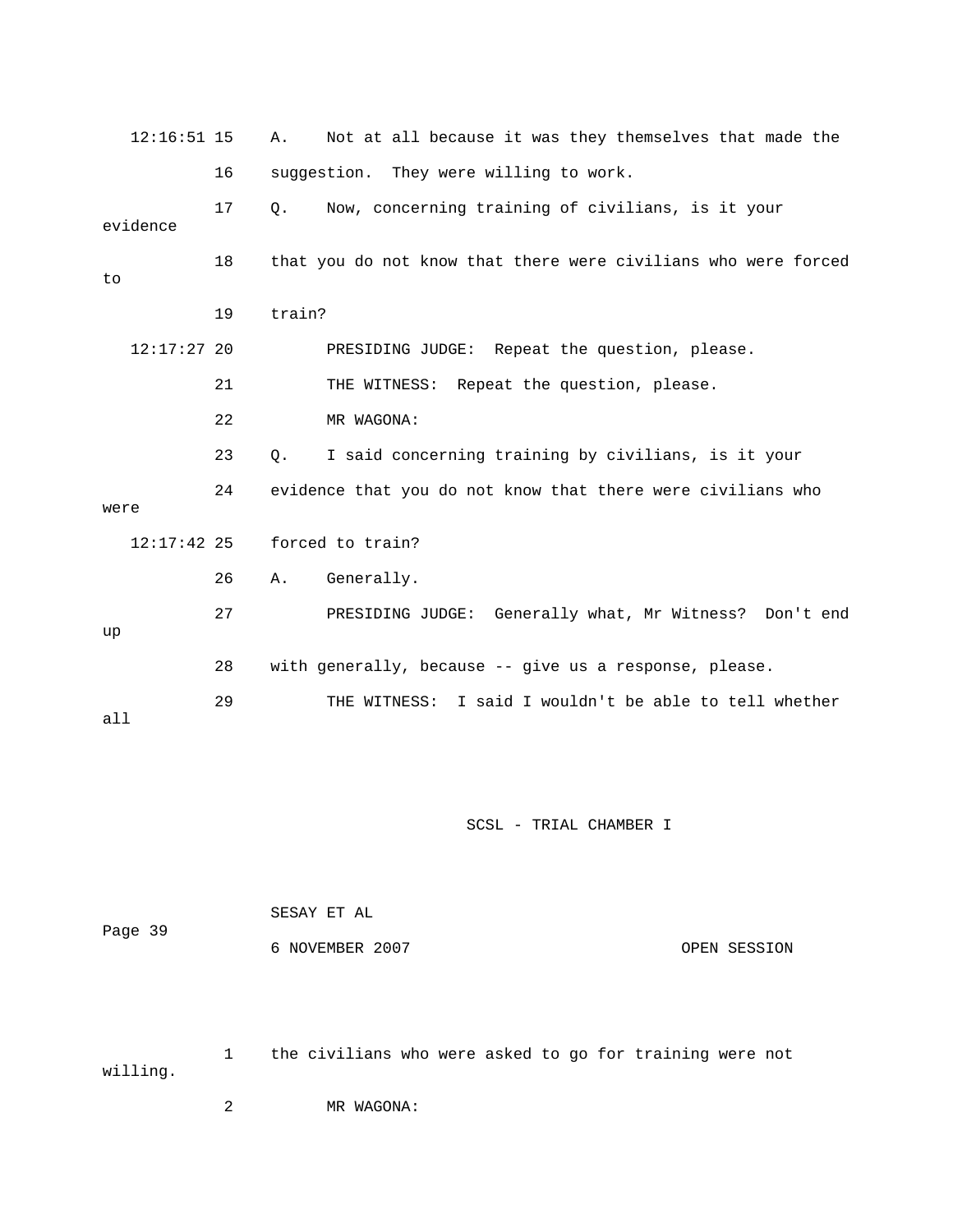3 Q. Witness, I suggest to you that concerning children you lied 4 when you said they were only used by commanders as house boys 12:18:55 5 because they were also armed and used as bodyguards; what do you 6 say? 7 THE INTERPRETER: Your Honours, would the learned attorney 8 repeat the question? 9 THE WITNESS: I did not lie because I did not see little 12:19:15 10 boys who were bodyguards to any commander who had arms. 11 MR WAGONA: 12 Q. Now, you stated that IDU had difficulties investigating 13 crimes committed by RUF combatants at the front line; do you 14 remember? 12:19:59 15 A. Yes. 16 Q. Did IDUs mention these difficulties in reports to district 17 IDU commanders? 18 A. Yes; they used to make reports. 19 Q. I would therefore take it that the overall security 12:20:42 20 commander, Augustine Gbao, knew about these difficulties; not so? 21 A. Yes; they used to give the advice, peace of advice to the 22 fighters. But while the problem was the fighters wanted - when 23 the commanders had been advising them, so as not to disturb IDUs 24 at the front line, that the commander should show the person who 12:21:27 25 could be with them at the front line, and that that led the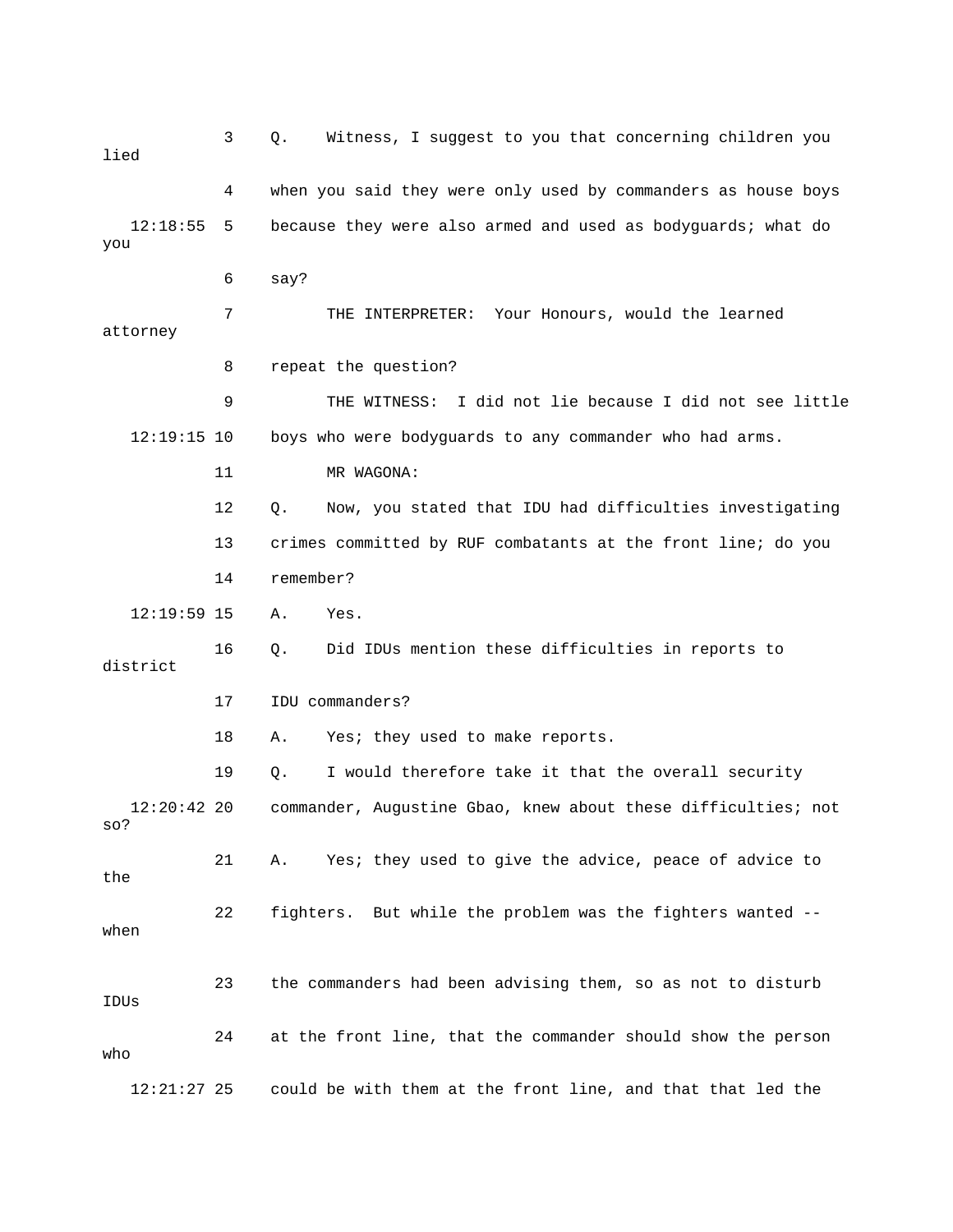26 commander, they themselves, not to accept because they said IDU, 27 as long as he was at the front line, will not show his identity. 28 Nobody should know his identity. That was what created problems.

29 When you have given advice --

### SCSL - TRIAL CHAMBER I

 SESAY ET AL Page 40 6 NOVEMBER 2007 OPEN SESSION

| asked                 | $\mathbf{1}$ | THE INTERPRETER: Your Honours, would the witness be            |
|-----------------------|--------------|----------------------------------------------------------------|
|                       | 2            | to repeat the last seqment of his testimony?                   |
|                       | 3            | MR WAGONA:                                                     |
|                       | 4            | Witness, please repeat the last part of your testimony.<br>Q.  |
| 12:22:13<br>concerned | 5            | Augustine Gbao was aware of these reports which<br>Α.          |
|                       | 6            | the disturbances that the IDUs used to have at the front line, |
| SO                    | 7            | and they used to give pieces of advice to battalion commander, |
|                       | 8            | that he could advise the front line commanders. While the      |
| they                  | 9            | problem arose, the front line commanders, they asked so that   |
| $12:23:04$ 10         |              | could know the IDU men who were with them.                     |
|                       | 11           | So are you saying, therefore, the problem persisted?<br>Q.     |
|                       | 12           | Yes, it continued.<br>Α.                                       |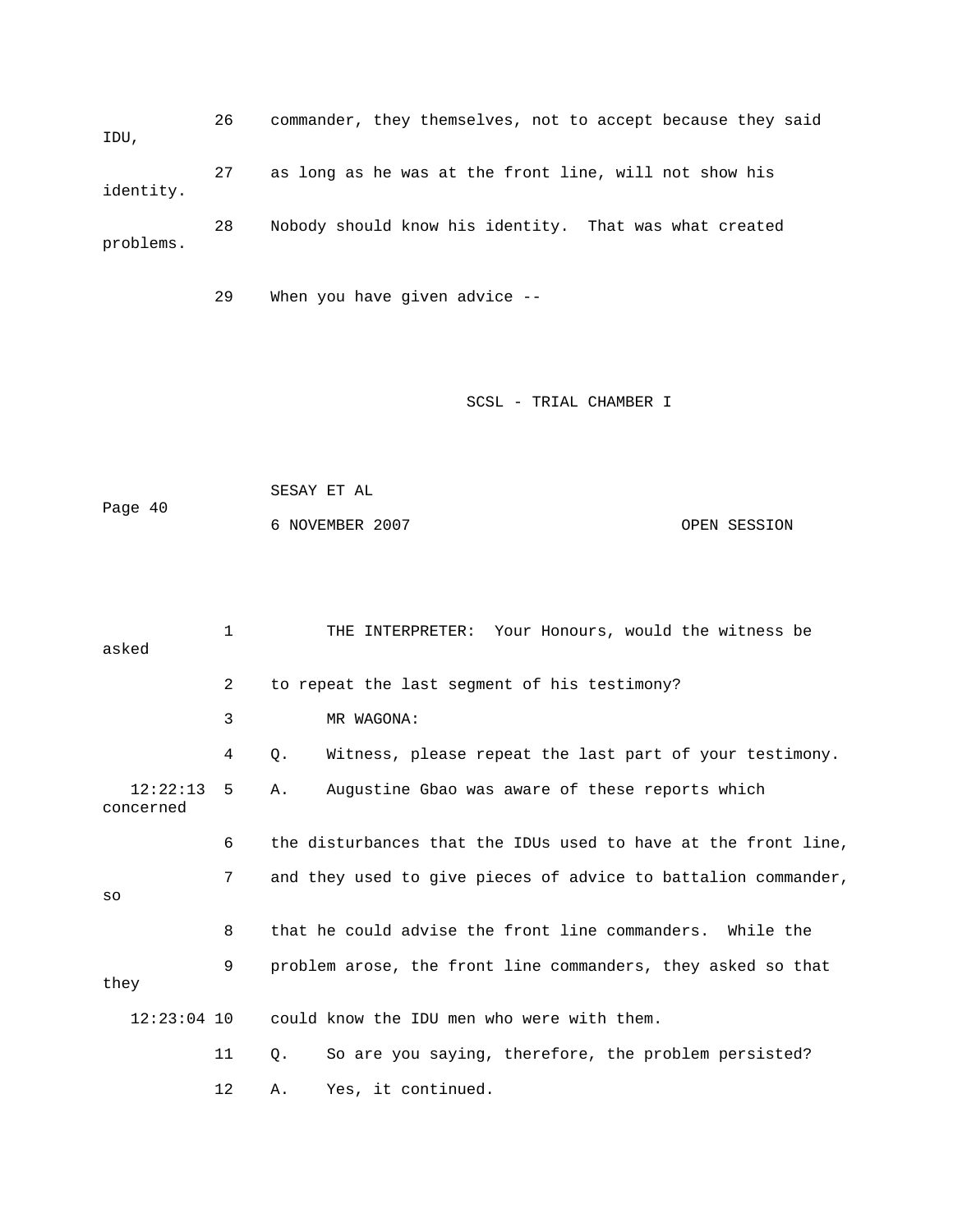| you                     | 13 | JUDGE BOUTET: Mr Witness, just your previous answer,           |
|-------------------------|----|----------------------------------------------------------------|
|                         | 14 | said -- are you saying that Gbao would give advice to the      |
| $12:23:38$ 15<br>advise |    | battalion commander so that the battalion commanders could     |
|                         | 16 | the front line commanders about IDUs, that the front line      |
| on                      | 17 | commanders did not know who were the IDUs working with him, or |
|                         | 18 | the front lines with him? How did that work?                   |
|                         | 19 | THE WITNESS: I said Gbao, Augustine Gbao, used to give         |
| $12:24:05$ 20<br>could  |    | pieces of advice to the battalion commanders so that they      |
| IDU                     | 21 | advise the front line commanders so as to stop disturbing the  |
|                         | 22 | agents at the front line.                                      |
| or                      | 23 | JUDGE BOUTET: But would the front line commanders know         |
|                         | 24 | did they know at the time who the IDU agents were?             |
| $12:24:38$ 25           |    | That was what they wanted to know.<br>THE WITNESS:<br>The      |
|                         | 26 | agents that would be with them at the front line because the   |
| send                    | 27 | agents were at the battalion headquarters, so they wanted to   |
| what                    | 28 | agents who could be with them at the front line. That was      |
|                         | 29 | they wanted to know, but Mr Gbao did not accept.               |

 SESAY ET AL Page 41 6 NOVEMBER 2007 CPEN SESSION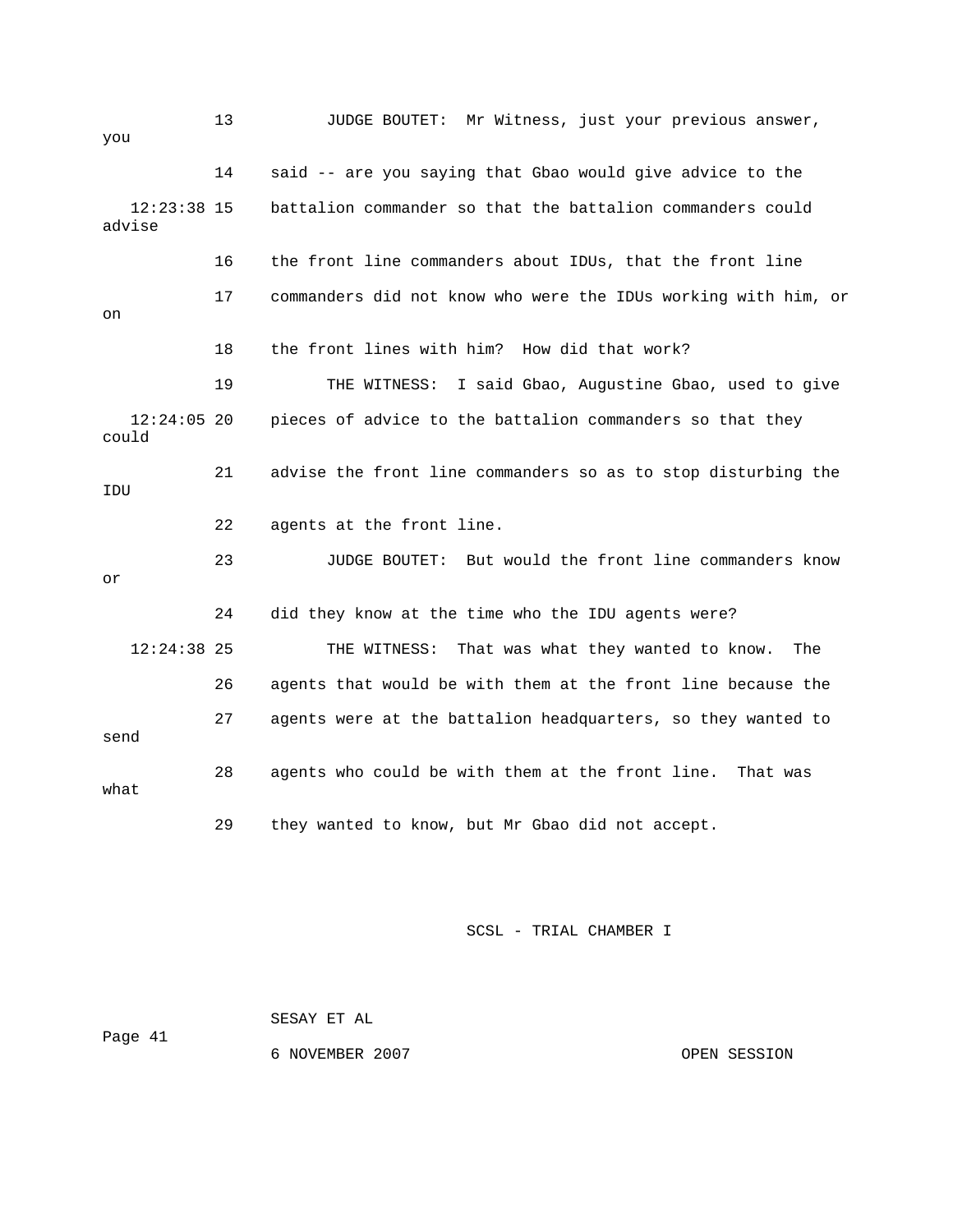1 JUDGE BOUTET: I don't understand what you're saying. 2 You're saying that there were no IDU agents at the front line? 3 THE WITNESS: That is what I'm saying. I said any agents 4 that we sent was at the battalion headquarters, so that -- so  $12:25:21$  5 that if you could  $-$  6 THE INTERPRETER: Your Honours, would the witness be 7 instructed to go a little bit slow? 8 JUDGE BOUTET: Witness, can you speak slowly, please, and 9 repeat your last answer, please, slowly. 12:25:40 10 THE WITNESS: Okay. I said that the agent that we had been 11 sending, they were at the battalion headquarters, so that even 12 the commanders would be able to know them. But the front line, 13 if we sent any agent at the front line, who had been moving with 14 the fighters, they would be able to get information. If he asked 12:26:13 15 permission to come with it, if the front line would ask him where 16 are you going and why are you going, and the agent, he, himself, 17 would not like to disclose the identity, he would not explain. 18 So because of this they were not given passes. So at any time 19 this advice came from Augustine Gbao, the front line commanders, 12:26:47 20 they would ask the battalion commanders about the agents that 21 they had been talking about at the front line. We do not know 22 you. Who are they? This was the problem and Augustine Gbao, he 23 himself, would not disclose the person's identity as the agent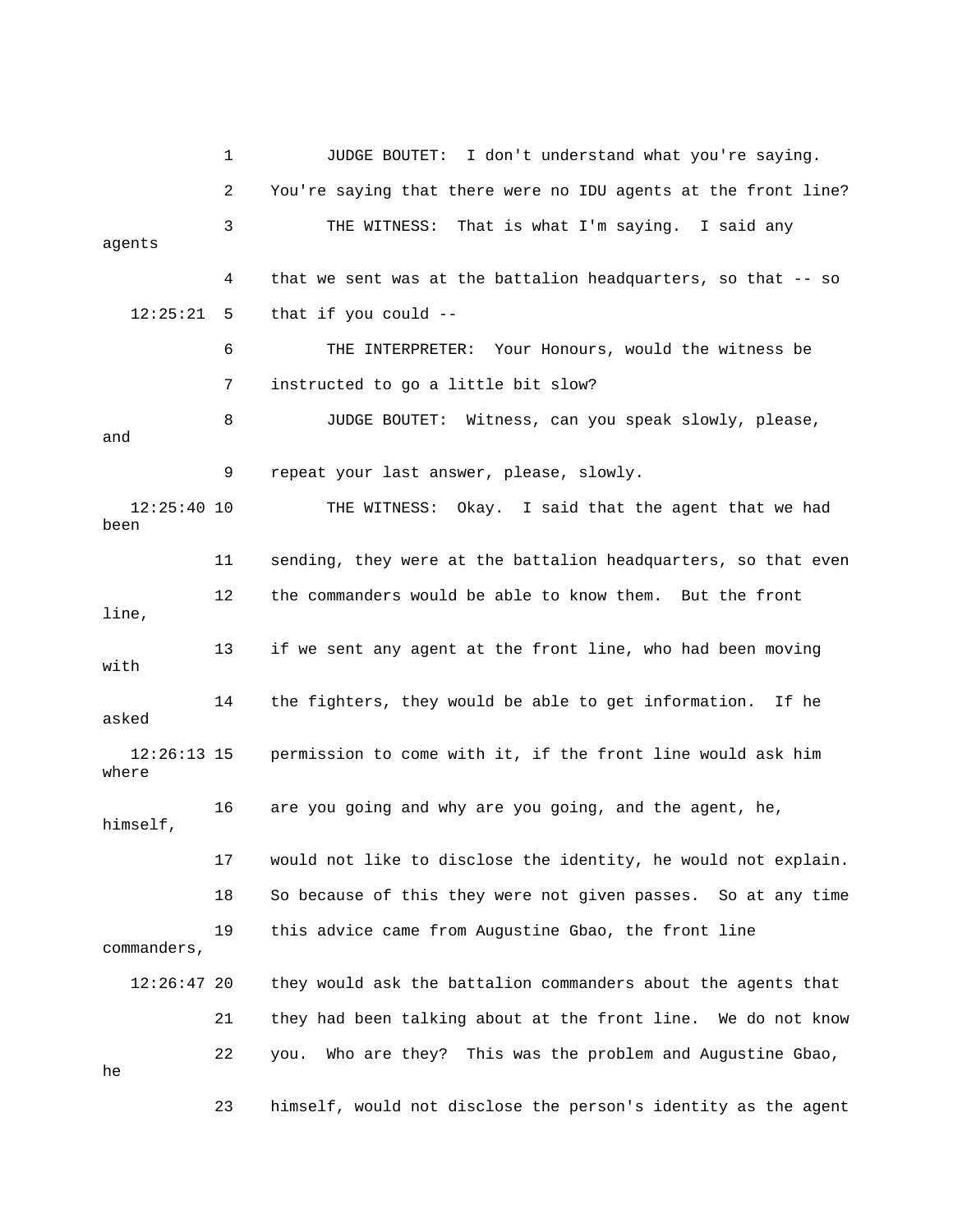| headquarters | 24 | who was at the headquarters. The agent that was the          |
|--------------|----|--------------------------------------------------------------|
| 12:27:13 25  |    | was the only one that was known. That was how it went.       |
|              | 26 | JUDGE BOUTET: So, in short, there were no agents at the      |
|              | 27 | front line?                                                  |
| order        | 28 | THE WITNESS: Oh, my God. They were there. But in             |
|              | 29 | for them to get information, and to be able to transfer that |

|         | SESAY ET AL     |              |
|---------|-----------------|--------------|
| Page 42 |                 |              |
|         | 6 NOVEMBER 2007 | OPEN SESSION |

| and           | $\mathbf{1}$   | information, that was the problem, because if a fighter went  |
|---------------|----------------|---------------------------------------------------------------|
| qoing?        | $\overline{2}$ | asked for a permission to go, they would ask where are you    |
|               | 3              | There was a problem for them to leave. So because of that, we |
|               | 4              | will just assign people at the battalion headquarters.        |
| $12:28:11$ 5  |                | Initially, that was how it worked.                            |
|               | 6              | JUDGE BOUTET: Thank you.                                      |
|               | 7              | MR WAGONA:                                                    |
|               | 8              | And did the area commanders also know about these<br>Q.       |
|               | 9              | difficulties being faced by IDU?                              |
| $12:28:38$ 10 |                | Α.<br>Yes.                                                    |
| such          | 11             | So did Issa Sesay, when he was in Pendembu, know about<br>Q.  |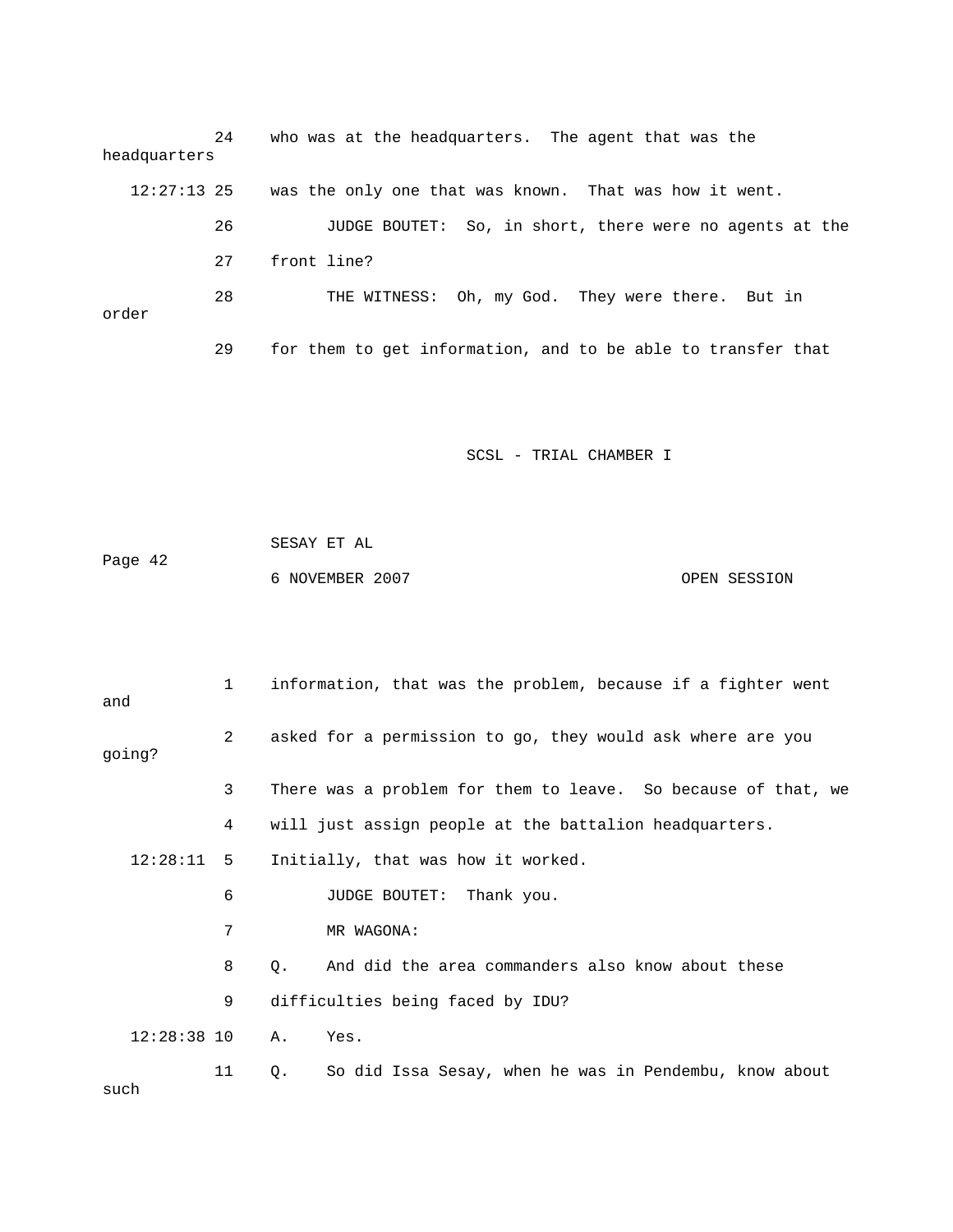12 difficulties?

| the                      | 13 | No, because at that time, 2000, there was no problem at<br>Α.    |
|--------------------------|----|------------------------------------------------------------------|
|                          | 14 | front line, 2000, when Issa Sesay had taken over the RUF.        |
| $12:29:22$ 15            |    | But in 1998, when he was supervising the front lines in<br>$Q$ . |
|                          | 16 | Pendembu, as you have testified, he knew about these problems,   |
|                          | 17 | didn't he?                                                       |
|                          | 18 | Α.<br>Yes.                                                       |
| examination.             | 19 | My Lords, that concludes my cross-<br>MR WAGONA:                 |
| 12:30:222                |    | PRESIDING JUDGE: Yes, Mr Jordash, any re-examination?            |
|                          | 21 | MR JORDASH:<br>No, thank you.                                    |
| end                      | 22 | PRESIDING JUDGE: Well, Mr Witness, we have come to the           |
| Tribunal                 | 23 | of your testimony. Thank you for coming to assist the            |
| you a                    | 24 | with the evidence that you have given before it and we wish      |
| $12:31:16$ 25<br>coming. |    | safe trip back to your place of residence. Thank you for         |
|                          | 26 | Thank you, sir.<br>THE WITNESS:                                  |
|                          | 27 | PRESIDING JUDGE: Yes. Can the witness be escorted out,           |
|                          | 28 | please? Yes, you can take him out.                               |
|                          | 29 | [The witness withdrew]                                           |

SCSL - TRIAL CHAMBER I

 SESAY ET AL Page 43 6 NOVEMBER 2007 CLOSED SESSION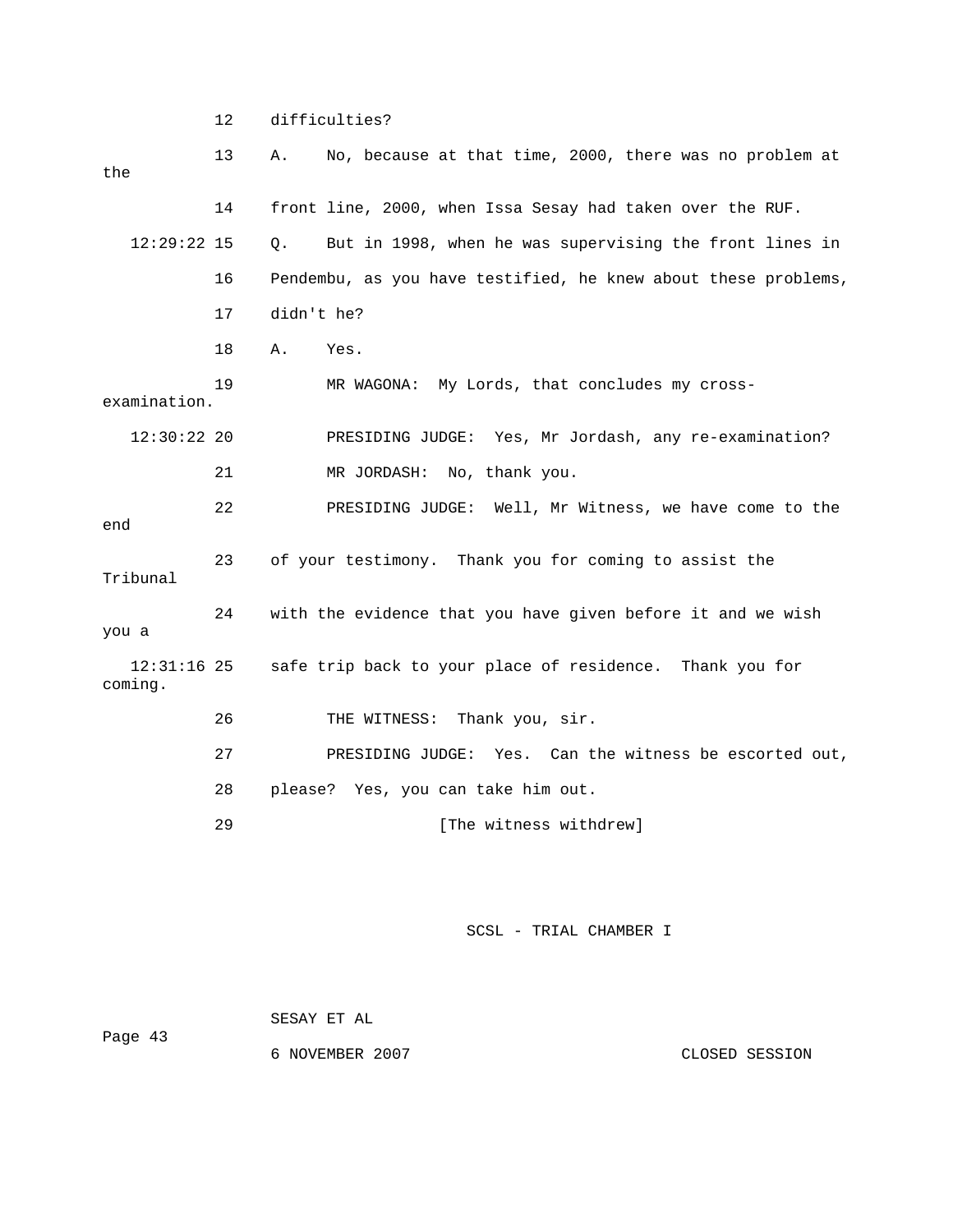|                         | 1  | PRESIDING JUDGE: Yes, Mr Jordash, do we have --              |
|-------------------------|----|--------------------------------------------------------------|
|                         | 2  | The next witness, the 14th witness, is<br>MR JORDASH:        |
| is                      | 3  | DIS-281, who will give evidence in Krio. Whilst the witness  |
|                         | 4  | being brought in, may I leave the Court for two minutes? The |
| 12:33:00<br>today,      | 5  | last witness is leaving straight away to go home, I think    |
|                         | 6  | and I would appreciate being able to see him for 30 seconds  |
|                         | 7  | before he leaves.                                            |
|                         | 8  | PRESIDING JUDGE: You may, please.                            |
|                         | 9  | MR JORDASH: I'm grateful, thank you.                         |
| $12:34:23$ 10           |    | [The witness entered court]                                  |
|                         | 11 | DIS-281 [Sworn]<br>WITNESS:                                  |
|                         | 12 | [The witness answered through interpreter]                   |
| session,                | 13 | MR JORDASH: May I make an application in a closed            |
|                         | 14 | please?                                                      |
| $12:36:07$ 15<br>closed |    | PRESIDING JUDGE: Court Management, may we move to a          |
|                         | 16 | session for Mr Jordash to make his application, please?      |
| оf                      | 17 | Mr Jordash, are you making this application for the entirety |
|                         | 18 | his testimony or for just a portion of it?                   |
|                         | 19 | MR JORDASH: For the entirety.                                |
| $12:37:18$ 20           |    | [At this point in the proceedings, a portion of the          |
|                         | 21 | transcript, pages 44 to 102, was extracted and sealed under  |
| session]                | 22 | separate cover, as the proceeding was heard in a closed      |
| p.m.                    | 23 | [Whereupon the hearing adjourned at 5.40                     |
|                         | 24 | to be reconvened on Thursday, the 8th day of                 |